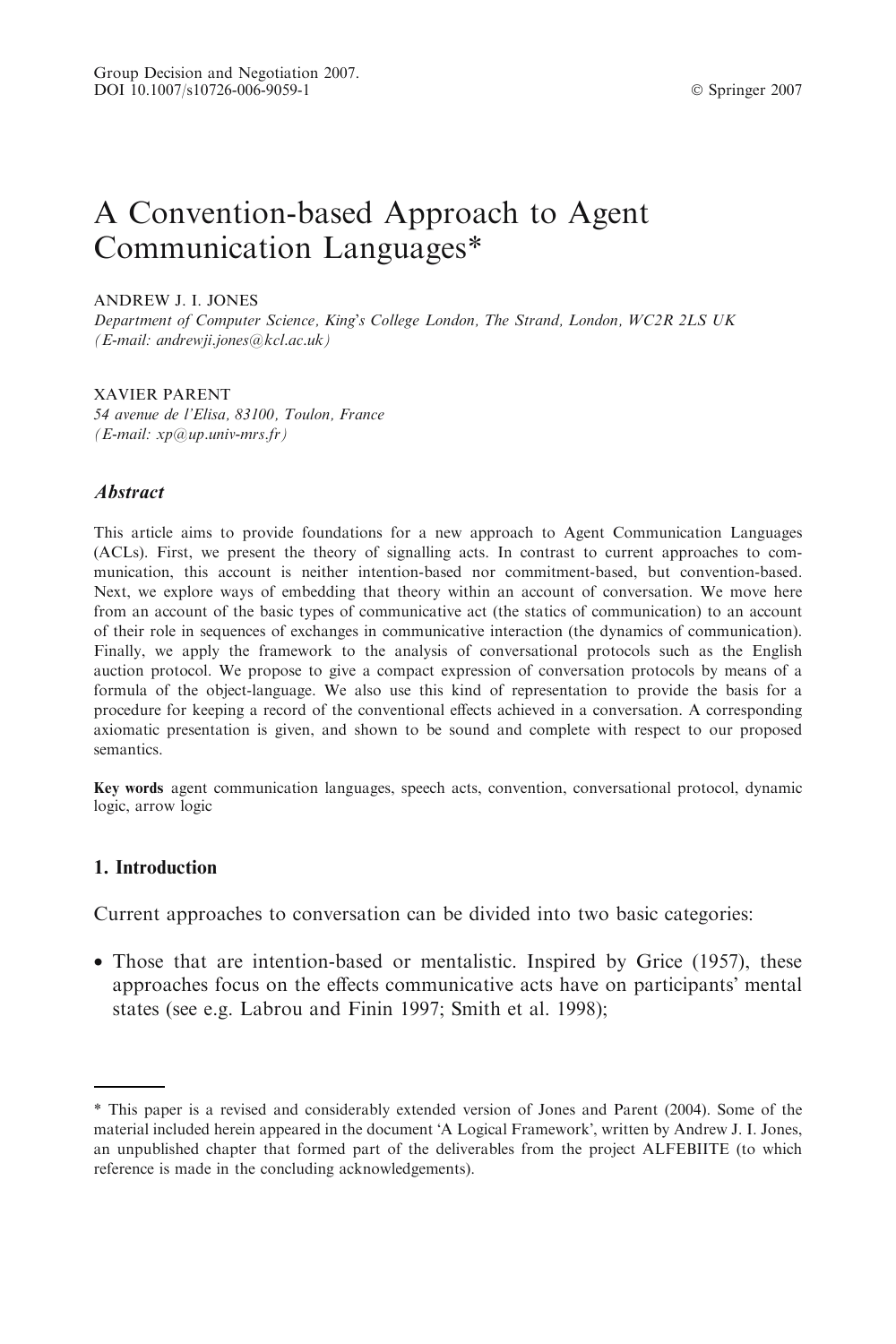• Those that are commitment-based, in that they assign a key role to the notion of commitment – see e.g. Colombetti (2000), Singh (1998) and Walton and Krabbe (1995).

What the relative merits are of intention-based and convention-based approaches to communication is a question that has been much debated within the Philosophy of Language (Bennett 1976; Grice 1957; Lewis 1969; Searle 1969). We cannot here enter into the details of this debate. Suffice it to say that it has become increasingly clear that the role played by the Gricean recognition-of-intention mechanism is not as important as one might think. Indeed, as far as literal speech acts are concerned, it is necessary to assume such a mechanism only for those cases where communicative acts are performed in the absence of established conventional rules. On the other hand, as some researchers working on Agent Communication Languages (ACLs) have also observed, the intention-based account takes for granted a rather controversial assumption, according to which agents' mental states are verifiable. This last observation is in fact one of the starting points of the commitment-based account as proposed by Singh (1998) and Colombetti (2000). However, there are also some strong reasons to believe that such models are fundamentally problematic. The most obvious reason has to do with the fact that it is not entirely clear what it means for speaker  $j$  to commit himself to an assertion of  $p$ . Should not the propositional content of a commitment be a future act of the speaker? If so, to what action is j preparing to commit himself, when asserting  $p$ ? A natural reaction is to say that, in asserting p, speaker *j* in fact commits himself to defend *p* if *p* is challenged by k. This is the view defended by Walton and Krabbe (1995) and Brandom (1983, 1994). However, in line with Levi (1996), we believe that this defence does not stand up to close scrutiny. What counts as an assertion in a language–game may correlate very poorly with  $\hat{j}$ s beliefs. For instance, j can say that p without being able to defend  $p<sup>1</sup>$  Does that mean that j is not making an assertion? If so, what is he doing? As we shall see, to focus exclusively on agents commitments amounts, ultimately, to confusing two kinds of norms, which have been called ''preservative'' and ''constitutive''. The first are the kind that control antecedently existing activities, e.g. traffic regulations, while the second are the kind that create or constitute the activity itself, e.g. the rules of the game.

Objections of these kinds, we believe, indicate the need for an account of signalling acts based not on intentions, or commitments, but on public conventions.

The plan of this paper is as follows. Section 2 presents the syntax and semantics of the multi-modal language upon which the theory of conventional signalling acts is based. Section 3 presents a detailed account of the latter theory. Section 4 outlines ways of embedding that theory within an account of conversation. We move here from an account of the basic types of communicative act (the statics of communication) to an account of their role in sequences of exchanges in communicative interaction (the dynamics of communication). The proposed framework is applied to the analysis of conversational protocols such as the English auction protocol. We propose to give a compact expression of conversation protocols by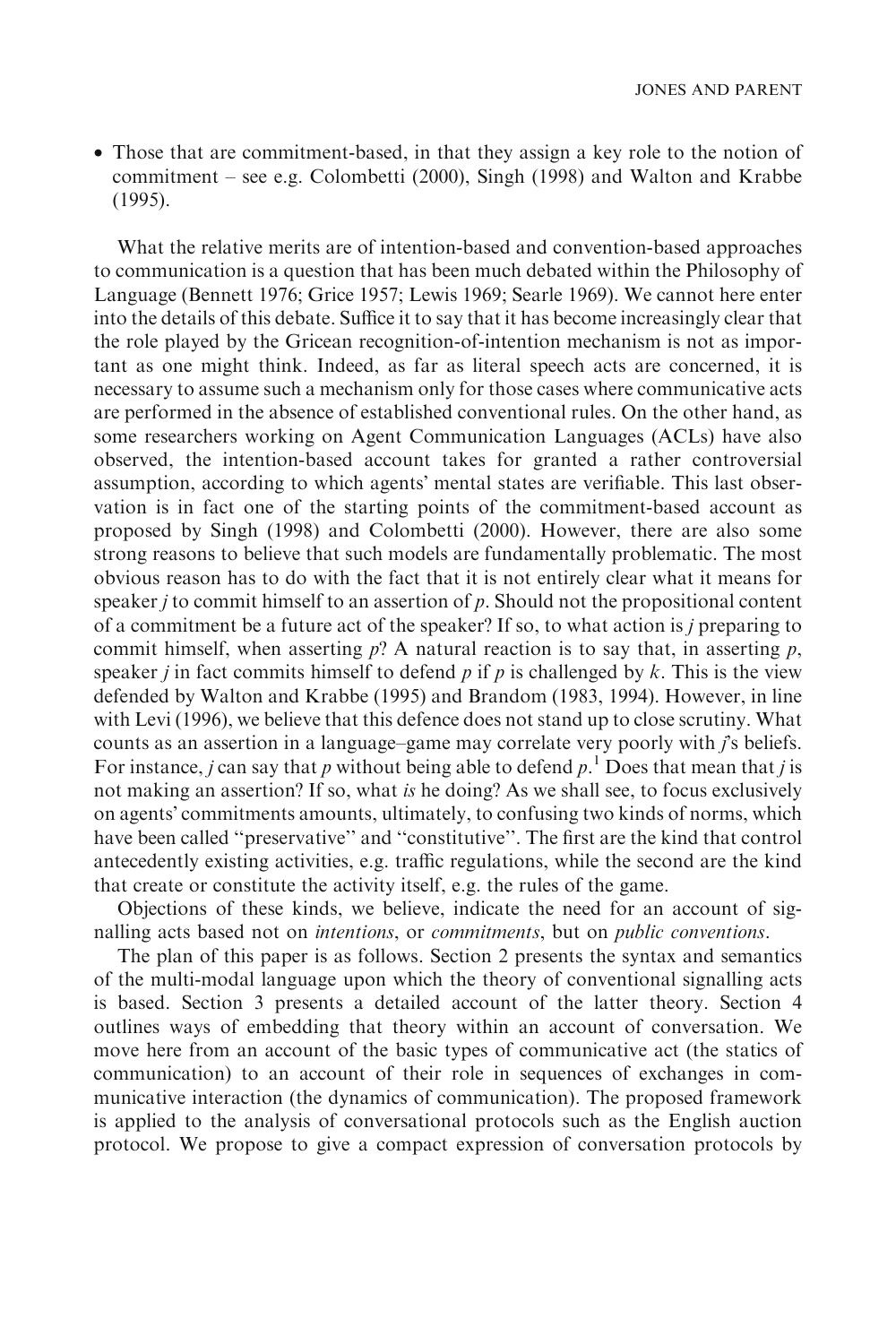means of a formula of the object-language. We also use this kind of representation to provide the basis for a procedure for keeping a record of the conventional effects achieved in a conversation. In Section 5, finally, we show that the extended framework is sound and complete with respect to our proposed semantics.

# 2. A Multi-modal Framework

# 2.1. The basic components: axiomatics

In this section we first specify the syntax of a multi-modal logical language, and then proceed to axiomatic characterisations of the logics of several modal operators. These operators will serve as 'basic building blocks' in terms of which the statics of communication will be described in Section 3.

# 2.1.1. Syntax

The basic modal language  $\Phi$  is founded upon a set of *atomic sentences*, usually denoted  $P_1$ ,  $P_2$ ,  $P_3$  and so on. These are the simplest sentences. Complex expressions are formed from these by means of 15 syntactic operations

$$
\top, \bot, \neg, \land, \lor, \rightarrow, \leftrightarrow, \square, \Diamond, E_i, H_i, B_i, I_i, O, \text{ and } \Rightarrow_s.
$$

The set of sentences of  $\Phi$  is defined formally as follows:

- 1.  $P_n$  is a sentence, for  $n = 0, 1, 2,...$
- 2.  $\top$  is a sentence.
- 3.  $\perp$  is a sentence.
- 4.  $\neg A$  is a sentence, if A is a sentence.
- 5.  $A \wedge B$ ,  $A \vee B$ ,  $A \rightarrow B$ ,  $A \leftrightarrow B$ , and  $A \Rightarrow B$  are sentences if A and B are sentences.
- 6.  $\Box A$ ,  $\Diamond A$ ,  $E_iA$ ,  $H_iA$ ,  $B_iA$ ,  $I_iA$ , and  $OA$  are sentences if A is a sentence.

The sentence  $\Box A$  is the *necessitation* of A, and  $\diamond A$  is the *possibilitation* of  $A$ <sup>2</sup> There is no standard terminology for sentences of the form  $E_iA$ ,  $H_iA$ ,  $B_iA$ ,  $I_iA$ ,  $OA$ . We will refer to them as e.g. *agentive sentences*, *doxastic sentences* and *normative* sentences depending on the interpretation of the relevant modal operator. A sentence of the form  $A \Rightarrow_{s} B$  will be called a *counts as-conditional* of which A is the *condition* and *B* is the *consequence*.

# 2.1.2. Necessity

We read expressions of the form  $\Box A$  as 'it is necessary that A'. The logic of the  $\Box$ -modality is that of the system traditionally known as S5, and is characterised by extending PL (classical propositional logic) with the following rule and axiom schemas:

$$
(\Box RN) \quad \frac{A}{\Box A} \text{(i.e. if } \vdash A \text{ then } \vdash \Box A) \tag{1}
$$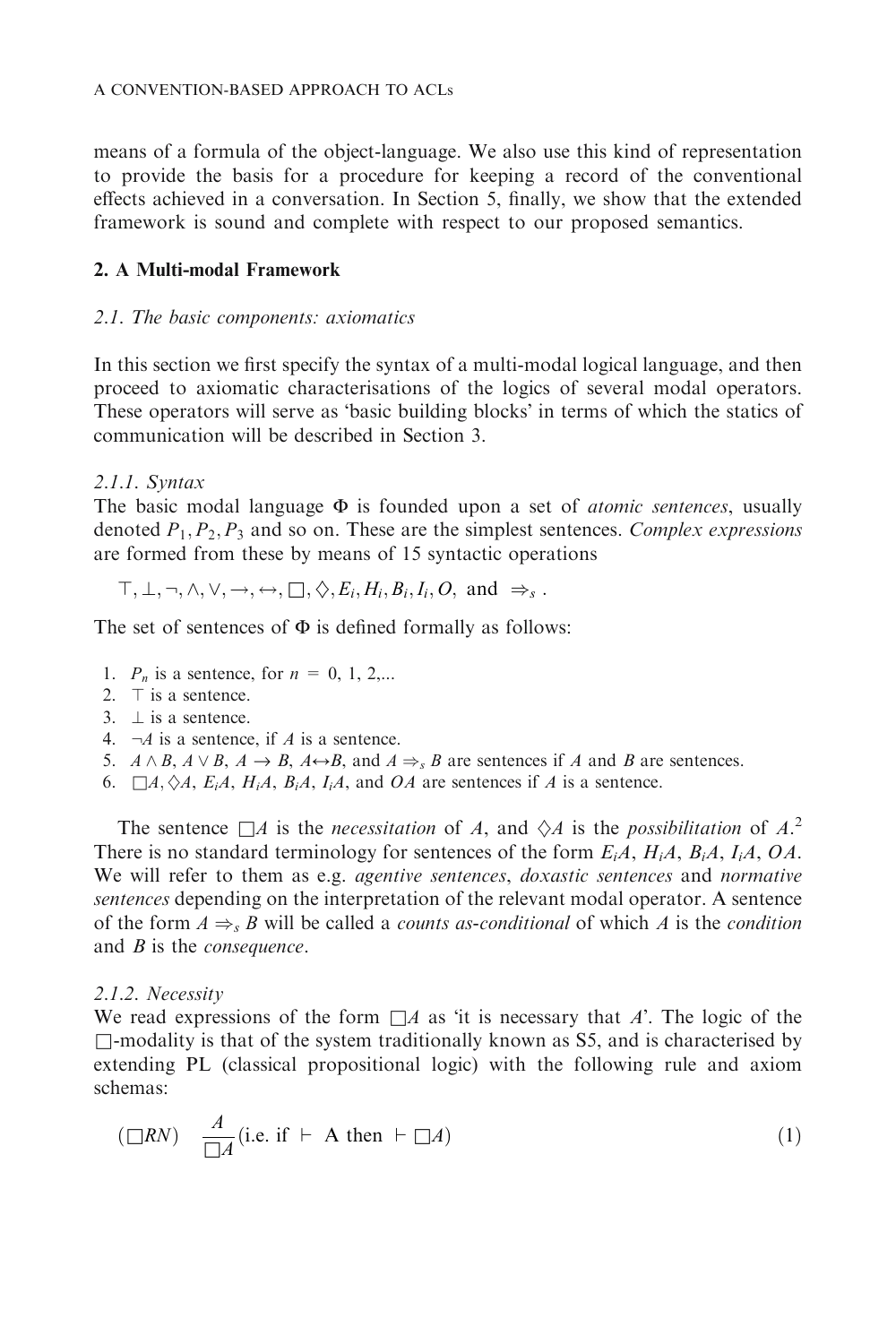$\Box K. \quad \Box (A \rightarrow B) \rightarrow (\Box A \rightarrow \Box B)$ (2)

$$
\Box T. \quad \Box A \to A \tag{3}
$$

$$
\Box 4. \quad \Box A \rightarrow \Box \Box A \tag{4}
$$

$$
\Box 5. \quad \neg \Box A \to \Box \neg \Box A \tag{5}
$$

The dual of  $\Box$  is defined as usual:  $\Diamond A \stackrel{\text{def}}{=} \neg \Box \neg A$ . We read expressions of the form  $\diamondsuit A$  as 'it is possible that A'.

### 2.1.3. Action and attempted action

We first outline the logic for the concept of action based on the theory presented in (Elgesem 1997), which was in turn greatly influenced by the line of approach introduced in (Kanger 1972; Pörn 1970, 1977, 1989).

Let expressions of the type  $E_iA$  be read as 'agent *i* brings it about that A', or 'agent *i* sees to it that  $A$ '. In contrast to those logics of action which may be more familiar to computer scientists, this logic focuses exclusively on who the agent is, and on the state of affairs which the exercise of his agency produces, ignoring both temporal aspects and considerations of the means by which a particular state is brought about.

The logic for this modality is *classical* (cf. Chellas 1980) in the sense that it is closed under logical equivalence:

$$
(E_i R E) \qquad \frac{A \leftrightarrow B}{E_i A \leftrightarrow E_i B} \tag{6}
$$

Other characteristic principles are these:

$$
E_i T. \t E_i A \to A \t (7)
$$

$$
E_i C. \t\t (E_i A \wedge E_i B) \to E_i (A \wedge B) \t\t (8)
$$

$$
E_i \neg N. \qquad \neg E_i \top. \tag{9}
$$

Elgesem (1997) also shows how further praxeological concepts may be defined, including *opportunity*, *unavoidability* and *independence*, and he maps out the implication relation between the members of this family (Elgesem 1997, Sections 4.3–4.8). One notion which is not covered, however, is that of attempting to see to it. So we supplement Elgesem's framework by incorporating one of the modalities defined in Santos, Jones and Carmo (1997), reading expressions of the kind  $H_iA$  as 'the agent i attempts to see to it that A. The logic of the modality  $H_i$  is also closed under the rule  $(RE)$ :

$$
(H_i R E) \quad \frac{A \leftrightarrow B}{H_i A \leftrightarrow H_i B} \tag{10}
$$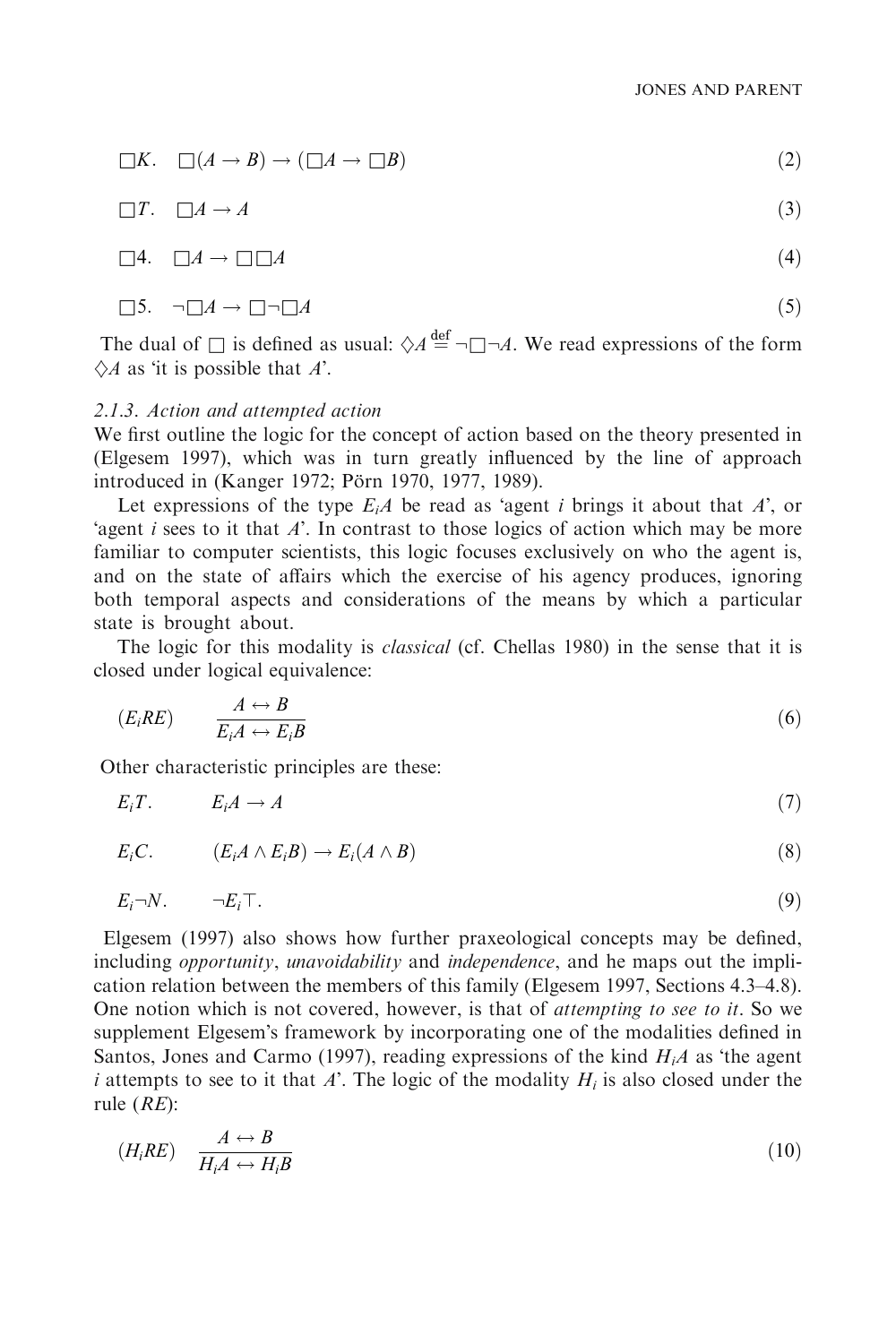and contains the following axiom schemas:

$$
H_iC. \t\t (H_iA \wedge H_iB) \to H_i(A \wedge B) \t\t (11)
$$

$$
H_i \neg N. \qquad \neg H_i \top \tag{12}
$$

$$
E_i H_j T \to . \qquad E_i A \to H_i A \tag{13}
$$

$$
E_i E_j H_j \to . \qquad E_i E_j A \to E_i H_j A \tag{14}
$$

$$
H_i E_j H_j \to . \quad H_i E_j A \to H_i H_j A. \tag{15}
$$

Note that we do not adopt the schema  $E_i E_j \rightarrow$  .:

$$
E_i E_j \to . \qquad E_i E_j A \to E_i A
$$

since it is commonly the case that we would not want to say that  $i$  himself brings it about that A, even though i does bring it about that j brings it about that  $\overline{A}$  [for further discussion of the distinction between direct and indirect action, see Santos et al. (1997)].

## 2.1.4. Belief

We read expressions of the form  $B_iA$  as 'agent *i* believes that A'. The belief modality will be classical in the sense that it is closed under logical equivalence

$$
(B_iRE) \qquad \qquad \frac{A \leftrightarrow B}{B_i A \leftrightarrow B_i B} \tag{16}
$$

We also adopt the following axiom schemas:

$$
B_i C. \qquad (B_i A \wedge B_i B) \rightarrow B_i (A \wedge B) \tag{17}
$$

$$
B_i \neg F. \qquad \neg B_i \bot \tag{18}
$$

from which we may in turn derive

$$
B_i D. \t\t (B_i A \wedge B_i \neg A) \t\t (19)
$$

which represents a consistency constraint on agents' beliefs. We also adopt

$$
B_i M. \t B_i(A \wedge B) \to (B_i A \wedge B_i B). \t (20)
$$

As is readily shown,  $B_iM$ . together with  $(B_iRE)$  yields the result that i believes all logical consequences of that which he believes, and thus, also, that if  $i$  has any beliefs at all then i believes all tautologies.

From  $(B_i RE)$ ,  $B_i C$ . and  $B_i M$ . the schema  $B_i K$ . follows:

$$
B_iK. \t\t (B_iA \wedge B_i(A \rightarrow B)) \rightarrow B_iB. \t\t (21)
$$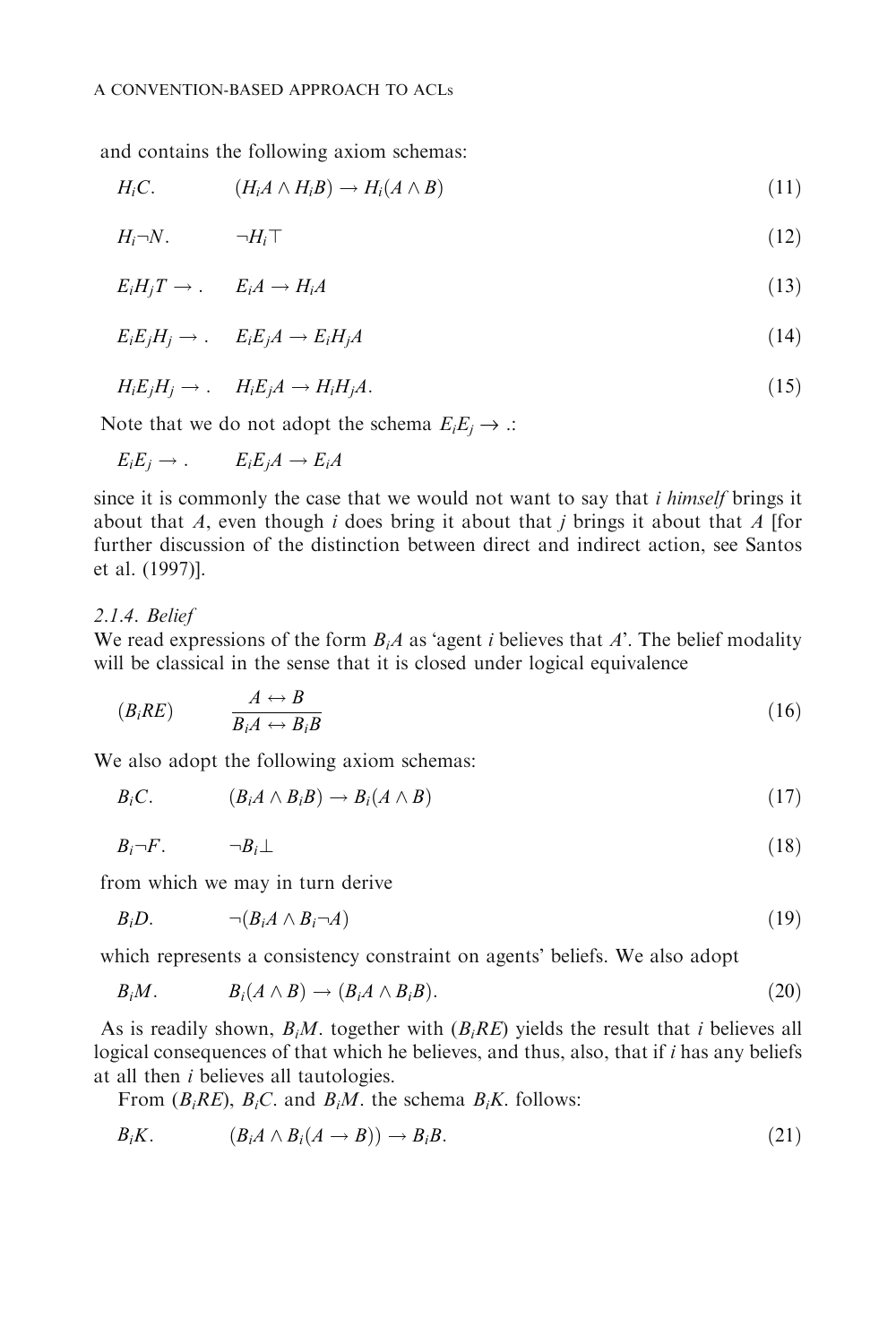In certain contexts we may wish to adopt one or both of the positive and negative introspection axiom schemas:

$$
B_i A. \t B_i A \to B_i B_i A \t (22)
$$

Bi5: :BiA ! Bi:BiA ð23Þ

but we do not build these principles into the basic belief logic.

# 2.1.5. Normative modalities

The characterization of communicative acts will call for the introduction of two distinct normative modalities.<sup>3</sup> The *directive* modality, designated by O, will be used to specify agents' obligations: what they are required to do and not to do. The evaluative modality, designated by  $I_i$ , is a relativised modality specifying that which, for a given agent *i*, is ideal, or optimal.<sup>4</sup>

The problems of standard deontic logic (SDL) (Hilpinen and Follesdal 1971), which is a normal modal system of type KD, are well documented. [For a new overview, see Carmo and Jones (2002).]. It seems clear that some, but by no means all, of these problems derive from the strong closure rule (RK) which is a defining characteristic of normal modal systems. For this reason in particular, we opt for classical, non-normal logics for the two normative modalities. Nevertheless there is also a very good reason to believe that merely switching to nonnormal modal logic will not itself provide a solution to the notorious problems associated with deontic conditional sentences – specifically, problems about Contrary-to-Duty conditionals (CTDs), and problems about the defeasibility of conditional obligation. However, in regard to CTDs, an elaborate formal treatment is available (Carmo and Jones 2002), and the dyadic obligation operator (and its associated necessity operators) defined there can replace the present O-operator if we are confronted with scenarios in which CTDs play a critical role. And as regards the issue of defeasible conditional obligations, on our view this (unlike the CTD problem) is not a problem specific to deontic logic, but rather an instance of the more general task of devising:

- 1. An appropriate logical analysis of default (exception-allowing) conditionals, and
- 2. An associated default reasoning mechanism.<sup>5</sup>

Since they are classical modalities, both  $O$  and  $I_i$  are closed under logical equivalence:

$$
(ORE) \qquad \frac{A \leftrightarrow B}{OA \leftrightarrow OB} \tag{24}
$$

$$
(I_iRE) \qquad \frac{A \leftrightarrow B}{I_iA \leftrightarrow I_iB}.\tag{25}
$$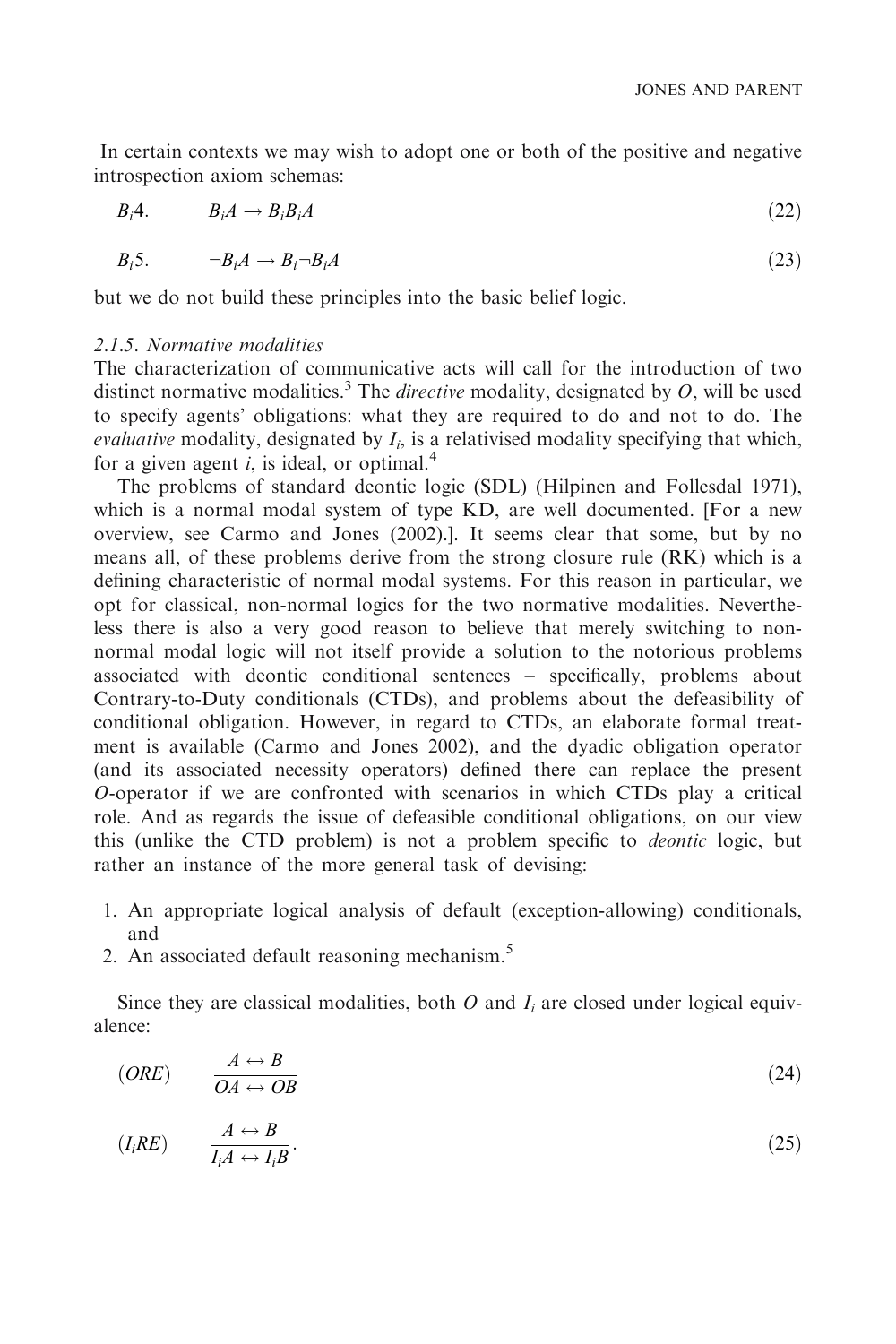In addition, we adopt the following schemas: (assume that  $\diamondsuit$  is the dual of  $\Box$  and that  $\Box$  is a KT5 (i.e. S5) modality)

$$
OC\diamondsuit \qquad (OA \wedge OB \wedge \diamondsuit (A \wedge B)) \rightarrow O(A \wedge B) \tag{26}
$$

$$
I_i C \diamondsuit \qquad (I_i A \wedge I_i B \wedge \diamondsuit (A \wedge B)) \rightarrow I_i (A \wedge B) \tag{27}
$$

$$
O \neg N. \qquad \neg O \top \tag{28}
$$

$$
O \neg F \qquad \neg O \bot \tag{29}
$$

$$
I_i \neg F \qquad \neg I_i \perp \tag{30}
$$

Following Kanger (1972) and Pörn (1977) we also adopt the following bridging principle linking the two modalities

$$
OI_i \rightarrow I_iOA \rightarrow I_iA \tag{31}
$$

i.e., if it is optimal for i that A is obligatory, then it is optimal for i that A.

### 2.1.6. 'Counts as'

Jones and Sergot (1996) give a formal representation of situations in which an agent has an institutionalised power to bring about a certain state of affairs. They discuss a particular kind of conditional relation called counts as, which is used to represent the idea that, for instance, within a given institution (e.g., a given church), the performance of a particular kind of act by a designated agent (e.g., a priest conducting a marriage ceremony), perhaps in a particular context (witnesses must be present), counts as a way of establishing a particular institutional fact (that two agents are married). To capture this notion of counts as formally, they introduce a relativised conditional connective  $\Rightarrow$ <sub>s</sub>. Sentences of the form  $A\Rightarrow$ <sub>s</sub>B are intended to express the idea that, according to institution s, when the state of affairs described by  $\tilde{A}$  obtains, that counts as a means of establishing that the state of affairs described by  $B$  also obtains. Very often, although not always, the antecedent and consequent will be act-descriptions, as when one says that, according to a legal system s, if the registrar of marriages utters a particular form of words in a particular context, this counts as a means whereby s sees to it that two agents attain the status of 'married couple'. The conditional  $A\Rightarrow_{s} B$  describes an institutionalised means-end relationship: the registrar, acting as an empowered agent for, or on behalf of, s, fulfils the antecedent condition which is sufficient to guarantee that the institution  $s$  then classifies the given couple as 'married'. Clearly, the conditional connective needs to be relativised to the institution concerned, for what counts for one institution as a means of creating a state of affairs may well not so count for some other institution.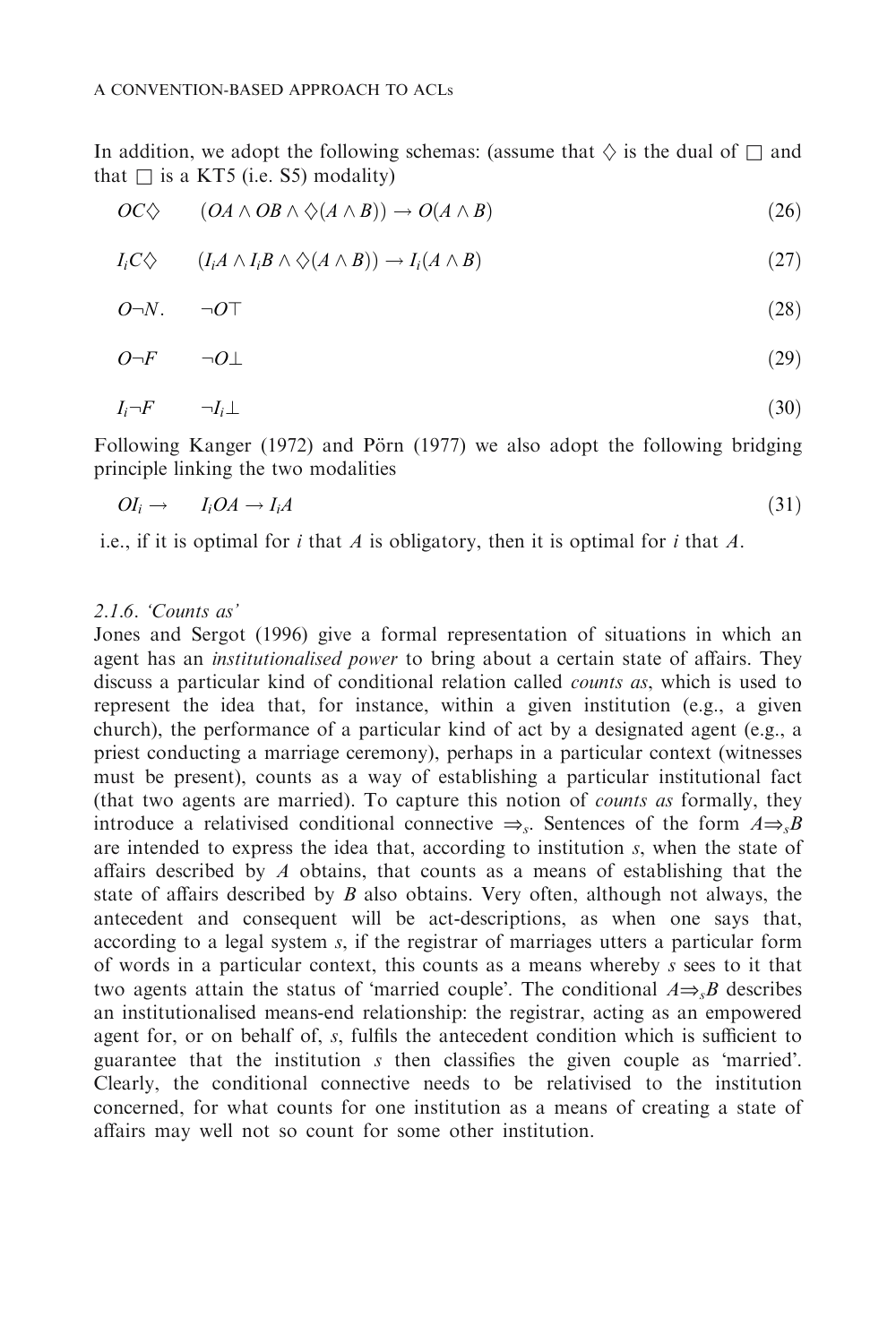Among other uses, we shall apply the Jones and Sergot analysis of institutionalised power to the description of signalling systems, since the rules or conventions which define a signalling system may also be seen as specifying institutionalised means-end relationships. They say, essentially, that the performance of a particular kind of act counts (as far as that signalling system is concerned) as a means of indicating that a particular state of affairs obtains. First we give an outline of the axiomatic characterisation of the new connective.

The logic of  $\Rightarrow$ <sub>s</sub> is that of a classical conditional logic [in the sense of (Chellas 1980, chapter 10)]. That is, it is closed under the following two rules:

$$
\Rightarrow_{s} \text{RCEC} \qquad \qquad \frac{A \leftrightarrow A'}{(B \Rightarrow_{s} A) \leftrightarrow (B \Rightarrow_{s} A')} \tag{32}
$$

$$
\Rightarrow_{s} RCEA \qquad \qquad \frac{A \leftrightarrow A'}{(A \Rightarrow_{s} B) \leftrightarrow (A' \Rightarrow_{s} B)}.
$$
\n
$$
(33)
$$

In addition, the following axiom schemas are adopted:

$$
\Rightarrow_{s} CC. \qquad ((A \Rightarrow_{s} B) \land (A \Rightarrow_{s} C)) \rightarrow (A \Rightarrow_{s} (B \land C)) \tag{34}
$$

 $\Rightarrow_s CA.$   $((A \Rightarrow_s B) \land (C \Rightarrow_s B)) \rightarrow ((A \lor C) \Rightarrow_s B)$  (35)

$$
\Rightarrow_{s} S. \qquad (A \Rightarrow_{s} B) \rightarrow ((B \Rightarrow_{s} C) \rightarrow (A \Rightarrow_{s} C)). \qquad (36)
$$

For more detailed discussion of this system see Jones and Sergot (1996). But note at least the following two features: first, this is not a normal conditional logic, so the consequent of a  $\Rightarrow$ <sub>s</sub> conditional is not closed under classical logical consequence. This is as it should be, for the kinds of application we are proposing here: suppose for instance that the act of raising one yellow flag on a ship indicates, according to signalling system s, that the ship is carrying explosives. Would it not then seem odd to be able to draw the further conclusion that the same signal indicates either that the ship is carrying explosives or that the ship is carrying injured passengers? Second, the conditional does not have the strengthening of the antecedent property:

$$
\Rightarrow_{s} SA. \qquad (A \Rightarrow_{s} B) \rightarrow ((A \wedge C) \Rightarrow_{s} B). \tag{37}
$$

The failure of  $\Rightarrow_{s} SA$ . reflects the fact that *counts as* conditionals are defeasible: circumstances may arise in which, even though the antecedent  $A$  is fulfilled, this nevertheless does not count as establishing the truth of the consequent. In the case of exercise of institutionalised power, examples of defeasibility abound (the registrar carries out the ceremony, but does so under duress). Likewise, in the case of signalling one may find circumstances in which the performance of the signalling act does not count.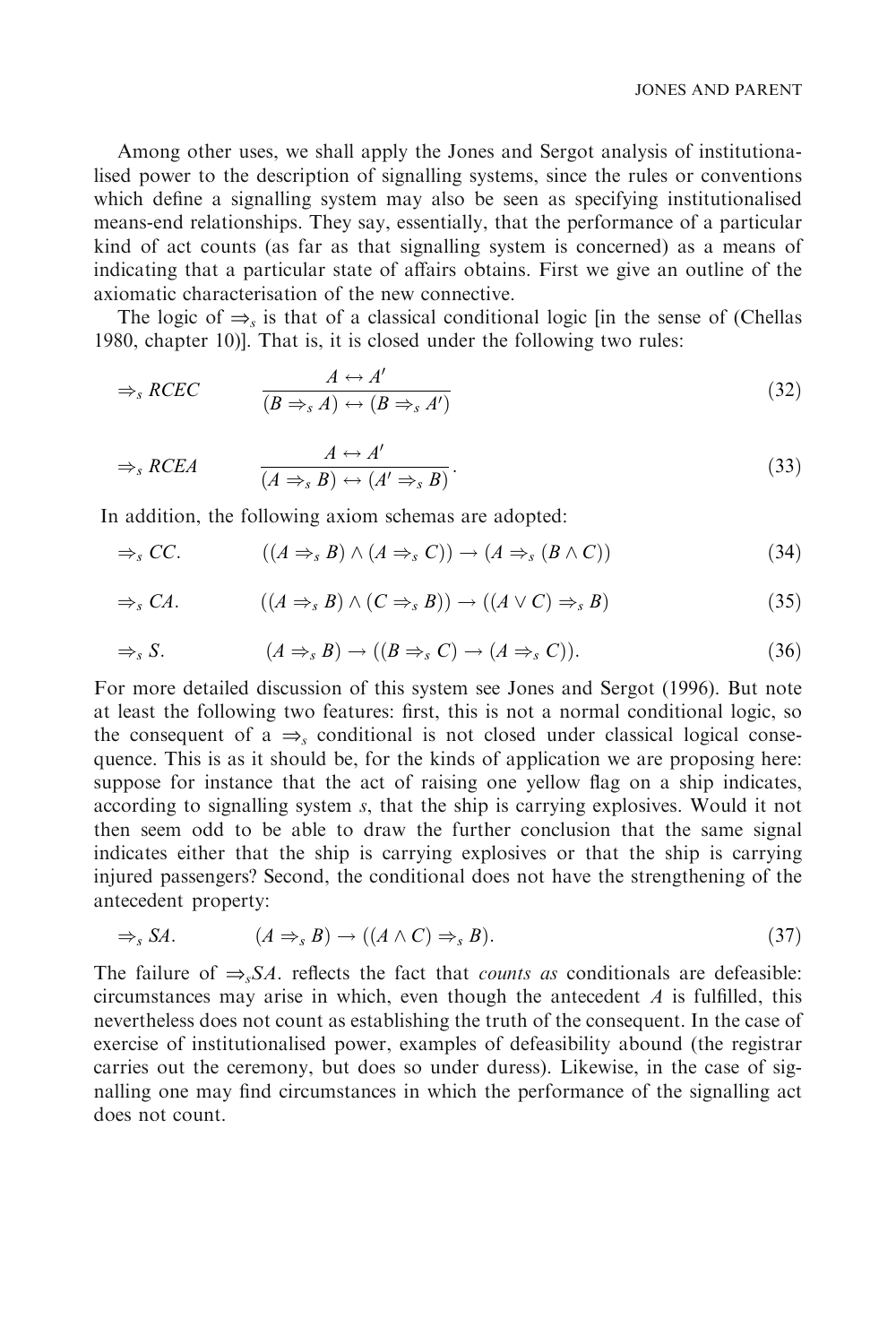### A CONVENTION-BASED APPROACH TO ACLs

### 2.2. The basic components: semantics

We here describe a semantical framework for the multi-modal logical language  $\Phi$  presented in subsection 2.1, and in terms of it we give truth-conditions for the various kinds of modal sentences that are expressible in that language.

# 2.2.1. Model structure

Consider a minimal model structure

$$
M = \langle W, f_n, f_{c_i}, f_{h_i}, f_o, f_{i_i}, f_{b_i}, f_{\Rightarrow_s}, P \rangle
$$

 $W$  is a set of possible worlds, and  $P$  is a valuation function which assigns to each atomic sentence in the language  $\Phi$  a set of possible worlds. Intuitively, P is thought of as returning, for each atomic sentence  $P_n$ , the set of worlds in M at which  $P_n$  is true.

Where  $A$  is any sentence of  $\Phi$ , the truth-set of  $A$  in a model  $M$  is the set of worlds in M at which A is true, and is denoted by  $||A||^M$ . So, we adopt the following definition, where  $\alpha$  is any world in W in M:

$$
||A||^M =_{df} {\alpha : M, \alpha \models A}.
$$
\n
$$
(38)
$$

Thus, where  $P_n$  is any atomic sentence:

$$
M, \alpha \models P_n \text{ iff } \alpha \in P(P_n). \tag{39}
$$

And the truth-sets for the sentences  $\top$  and  $\bot$  are specified by:

$$
||\top||^M = W \tag{40}
$$

$$
|| \perp ||^M = \emptyset \tag{41}
$$

Where  $A$  and  $B$  are any sentences in  $\Phi$ ,

$$
M, \alpha \models \neg A \text{ iff } \alpha \not\in ||A||^M \tag{42}
$$

$$
M, \alpha \models A \land B \text{ iff } \alpha \in (||A||^M \cap ||B||^M) \tag{43}
$$

$$
M, \alpha \models A \lor B \text{ iff } \alpha \in (||A||^M \cup ||B||^M) \tag{44}
$$

$$
M, \alpha \models A \to B \text{ iff } \alpha \in (- \parallel A \parallel^{M} \cup \parallel B \parallel^{M})
$$
  
where  $- \parallel A \parallel^{M} =_{df} W - \parallel A \parallel^{M}$  (45)

$$
M, \alpha \models A \leftrightarrow B \text{ iff } \alpha \in (- \parallel A \parallel^{M} \cup \parallel B \parallel^{M}) \text{ and}
$$
  

$$
\alpha \in (- \parallel B \parallel^{M} \cup \parallel A \parallel^{M}).
$$
 (46)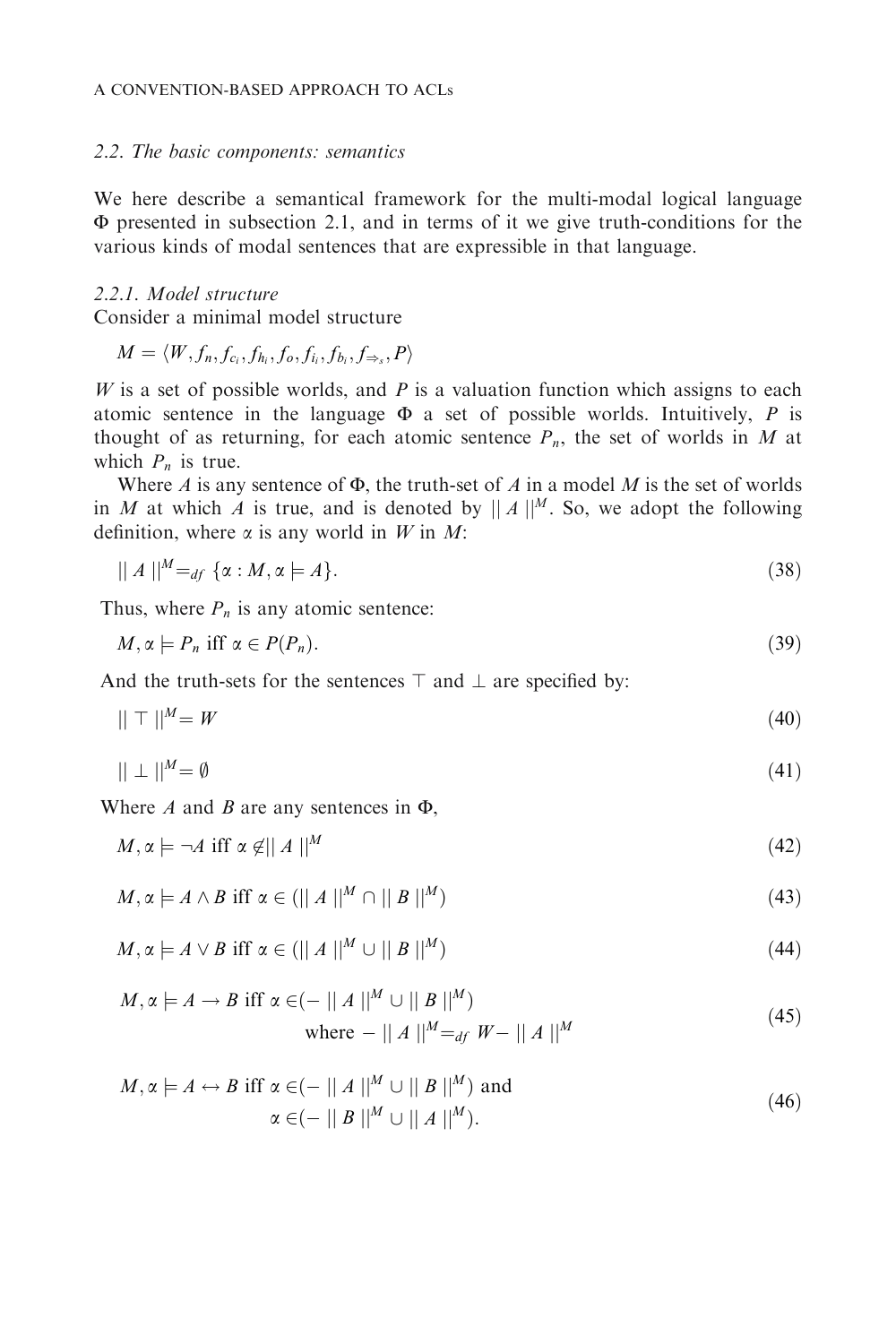A proposition is a set of possible worlds. Accordingly, the proposition expressed by a sentence  $\vec{A}$  is the set of possible worlds at which  $\vec{A}$  is true (the truth-set of A). The members  $f_n$ ,  $f_{h_i}$ ,  $f_o$ ,  $f_{i_i}$  and  $f_{b_i}$  of M are unary functions each of which assigns, to each world in  $W$ , a set of propositions, i.e., a set of sets of possible worlds. The binary functions  $f_{\Rightarrow s}$  and  $f_{c_i}$  each assign a set of propositions to each proposition at each world. The subscripts to the functions  $f_{c_i}, f_{h_i}, f_{i_i}$  and  $f_{b_i}$ indicate their relativisation to individual agents, and – as was explained in Section 2.1.6 – the function  $f_{\Rightarrow_s}$  is relativised to institutions. The functions  $f_n$ ,  $f_{c_i}$ ,  $f_{h_i}$ ,  $f_o$ ,  $f_{i}$ and  $f_b$  will be employed in the specifications of the truth conditions for (respectively) modal sentences of type necessity, action, attempted action, directive norm, evaluative norm and belief.

But before proceeding to those specifications, it will be useful to list and name a number of constraints to which the unary functions might be subjected. Let  $f$  be any one of the unary functions in M, let X and Y be any subsets of W, and let  $\alpha$  and  $\beta$  be any members of W:

$$
(m\underline{f}) \text{ if } X \cap Y \in \underline{f}(\alpha) \text{ then } X \in \underline{f}(\alpha) \text{ and } Y \in \underline{f}(\alpha)
$$
\n
$$
(cf) \text{ if } X \in \underline{f}(\alpha) \text{ and } Y \in \underline{f}(\alpha) \text{ then } X \cap Y \in \underline{f}(\alpha)
$$
\n
$$
(cp\underline{f}) \text{ if } X \in \underline{f}(\alpha) \text{ and } Y \in \underline{f}(\alpha) \text{ and } X \cap Y \neq \emptyset \text{ then } X \cap Y \in \underline{f}(\alpha)
$$
\n
$$
(nf) \quad W \notin \underline{f}(\alpha)
$$
\n
$$
(nf) \quad W \notin \underline{f}(\alpha)
$$
\n
$$
(df) \text{ if } X \in \underline{f}(\alpha) \text{ then } -X \notin \underline{f}(\alpha)
$$
\n
$$
(tf) \text{ if } X \in \underline{f}(\alpha) \text{ then } \alpha \in X
$$
\n
$$
(4\underline{f}) \text{ if } X \in \underline{f}(\alpha) \text{ then } \{\beta \in M : X \in \underline{f}(\beta)\} \in \underline{f}(\alpha)
$$
\n
$$
(5\underline{f}) \text{ if } X \notin \underline{f}(\alpha) \text{ then } \{\beta \in M : X \notin \underline{f}(\beta)\} \in \underline{f}(\alpha).
$$

We may illustrate the way in which this list will be used, as follows: suppose that the function  $f_n$  is subject to the condition/constraint (*tf*). Then we shall say that (*tf<sub>n</sub>*) holds, meaning by that, where X is any subset of  $\overline{W}$ , and  $\alpha$  any member of W, if  $X \in f_n(\alpha)$  then  $\alpha \in X$ .

Similarly, suppose that the function  $f_{b_i}$  is subject to the condition/constraint  $(cf)$ . Then we shall say that  $(cf_{b_i})$  holds, meaning by this that, where *i* is any agent, *X* and Y any subsets of W, and  $\alpha$  any member of W, if  $X \in f_{b_i}(\alpha)$  and  $Y \in f_{b_i}(\alpha)$  then  $X \cap Y \in f_{b_i}(\alpha)$ .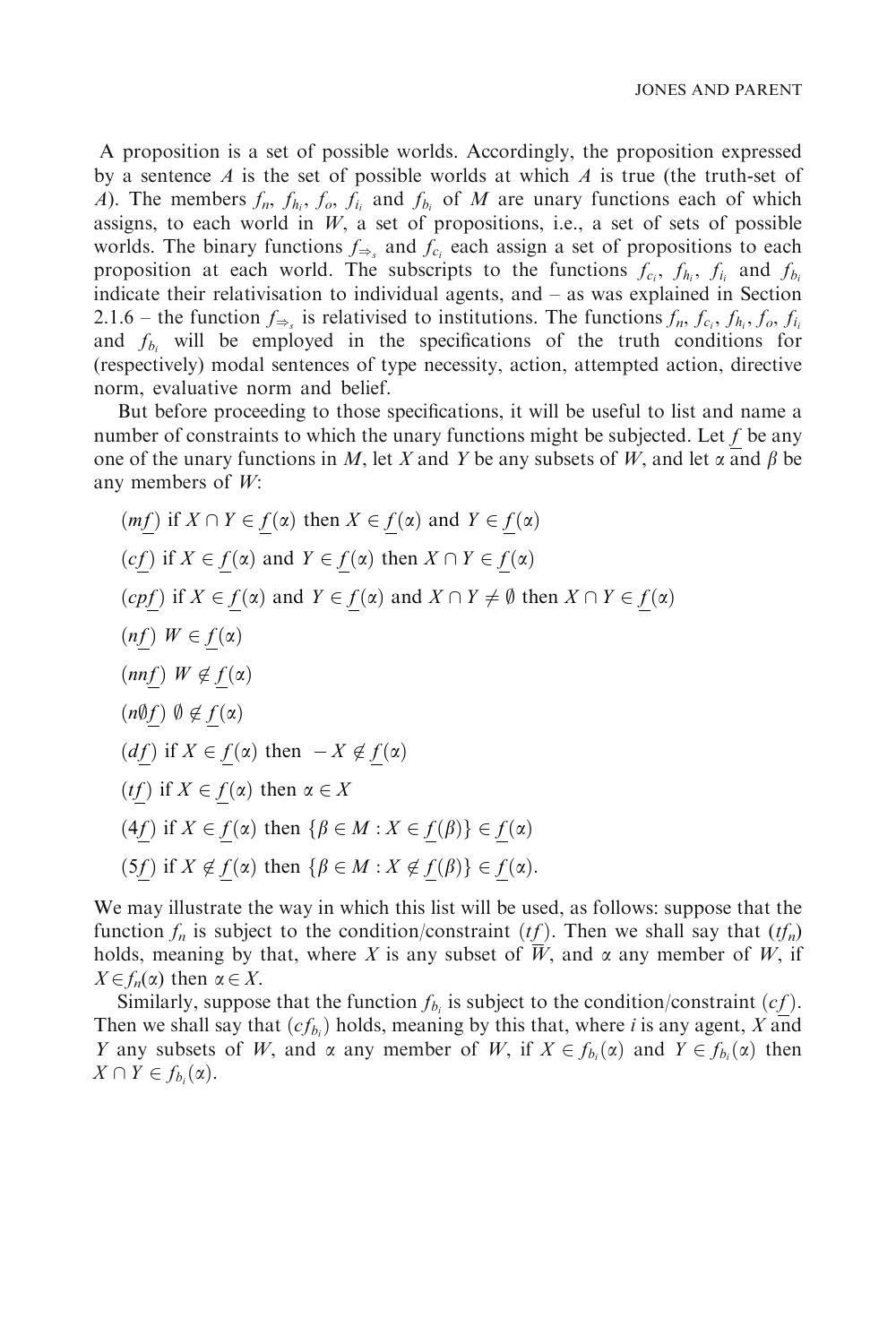### 2.2.2. The necessity operator

From the intuitive point of view, the function  $f_n$  is thought of as selecting, for each world  $\alpha$ , the set of propositions that are necessary relative to  $\alpha$ . Truth of a sentence of form  $\Box A$  at a world  $\alpha$  in a model M is specified as follows:

$$
M, \alpha \models \Box A \text{ iff } \Vert A \Vert^{M} \in f_{n}(\alpha). \tag{47}
$$

Sentences of the form  $\Box A$  are read 'it is necessary that A'. Sentences of the form  $\diamond A$ are read 'it is possible that A', where  $\Diamond A =_{df} \neg \Box \neg A$ .

For the function  $f_n$  we adopt the following constraints:  $(mf_n)$ ,  $(cf_n)$ ,  $(nf_n)$ ,  $(tf_n)$ ,  $(4f_n)$ and  $(5f_n)$ . In short, the  $\Box$ -operator expresses necessity of type S5.

### 2.2.3. The praxeological operators

Where i is any agent,  $\alpha$  is any world in W, and A any sentence, the value of  $f_{c_i}(\alpha, ||A||^M)$  is understood intuitively to be the set of worlds where the agent *i* realises the ability he has in  $\alpha$  to bring about the state of affairs described by A. [This approach derives from the work of Elgesem (1997).] Accordingly, we fix truth conditions for sentences of the form  $E_iA$  (*i* sees to it that/brings it about that *A*<sup> $\prime$ </sup>) as follows:

$$
M, \alpha \models E_i A \text{ iff } \alpha \in f_{c_i}(\alpha, ||A||^M). \tag{48}
$$

The validity of the closure rule (6) immediately follows. The validity of the 'success' condition (7) is secured by adopting the constraint:

$$
f_{c_i}(\alpha, X) \subseteq X \tag{49}
$$

(where X, as before, is any subset of  $W$ ,  $\alpha$  is any member of  $W$ , and i is any agent).

The validity of (9) is secured by adopting the constraint:

$$
f_{c_i}(\alpha, W) = \emptyset. \tag{50}
$$

Finally, the validity of the C-schema for the  $E_i$ -operator (the schema (8)) is secured by adopting the constraint:

$$
\beta \in f_{c_i}(\alpha, X) \text{ and } \beta \in f_{c_i}(\alpha, Y) \text{ then } \beta \in f_{c_i}(\alpha, X \cap Y) \tag{51}
$$

Where *i* is any agent, the function  $f_h$  selects, for each world  $\alpha$ , the set of propositions corresponding to the states of affairs *i* attempts to bring about at  $\alpha$ . Accordingly, we fix truth conditions for sentences of the form  $H_iA$  ('agent *i* attempts to see to it that A) as follows:

$$
M, \alpha \models H_iA \text{ iff } ||A||^M \in f_{h_i}(\alpha). \tag{52}
$$

The validity of the closure rule (10) is now secured. To guarantee the validity of (11) we adopt the constraint  $(cf_{h_i})$  – see Section 2.2.1, above. And the validity of (12) is secured by adopting the constraint  $(mnf_{h_i})$ .

The validity of schema (13), which expresses the assumption that seeing to it that A implies attempting to see to it that  $A$ , is captured by imposing the constraint:

$$
\text{if } \alpha \in f_{c_i}(\alpha, ||A||^M) \text{ then } ||A||^M \in f_{h_i}(\alpha). \tag{53}
$$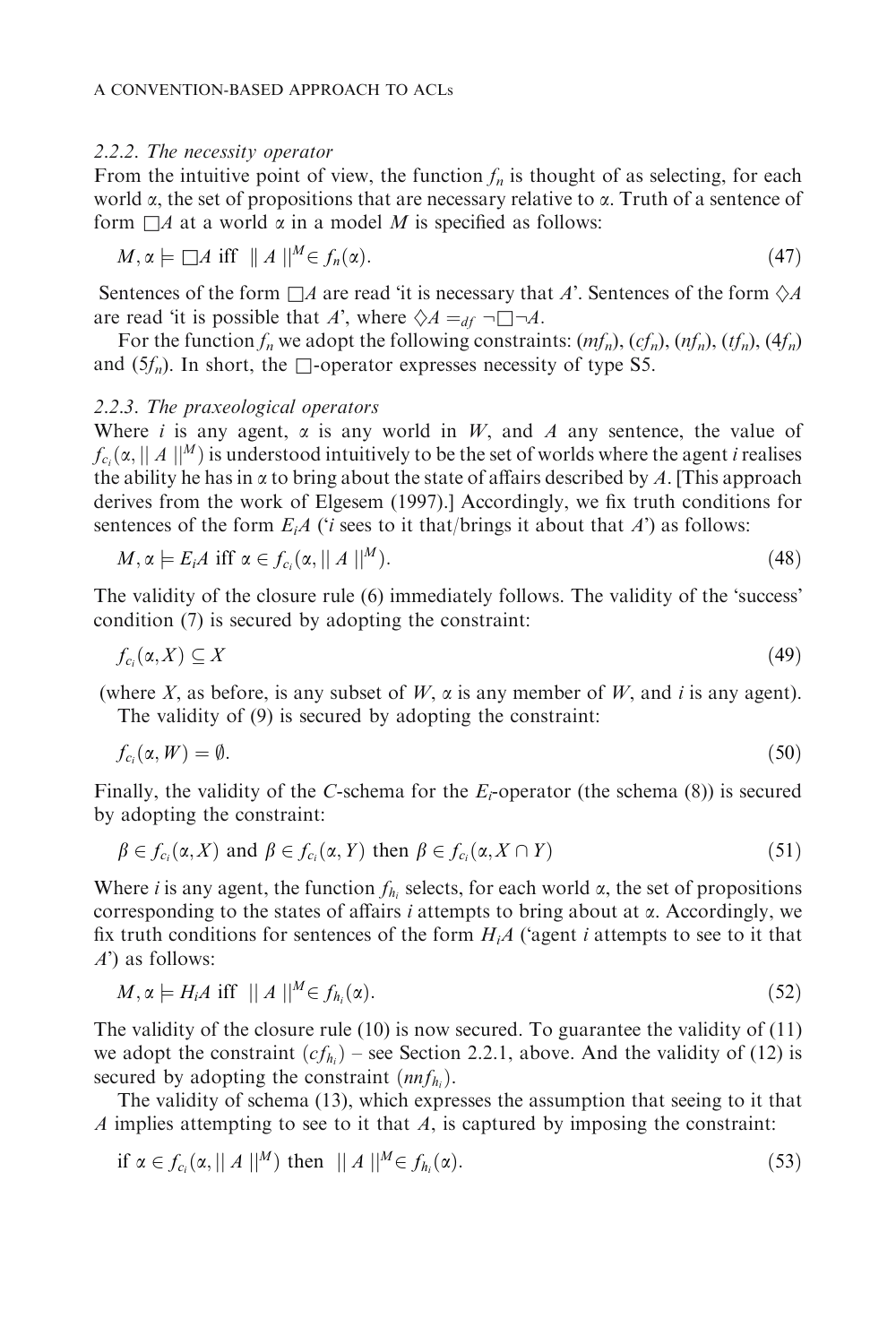Finally, adoption of the following two constraints secures the validity of (respectively) the two bridge principles (14) and (15), where  $i$  and  $j$  are any agents:

if 
$$
\alpha \in f_{c_i}(\alpha, \{\beta : \beta \in f_{c_j}(\beta, ||A||^M)\})
$$
  
then  $\alpha \in f_{c_i}(\alpha, \{\beta : ||A||^M \in f_{h_j}(\beta)\})$  (54)

if 
$$
\{\beta : \beta \in f_{c_j}(\beta, ||A||^M)\} \in f_{h_i}(\alpha)
$$
  
then  $\{\beta : ||A||^M \in f_{h_j}(\beta)\} \in f_{h_i}(\alpha)$ . (55)

### 2.2.4. The doxastic operator

Where *i* is any agent, the function  $f_{b_i}$  picks out, for each world  $\alpha$ , the set of propositions believed by *i* at  $\alpha$ . So we adopt the following truth condition for sentences of the form  $B_iA$ :

$$
M, \alpha \models B_iA \text{ iff } ||A||^M \in f_{b_i}(\alpha).
$$

The validity of the closure rule (16) is thereby secured.

We also adopt the following constraints on the function  $f_{b_i}$ :  $(mf_{b_i})$ ,  $(cf_{b_i})$ ,  $(m\mathcal{F}_{b_i})$ , thereby validating (respectively) schemas (20), (17) and (18).

The positive and negative introspection schemas (22) and (23) would be validated by the adoption of (respectively) constraints  $(4f_{b_i})$  and  $(5f_{b_i})$ . However, we do not build these constraints into the semantical characterisation of the belief modality.

### 2.2.5. The normative operators

The function  $f_{\alpha}$  picks out, for each world  $\alpha$ , the set of propositions that correspond to that which is obligatory at  $\alpha$ . (Typically, these propositions will be those expressed by some set of act descriptions, relativised to agents, since that which is obligatory – typically – is the performance of some particular acts.)

We adopt the following truth condition:

$$
M, \alpha \models OA \text{ iff } ||A||^M \in f_o(\alpha) \tag{56}
$$

reading sentences of the form  $OA$  as 'it is obligatory/normatively required that A'. The validity of the closure rule (24) is now secured. We adopt the constraints  $(cpf<sub>o</sub>)$ ,  $(mf<sub>o</sub>)$  and  $(n\emptyset f<sub>o</sub>)$  to grant validity to (26), (28) and (29), respectively.

Where *i* is any agent, the function  $f_i$  picks out, for each world  $\alpha$ , the set of propositions corresponding to that which is ideal, or optimal, for i at  $\alpha$ . So we adopt the truth condition:

$$
M, \alpha \models I_iA \text{ iff } ||A||^M \in f_{i_i}(\alpha). \tag{57}
$$

This guarantees the validity of the closure rule (25). The adoption of constraints  $(cpf_{i_i})$  and  $(n\emptyset f_{i_i})$  now also secures the validity of (27) and (30), respectively.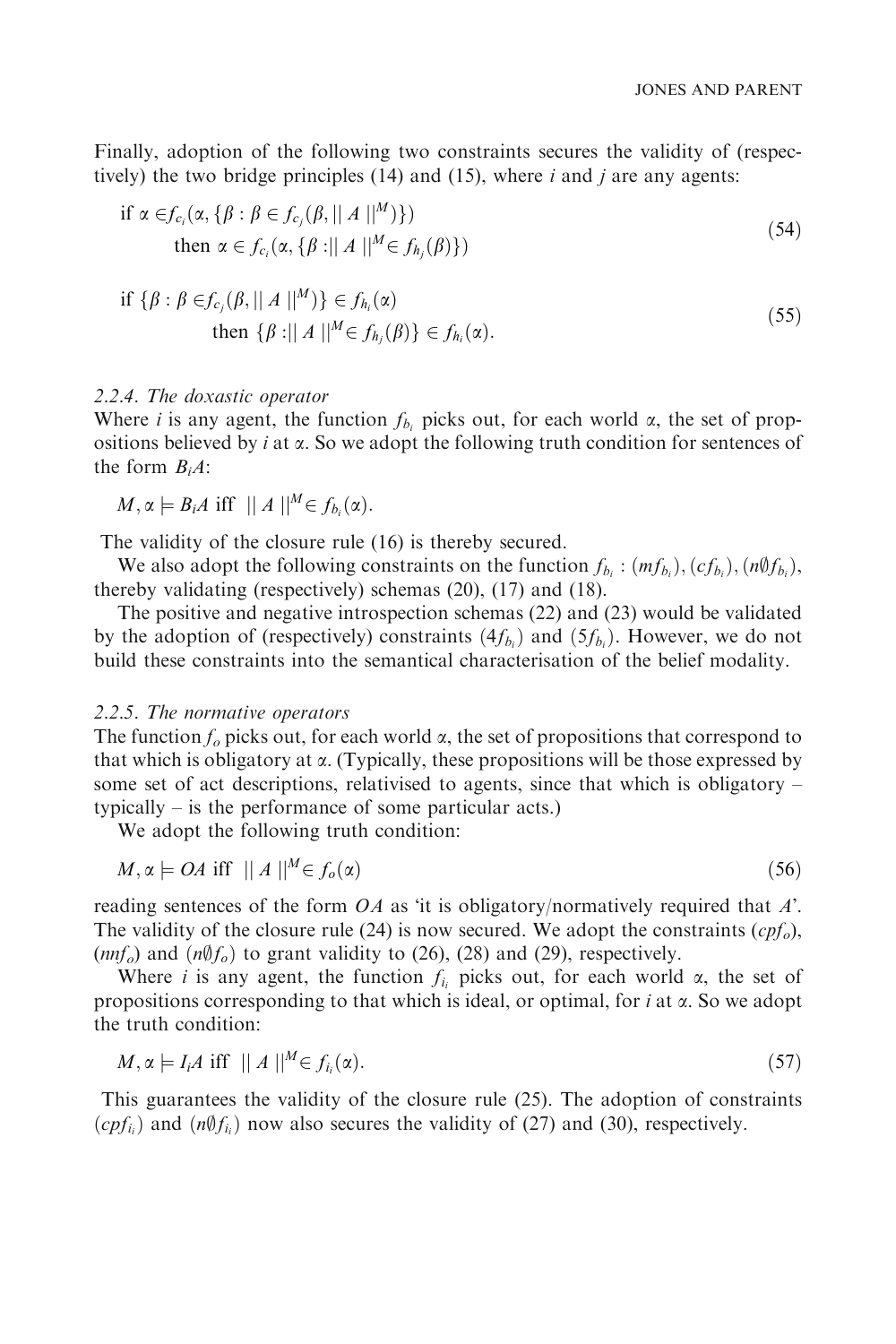The bridging principle between the two normative modalities, expressed by (31), is validated by adopting the following constraint:

if 
$$
\{\beta : || A ||^M \in f_o(\beta)\} \in f_{i_i}(\alpha)
$$
 then  $|| A ||^M \in f_{i_i}(\alpha)$ . (58)

## 2.2.6. The -counts-as operator

The reader is referred to Jones and Sergot's 1996 paper on the formal characterisation of institutionalised power (Jones and Sergot 1996) for a detailed account motivating the introduction of the 'count as' operator. In this section, we simply describe the relevant truth condition and associated constraints on the function  $f_{\Rightarrow}$ .

Where s is an institution,  $\alpha$  is a world in a model M, and  $||A||^M$  is the proposition expressed by sentence A in M, the function  $f_{\Rightarrow}$  picks out, for the pair  $(\alpha, ||A||^M)$ , a set of propositions: intuitively, the set of propositions that, from the perspective of institution s, the truth of A at  $\alpha$  counts as a means of establishing as true – as when, for instance, the fact that, at  $\alpha$ , John is under the age of 14 years counts, for s, as a means of establishing the truth of the proposition that John is a child. Viewed in this way, the 'count as' notion is expressible as a conditional, whose truth conditions we specify as follows:

$$
M, \alpha \models A \Rightarrow_{s} B \text{ iff } \parallel B \parallel^{M} \in f_{\Rightarrow_{s}}(\alpha, \parallel A \parallel^{M}).
$$
\n
$$
(59)
$$

This truth condition suffices to validate the two closure rules (32) and (33). Furthermore, we adopt the following three constraints, in order to validate the schemas (34), (35) and (36), respectively:

if 
$$
Y \in f_{\Rightarrow s}(\alpha, X)
$$
 and  $Z \in f_{\Rightarrow s}(\alpha, X)$  then  $Y \cap Z \in f_{\Rightarrow s}(\alpha, X)$  (60)

if 
$$
X \in f_{\Rightarrow s}(\alpha, Y)
$$
 and  $X \in f_{\Rightarrow s}(\alpha, Z)$  then  $X \in f_{\Rightarrow s}(\alpha, Y \cup Z)$  (61)

if 
$$
Y \in f_{\Rightarrow_s}(\alpha, X)
$$
 and  $Z \in f_{\Rightarrow_s}(\alpha, Y)$  then  $Z \in f_{\Rightarrow_s}(\alpha, X)$ . (62)

### 3. Conventional Signalling Acts

This section is principally concerned with the characterisation of some fundamental types of signalling acts, and aims to provide foundations for a new approach to Agent Communication Languages (ACLs). A principal feature of the approach taken here, in contrast to those which dominate much current work on ACLs, is that communicators' intentions, and in particular the effects they intend to achieve in their audience, will not be assigned a central role. Rather, the focus will be on the public conventions whose existence makes possible the performance of intentional acts of communication. A close look, first, at the communicative act of asserting will serve as a means of presenting the basic assumptions and intuitions which guide this approach.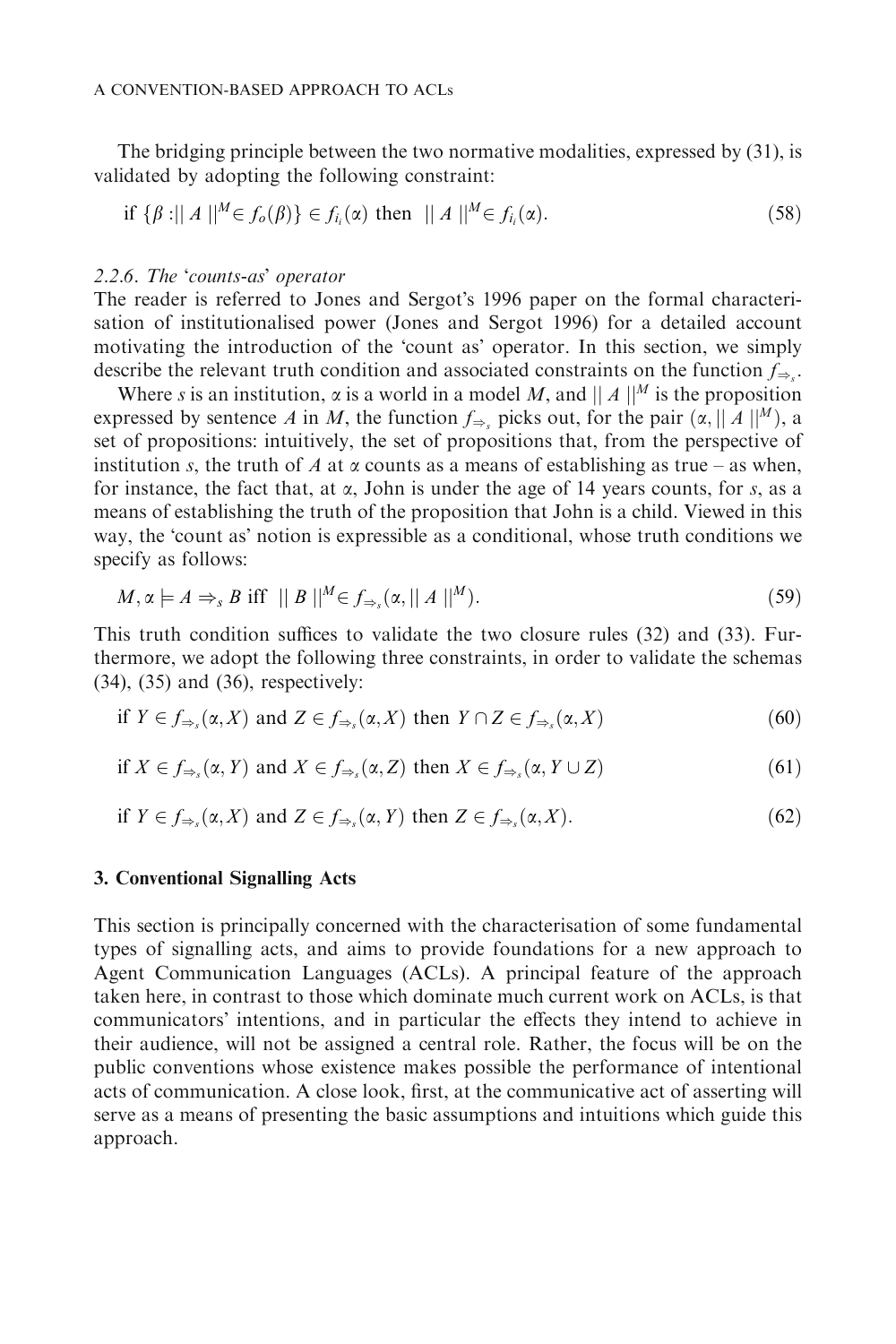### 3.1. Indicative signalling systems

An indicative signalling system is a signalling system in which acts of asserting can be performed. It is constituted by conventions which grant that the performance, in particular circumstances, of instances of a given class of act-types count as assertions, and which also specify what the assertions mean. For example, the utterance with a particular intonation pattern of a token of the sentence ''The ship is carrying explosives'' will count, in an ordinary communication situation, as an assertion that the ship is carrying explosives. The raising, on board the ship, of a specific sequence of flags, will also count as an assertion that the ship is carrying explosives. In the first case the signal takes the form of a linguistic utterance, and in the second it takes the form of an act of showing flags. These are just two of a number of different types of media employed in signalling systems. For present purposes, it is irrelevant which medium of communication is employed. But for both of these signalling systems there are conventions determining that particular acts count as assertions with particular meanings.

According to Searle (1969), if the performance by agent  $j$  of a given communicative act counts as an assertion of the truth of  $A$ , then  $\hat{r}$  performance *counts* as an undertaking to the effect that  $\vec{A}$  is true. What lies behind that claim, surely, is that when j asserts that A what he says *ought* to be true, in some sense or other of 'ought'. The problem is to specify what sense of 'ought' this is. [cf. Stenius (1967).] The view adopted here is that the relevant sense of 'ought' pertains to the specification of the conditions under which an indicative signalling system is in an optimal state: given that the prime function of an indicative signalling system is to facilitate the transmission of reliable information, the system is in a less than optimal state, relative to that function, when a false signal is transmitted. The relevant sense of 'ought' is like that employed in "The meat ought to be ready by now, since it has been in the oven for 90 minutes''. The system, in this case the oven with meat in it, is in a sub-optimal state if the meat is not ready – things are not then as they ought to be, something has gone wrong. The fact that the principles on which the functioning of the oven depends are physical laws, whereas the principles on which the signalling system depends are man-made conventions, is beside the point: in both cases the optimal functioning of the system will be defined relative to the main purpose the system is meant to achieve, and thus in both cases failure to satisfy the main purpose will represent a lessthan-optimal situation.

Suppose that agents  $j$  and  $k$  are users of an indicative signalling system  $s$ , and that they are mutually aware that, according to the signalling conventions governing  $s$ , the performance by one of them of the act of seeing to it that  $C$  is meant to indicate that the state of affairs described by  $A$  obtains. The question of just what kind of act 'seeing to it that  $C$  is will be left quite open. All that matters is that, by convention (in s), seeing to it that C counts as a means of indicating that  $\Lambda$ obtains. The content of the convention which specifies the meaning, in  $s$ , of  $\vec{r}$ s seeing to it that C will be expressed using a 'counts as' conditional relativised to  $s$ , with the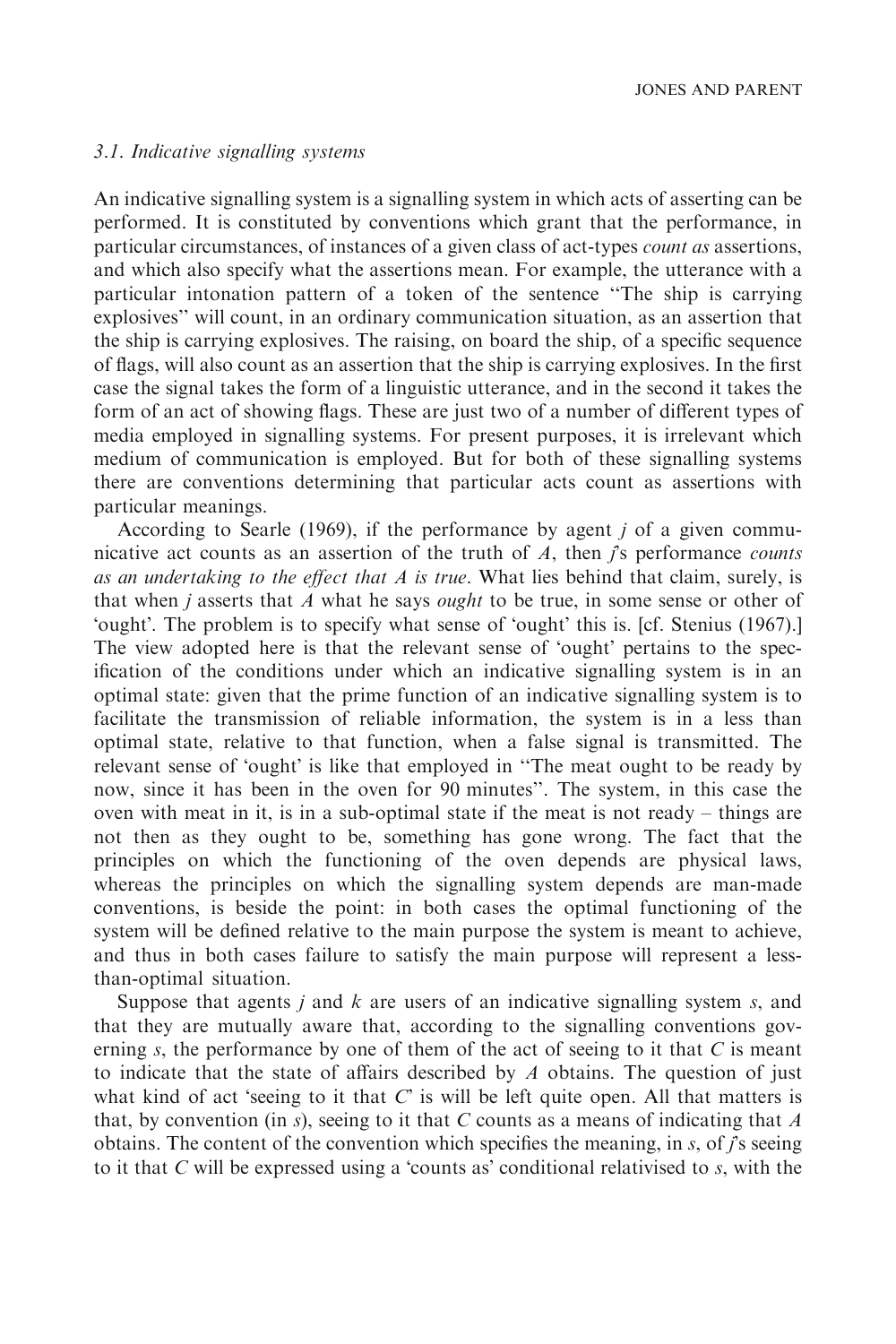sentence  $E_jC$  as its antecedent, where  $E_jC$  is read 'j sees to it that  $C$  or 'j brings it about that  $C$ . How, then, is the form of the consequent to be represented ? The communicative act is an act of asserting that  $A$ , and thus counts as an undertaking to the effect that the state of affairs described by  $A$  obtains. As proposed in the previous paragraph, this is interpreted as meaning that, when the communicative act  $E_i$ C is performed, s's being in an optimal state would require that the sentence A be true. So the form of the signalling convention according to which, in  $s$ ,  $\hat{i}$ s seeing to it that  $C$  counts as an undertaking to the effect that  $A$ , is given by

$$
\text{(sc-assert)} \qquad E_j C \Rightarrow_s I_s^* A \tag{63}
$$

where  $I_s^*$  is a relativised optimality, or ideality, operator.<sup>6</sup>  $I_s^*A$  expresses the proposition that, were s to be in an optimal state relative to the function s is meant to fulfil, A would have to be true, and  $\Rightarrow$  is the relativised 'counts as' conditional. Simplifying, we can say that (63) expresses the following: by the conventions constituting signalling system s, if j brings it about that C, then  $\Lambda$ ought to be true.

We state informally some assumptions we associate with (sc-assert). First, signalling system s is likely to contain a number of other conventions of the same form, according to which  $\hat{j}$ 's seeing to it that  $C'$  counts as an undertaking to the effect that  $A'$ , is seeing to it that C'' counts as an undertaking to the effect that  $A''$ , ... and so on. So the conventions expressed by conditionals of form (sc-assert) may be said to contain the *code* associated with indicative signalling system  $s$  – the code that shows what particular kinds of assertive signalling acts in  $s$  are meant to indicate. We might then also say that s itself is *constituted* by this code. Second, we assume that the (sc-assert) conditionals constituting  $s$  hold true for *any* agent  $j$  in the group  $U$  of agents who use  $s$ ; that is, each agent in U may play the role of communicator. Third, we assume that the (sc-assert) conditionals associated with s are all mutually believed by the members of  $U$ . We do not here state in full what 'mutual belief' amounts to, except to say that we take it to include at least the following: where  $X$  is a conditional of form (sc-assert) associated with s, and j and  $k$  are any pair of members of the group  $U$  that use  $s$ , then

 $B_iX$  $B_kX$  $B_i B_k X$  $B_i B_i X$  $B_kB_iB_kX$  $B_j B_k B_j X$ .

and so on, to some suitably high level of iteration.<sup>7</sup>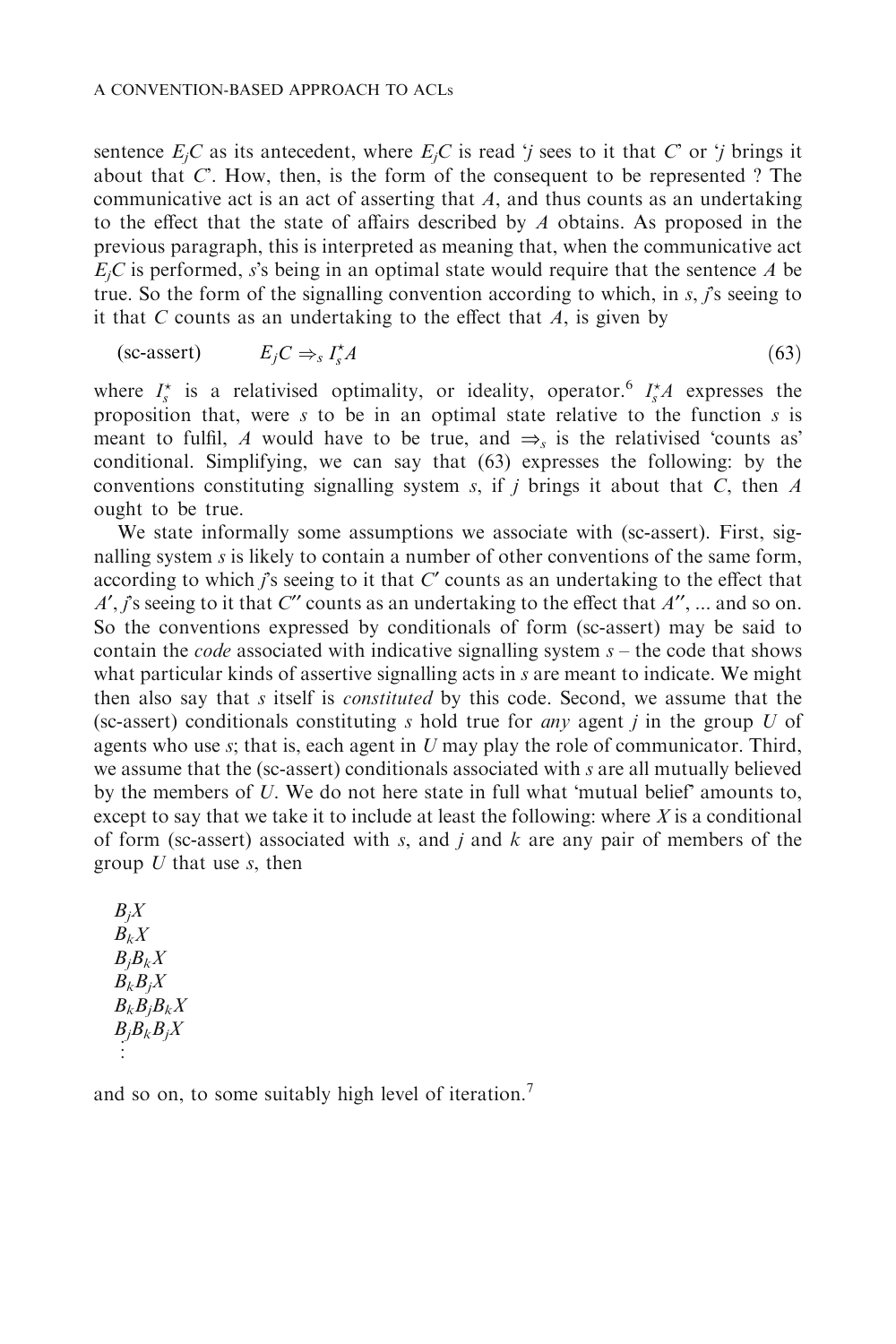# 3.2. The logic of the modality  $I_s^*$

For the logic of this particular optimality/ideality operator, we adopt a (relativised) classical modal system of type EMCN. [As is shown in Chellas (1980) – see chapter 8 – a classical system of this type is identical to the smallest normal system K.] So, the logic contains the rule of closure under logical equivalence ( $I_s^*RE$ ) and, in addition, the schemas  $I_s^*M$ . and  $I_s^*C$ ., and the sentence  $I_s^*N$ .:

$$
(I_s^*RE) \quad \frac{A \leftrightarrow B}{I_s^*A \leftrightarrow I_s^*B} \tag{64}
$$

$$
I_s^* M. \qquad I_s^*(A \wedge B) \to (I_s^* A \wedge I_s^* B) \tag{65}
$$

$$
I_s^{\star}C. \qquad (I_s^{\star}A \wedge I_s^{\star}B) \to I_s^{\star}(A \wedge B) \tag{66}
$$

$$
I_s^* N. \qquad I_s^* \top. \tag{67}
$$

The following rule now also holds:

$$
(I_s^*RM) \quad \frac{A \to B}{I_s^*A \to I_s^*B} \tag{68}
$$

This is reasonable for the intended interpretation of  $I_s^*$ , given the assumption that the prime function of an indicative signalling system is to facilitate the transmission of reliable information. For if the optimal state of such a system were to require the truth of A, then it would surely also require the truth of any logical consequence of A. Furthermore, the adoption of  $I_s^*N$ . amounts to the assumption that the optimal state of an indicative signalling system requires the truth of all tautologies.

Note that the D. schema is *not* contained in the logic of  $I_s^*$ :

$$
I_s^{\star}D. \t-\neg (I_s^{\star}A \wedge I_s^{\star} \neg A) \t\t(69)
$$

Thereby we leave open the (not infrequently realised) possibility that one or more agents might perform indicative signalling acts the meaning-contents of which are mutually inconsistent. As Chellas (1980), chapter 6, observes, no distinction can be drawn in a normal modal system between the D. schema and the sentence P. – these are logically equivalent in normal systems. For the modality  $I_s^*$ , the sentence P. is

$$
I_s^{\star}P. \t -I_s^{\star} \perp \t (70)
$$

So, since  $I_s^*P$  is not contained in our logic, we also leave open the possibility that an agent might make a single assertion the content of which is an explicit contradiction. However, the logic of belief we adopt secures the result that no agent could ever accept that such an assertion was true.

From the model-theoretic point of view, the logic of the modality  $I_s^*$  may be characterised in terms of minimal models, where the basic truth condition for sentences of the form  $I_s^*A$  is given by

$$
M, \alpha \models I_s^{\star} A \text{ iff } || A ||^M \in f_s^{\star}(\alpha)
$$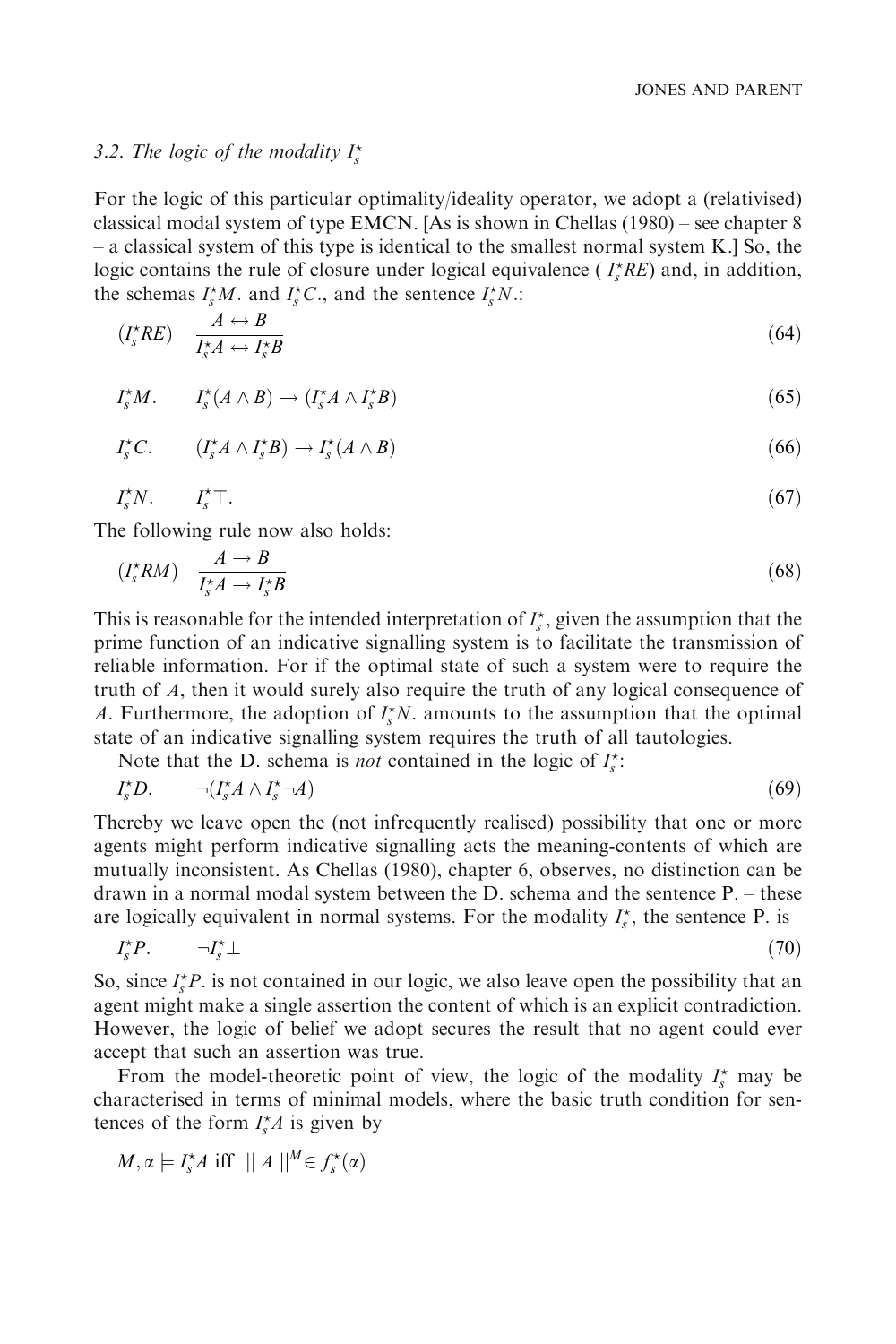The function  $f_s^*$  will also be subject to the following constraints (see subsection 2.2.1):  $(mf_s^{\star}), (cf_s^{\star}), (nf_s^{\star}).$ 

### 3.3. Communicator and audience

Suppose that *j* and *k* are both users of signalling system *s*, and that (sc-assert) is any of the signalling conventions in s. Then we adopt the following schema:

$$
((E_j C \Rightarrow_s I_s^* A) \land B_k E_j C) \to B_k I_s^* A. \tag{71}
$$

The import of the schema is essentially this: if  $k$  (the audience) believes that j performs the communicative act specified in the antecedent of (sc-assert), then  $k$  will accept that the consequent of (sc-assert) holds. He believes, then, that were signalling system s to be in an optimal state, A would be true. Another way of expressing the main point here is as follows: since  $k$  is familiar with the signalling conventions governing s, he is aware of what  $\hat{i}$ s doing C is meant to indicate, and so, when k believes that *j* has performed this act,  $k$  is also aware of what would then have to be the case if the reliability of  $\hat{j}$ s assertion could be *trusted*. This is not of course to say that k will necessarily trust is reliability, but if he does so he will then also go on to form the belief that  $\Lambda$ . In summary, assuming (sc-assert) and (71), and supposing that

$$
B_k E_j C \tag{72}
$$

it now follows that

$$
B_k I_s^* A. \tag{73}
$$

If k now also trusts the reliability of  $\hat{j}$ s assertion, k goes on to form the belief

$$
B_k A. \tag{74}
$$

This type of trust is to be distinguished from 'trust-in-sincerity'. For we may say that, in this same communication situation, if k also trusts the sincerity of  $\hat{f}$ 's assertion, k goes on to form the belief:

 $B_k B_j A.$  (75)

Note the various possibilities here:  $k$  might trust neither the reliability nor the sincerity of  $\vec{r}$ s assertion, in which case neither (74) nor (75) holds. Alternatively, k might trust  $\hat{J}$ 's sincerity without trusting the reliability of his assertion  $[(75)$ , but not  $(74)$ ], or k might trust the reliability of  $\hat{r}$ s assertion without trusting  $\hat{r}$ s sincerity [(74) but not (75). The latter case may arise if, for instance,  $k$  believes that the source of information supplying *j* is indeed reliable, even though he  $(k)$  also believes that *j* does not think the source is reliable. Finally, of course, k might trust both the reliability and the sincerity of  $\hat{j}$ s assertion.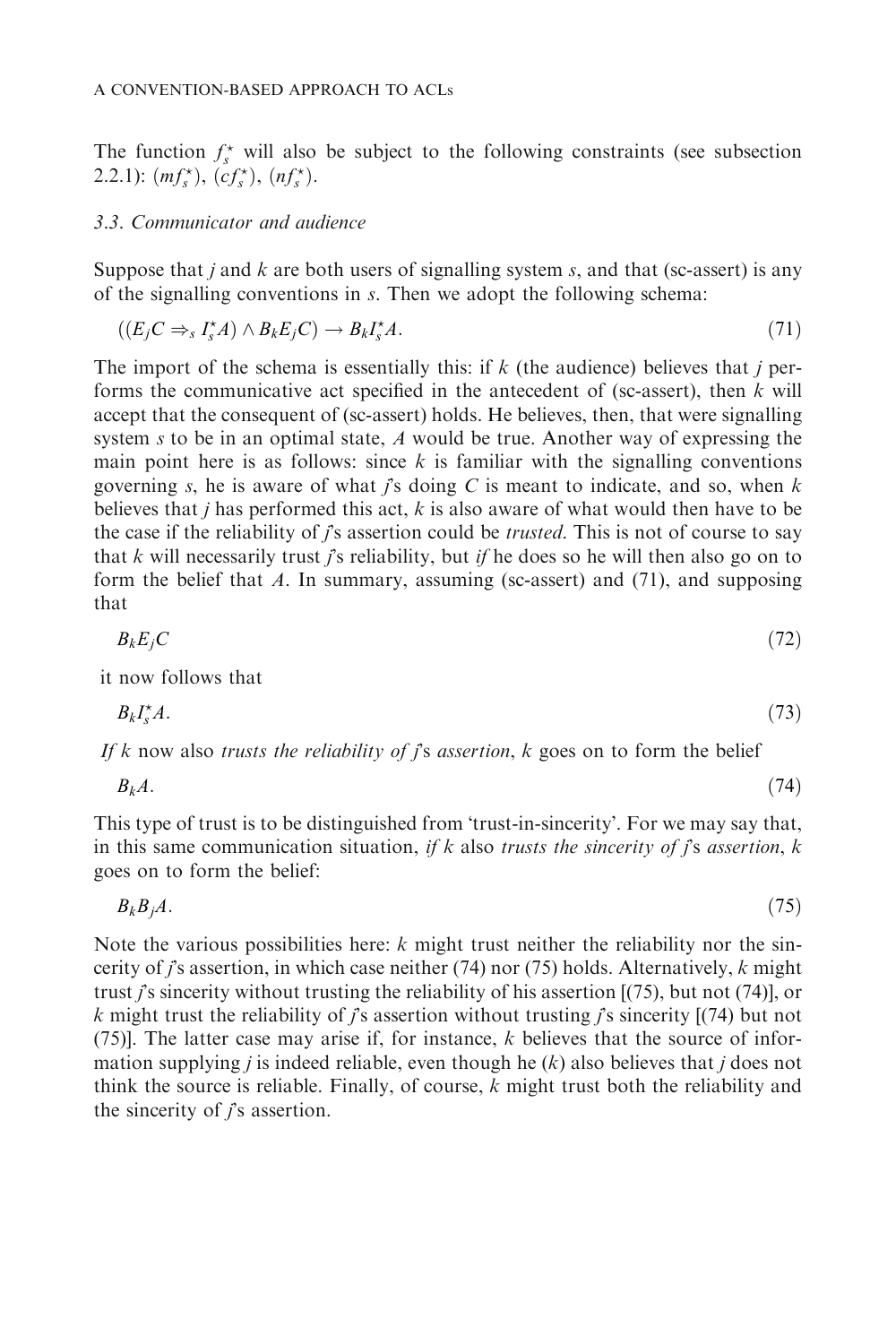JONES AND PARENT

Note, furthermore, that the set of four *trust positions* we have just indicated may be expanded into a larger set of positions, depending on whether or not *i* is *in fact* reliable and *in fact* sincere.<sup>8</sup>

It can readily be seen that, in contrast to the approach advocated in the FIPA COMMUNICATIVE ACT LIBRARY SPECIFICATION [SC00037J, 2002-12- 06]<sup>9</sup>, the present account of asserting makes no assumptions about the sincerity of the communicator. Furthermore, there is no assumption to the effect that  $j$ , when performing the act  $E_jC$ , intends thereby to produce in k one or both of the beliefs (74) and (75). Indeed the only background assumption about the communicators intention that is implicit in this account is that  $k$ , when forming the belief represented by  $(73)$ , supposes that  $\ddot{i}$  communicative act is to be taken as a serious, *literal* implementation of the governing convention (sc-assert); i.e.,  $k$  does not think that  $j$  is play-acting, communicating ironically, talking in his sleep, etc. In such non-literal communication situations there are good reasons (which will not be developed here) for supposing that  $(71)$  does not hold for a rational audience k. One distinctive feature of the present approach is that this background assumption about the communicator's intention can *remain* implicit, since the mechanism by means of which assertoric signalling is effected turns essentially on the governing signalling conventions – the publicly accessible rules which show what particular types of communicative acts are taken to indicate – rather than on the intentions of agents who employ those conventions.<sup>10</sup>

It might also be observed that it is very natural indeed to adopt this background assumption in the contexts for which the theory of ACLs is currently being developed. For the primary interest there is certainly not in non-literal communication, or in 'communicating one thing but meaning another', but in the *literal* (albeit quite possibly deceitful) usage of signals with public, conventional meanings.

# 3.4. Commitment

Some recent approaches to ACLs have assigned a key role to the notion of commitment [e.g., Singh (1998) and Colombetti (2000)], and it might be suggested that when an agent *j* asserts that A, his act counts as an *undertaking* to the effect that A is true in the sense that *j commits* himself to the truth of A. So it might be supposed that there is here an alternative way of understanding the essential rule governing asserting to that offered above in terms of the  $I_s^*$  operator.

However, this suggestion raises a number of difficulties. First, just what is meant by saying that an agent commits himself to the truth of some sentence A? Does it mean that *j* is under some kind of obligation to accept that  $A$  is true? If so, in relation to which other agents is this obligation held, i.e., who is it that requires of  $j$  that  $j$ shall accept the truth of A? Everyone to whom he addresses his assertion? Surely not, for there may well be members of the audience who do not care whether j is being sincere, and there may also be others who require  $j$  to be insincere: perhaps  $j$  is their designated 'spokesman' whom they have instructed to engage in deception when that strategy appears to meet their interests. Furthermore, since the current concern with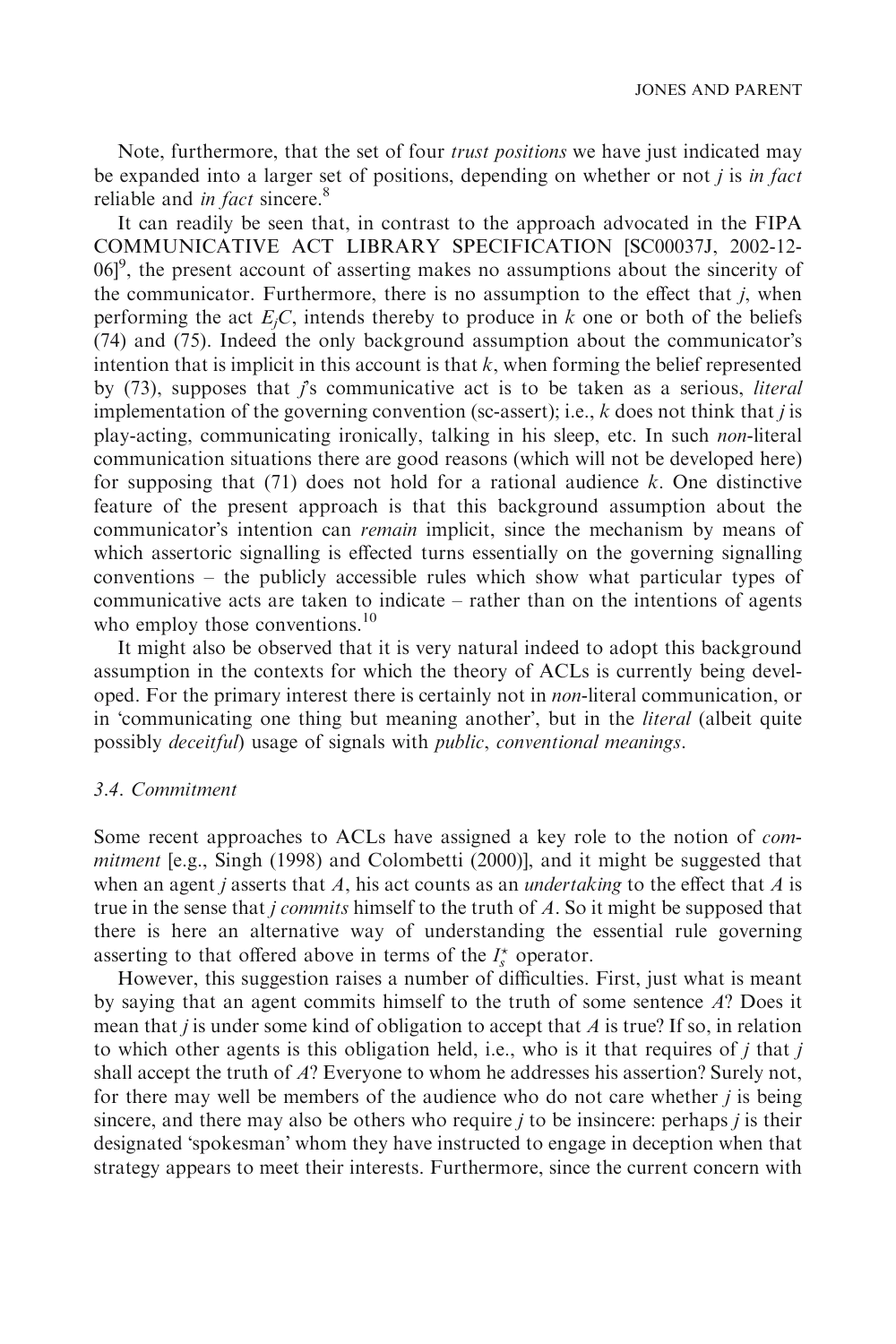ACLs is related to the design of *electronic* agents, it has to be said that there is very little agreement on what it might mean for an electronic agent to enter into a commitment.

The view taken here is that the move towards agent *commitment* (as the basis for understanding the undertaking involved in an act of asserting) is the result of a confusion – a confusion which was already indicated by Føllesdal (1967) in his discussion of Stenius. The point is this: the reason why it is very commonly required of communicators that they shall tell the truth, or at least attempt to tell the truth as they see it, is that conformity to that requirement (that norm) will help to *preserve* the practice of asserting *qua* practice whose prime function is to facilitate the transmission of reliable information. But norms designed to preserve the practice should not be confused with the rules or conventions which themselves *constitute* the practice  $-$  the conventions whose very existence makes possible the game of asserting, and which determine that the performance of an instance of a given act-type counts as a means of saying that such-and-such a state of affairs obtains. An attempt to use the notion of communicator's commitment to characterise the nature of asserting confuses preservative norms with constitutive conventions. To be sure, those conventions will eventually become de-valued, relative to the function they were designed to meet, if there is continual violation of the preservative norms. But this should not be allowed to obscure the fact that it is the conventions, and not the preservative norms, that create the very possibility of playing the asserting game, in an honest way, or deceitfully.

In a reply to our criticism of the commitment-based approach, Verdicchio and Colombetti (2004) claim that they do not intend to interpret the term 'commitment' as equivalent to 'obligation'. "Committing to the truth of a sentence,  $s$ ," they say, ''simply means that the debtor of the commitment will be in a state of fulfillment if s is settled true, in a state of violation if s is settled false, and in a pending state if the truth value of s is still undetermined.'' (Verdicchio and Colombetti 2004, p. 141) At first this appears difficult to comprehend, since the language of 'debtor' and 'creditor' that they use is strongly suggestive of obligation, and since it remains unclear what it is – if not an obligation – that the debtor is fulfilling/violating when s is settled true/ settled false.

However, Verdicchio and Colombetti later go on to say (Verdicchio and Colombetti 2004, p. 142) that they too accept as fundamental the distinction between constitutive conventions and preservative norms, and maintain further that ''All the rules connecting the messages to commitments are constitutive conventions: they say that messages of certain forms count as certain operations on commitments.'' (loc. cit.) Comparing their approach with ours, they claim that we ''both consider agent communication as fully conventional, and regard a false assertion as some kind of violation.'' (loc. cit.)

So, if the 'kind of violation' that occurs when an agent makes a false assertion is not the violation of an obligation, of what sort is it? Our view, as indicated above, is indeed that we are *not* here concerned with violation of some *directive* norm – for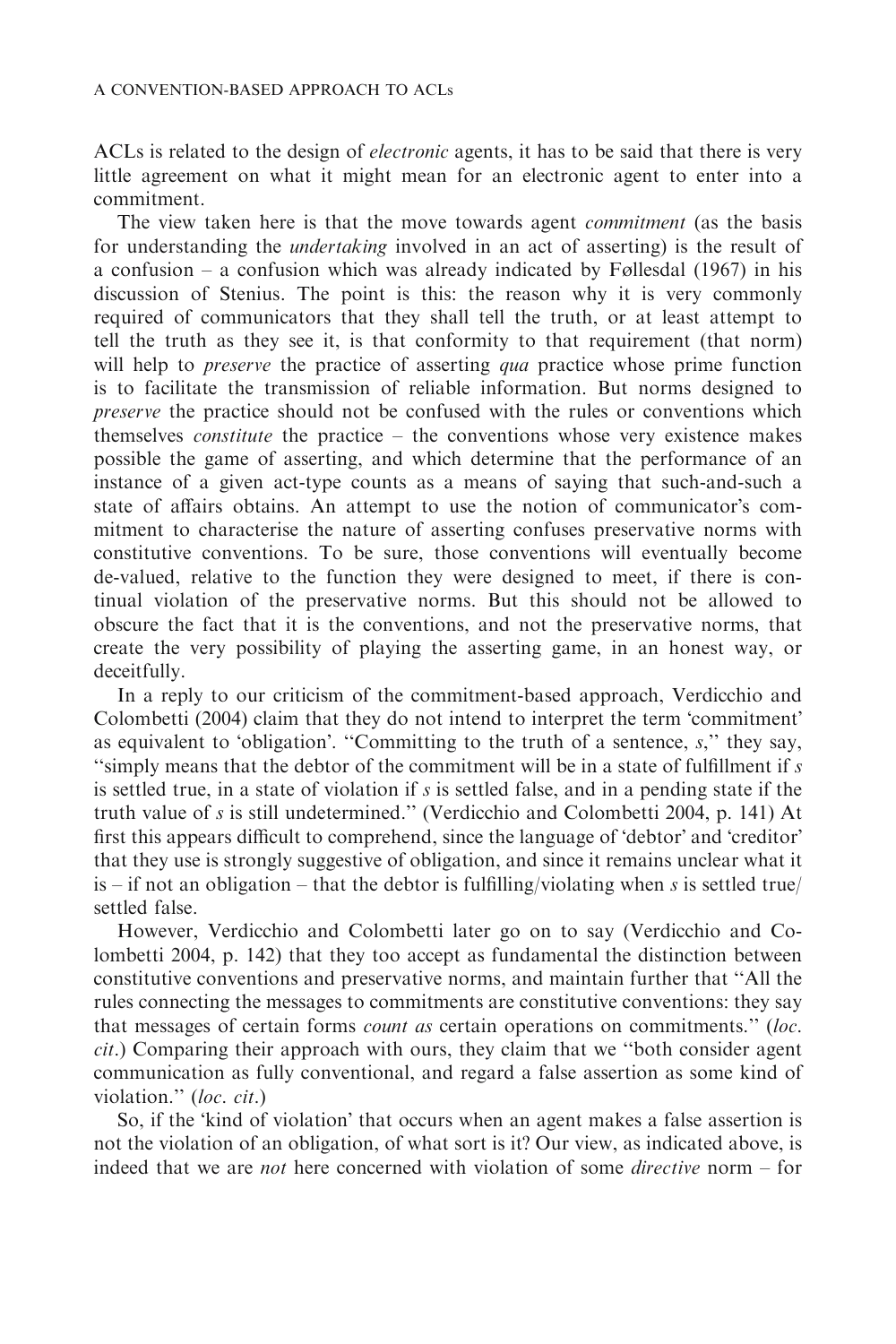directive norms do not constitute communication, although they may serve to preserve it. Rather, the making of a false assertion should be seen as 'violation' of an optimality or ideality condition, of the type captured by the  $I_s^*$  operator, which expresses a normative modality of the evaluative, rather than directive, type. The term 'violation' fits uncomfortably here, and is best replaced by the notion of *devi*ation or departure from the ideal.

Our conjecture, then, is that our account, expressed essentially in terms of the counts-as and optimality operators, provides an explicit formal theory of the intuitions about the nature of communicative conventions that Verdicchio and Colombetti's approach leaves unarticulated.

### 3.5. Some other types of communicative acts

We have so far considered the communicative act-type of asserting, but there are of course other types as well, and we here indicate how the approach advocated above can be extended to incorporate them. The account provides no more than a sketch, and makes no claims to being complete in the sense of giving an exhaustive characterisation of communicative act-types. Nevertheless, the sketch should indicate the flexibility and expressive power of the logical framework employed.

We consider five types:

- Commands
- Permissives (granting permission)
- Commissives (placing oneself under an obligation, e.g., promising)
- Requests
- Declaratives [in the sense of (Searle and Vanderveken 1985)].

In each case, the governing signalling convention will take the form of (sc-assert) with, crucially, some further elaboration of the scope-formula  $A$  in the consequent. This means that each of these signalling act-types is a sub-species of the act of asserting – a consequence which is harmless, and which simply reflects the fact that all communicative acts are acts of transmitting information – information which may, or may not, be true. However, as will emerge in due course, there is one very important difference between pure assertives and these sub-species, and this difference may also be thought to provide an answer to one of the key questions from which Austin started in *How to Do Things with Words* (Austin 1962) – the question of how to distinguish constatives from performatives.<sup>11</sup>

### 3.5.1. Commands

Let j be the agent issuing the command, and let  $k$  be the agent who is being commanded to see to it that  $A$ . Then the form of the governing signalling convention is:

$$
\text{(sc-command)}\quad E_j C \Rightarrow_s I_s^* O E_k A \tag{76}
$$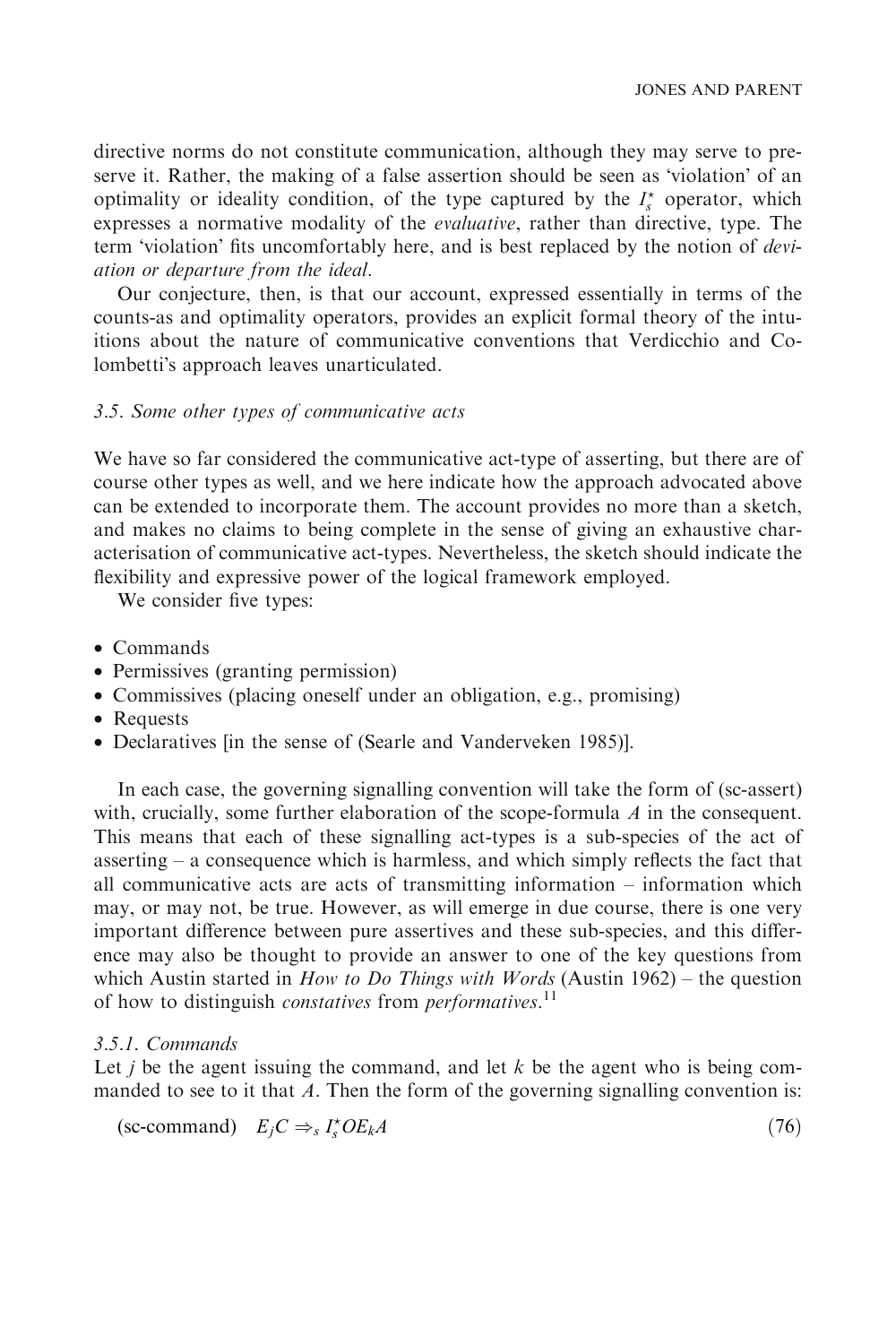where the  $'O'$  operator is a directive normative modality. So, according to (sccommand), if j sees to it that  $C$ , s would then be in an optimal state, relative to its function of facilitating the transmission of reliable information, if there were an obligation on  $k$  to see to it that  $A$ .

# 3.5.2. Permissives

Let *j* be the agent issuing the permission, and let  $k$  be the agent who is to be permitted to see to it that  $\Lambda$ . Then the form of the governing signalling convention is:

(sc-permit)  $E_i C \Rightarrow_s I_c^* P E_k A$  $\int_{s}^{\star}PE_{k}A$  (77)

where the  $P'$  operator is the dual of the directive normative modality, and we are thus adopting the simplification that 'permitted to do  $A$ ' is interpreted as 'not obliged not to do  $A'$ . So, according to (sc-permit), if j sees to it that C, s would then be in an optimal state, relative to its function of facilitating the transmission of reliable information, if  $k$  were permitted to see to it that  $A$ .

# 3.5.3. Commissives

Let  $j$  be the agent issuing the commissive. Then the form of the governing signalling convention is:

$$
\text{(sc-commit)} \quad E_j C \Rightarrow_s I_s^* O E_j A. \tag{78}
$$

So, according to (sc-commit), if  $j$  sees to it that  $C$ ,  $s$  would then be in an optimal state, relative to its function of facilitating the transmission of reliable information, if j were himself under an obligation to see to it that A.

# 3.5.4. Requests

Let  $j$  be the agent making the request, and let the aim of the request be to get agent  $k$ is to see to it that  $A$ . Then the form of the governing signalling convention is:

$$
\text{(sc-request)} \quad E_j C \Rightarrow_s I_s^* H_j E_k A \tag{79}
$$

where the relativised  $H$  operator represents the modality 'attempts to see to it that...' (see above, Section 2.1.3). So, according to (sc-request), if  $j$  sees to it that  $C$ ,  $s$  would then be in an optimal state, relative to its function of facilitating the transmission of reliable information, if j were attempting to see to it that  $k$  sees to it that  $A$ .

## 3.5.5. Declaratives

These are the kinds of signalling acts that are performed by, for instance, the utterance of such sentences as:

- I pronounce you man and wife'.
- I name this ship Generalissimo Stalin'.
- I pronounce this meeting open'.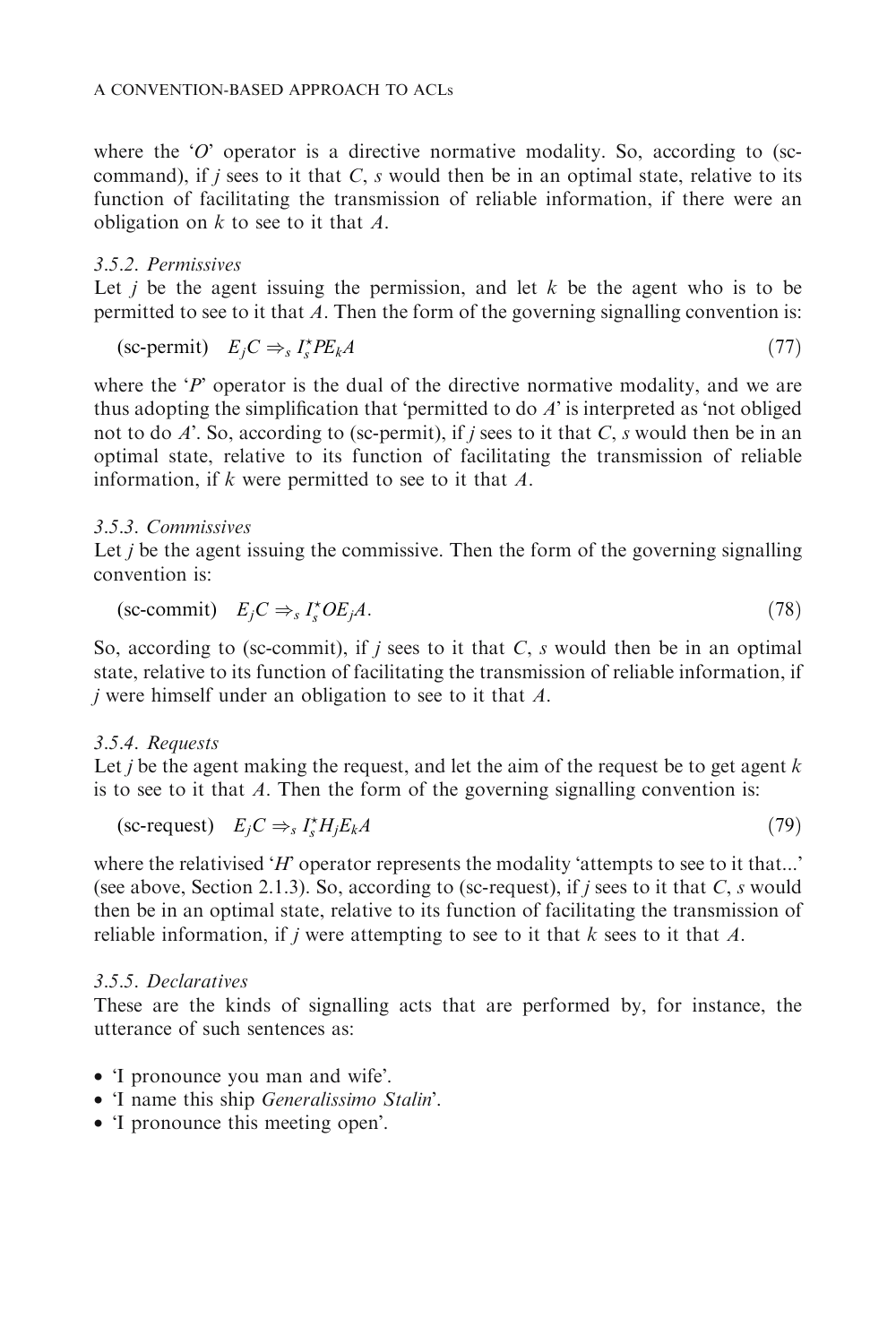The point of declaratives is to create a new state of affairs, which will itself often carry particular normative consequences concerning rights and obligations, as when two persons become married, or a meeting is declared open. In the spirit of the approach developed in Jones and Sergot (1996), we may say that declaratives are used by designated agents within institutions as a means of generating institutional facts: facts which, when recognised by the institution as established, are deemed to have particular kinds of normative consequences.

Let  $\dot{\jmath}$  be the agent issuing the declarative, and let  $\ddot{\jmath}$  describe the state of affairs to be created by the declarative. Then the form of the governing signalling convention is:

$$
\text{(sc-decare)} \quad E_j C \Rightarrow_s I_s^* E_j A. \tag{80}
$$

So, according to (sc-declare), if  $j$  sees to it that  $C$ ,  $s$  would then be in an optimal state, relative to its function of facilitating the transmission of reliable information, if j had seen to it that A. For instance,  $j$  utters the words 'I pronounce you man and wife', and then  $s$ 's being in an optimal state would require that  $j$  has indeed seen to it that the couple are married. $^{12}$ 

### 3.6. Being empowered

For each of the four types just considered, if  $j$  is an empowered/authorised agent, then the *mere performance* by  $j$  of the act of seeing to it that  $C$  will be sufficient in itself to *guarantee* the truth of the respective formula to the right of the  $I_s^*$  operator.<sup>13</sup> For instance, if j is empowered/authorised to command k, then his seeing to it that  $C$  will indeed create an obligation on  $k$  to do  $A$ . Likewise, if  $j$  is empowered/authorised to commit himself, then performing the appropriate communicative act will be enough to place himself under an obligation. And if j is empowered/authorised to make a request to  $k$ , then his communicative act will constitute an attempt to get  $k$  to do the requested act. And so on.

Here lies the key to the crucial difference, alluded to above, between pure assertions and the other types of communicative act. For pure assertions, there is no notion of empowerment or authorisation which will license the inference of A from the truth of  $I_s^*A$ . The closest one could get to such a notion would be the case where  $j$  is deemed to be an authority on the subject about which he is making an assertion: but even then, his saying that  $A$  does not make it the case that  $A^{14}$ 

We have now presented a new formal approach to the theory of ACLs, in which a class of signalling conventions, governing some distinct types of communicative acts, can be represented. Other types of communicative act remain to be characterised. But we now turn to the task of embedding this 'static' account of communication within a theory of *conversation*, in which sequences of inter-related signalling acts are transmitted.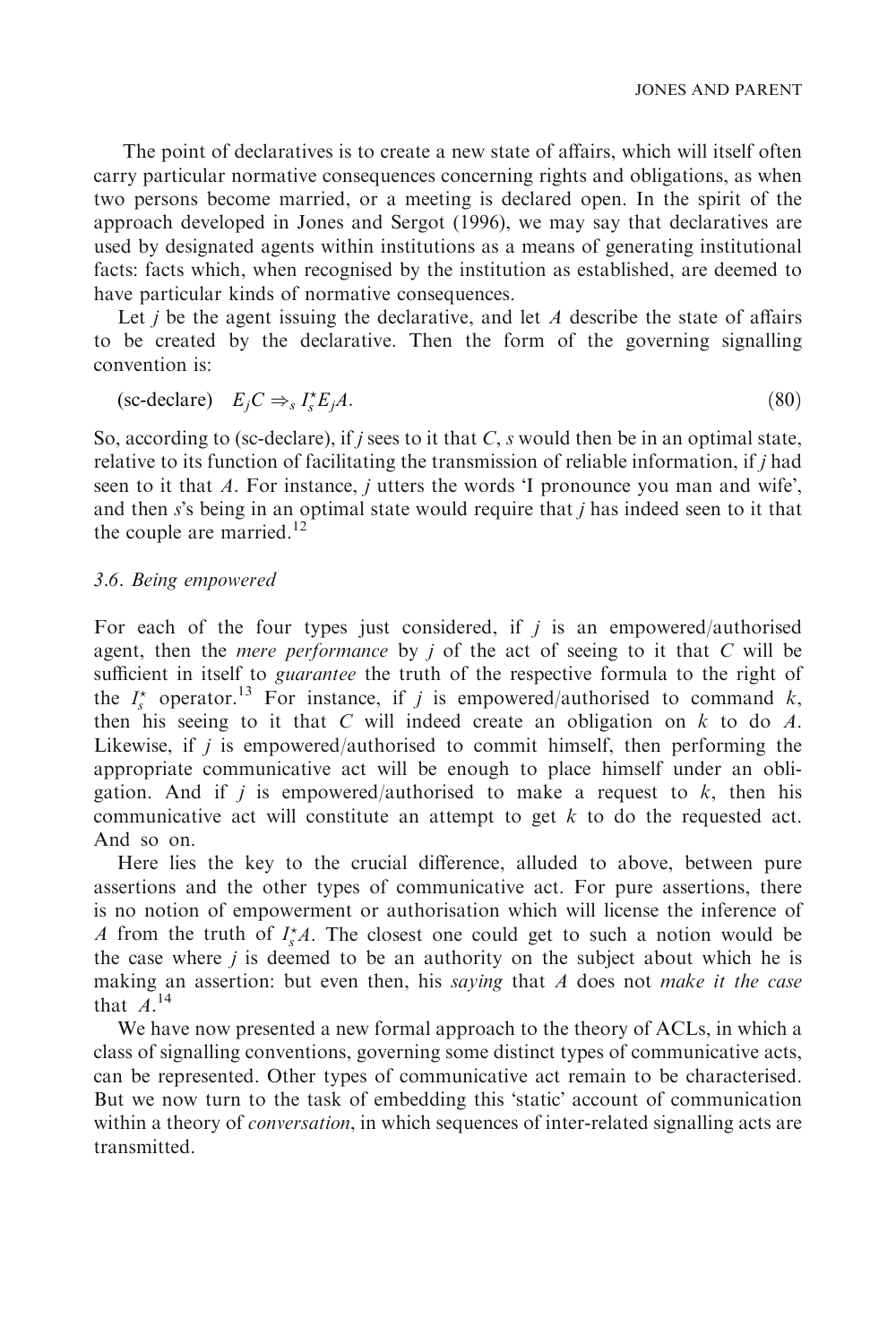### 4. Modelling Conversations

Conversations are essentially dynamic in nature. In this section, we outline one possible way of adding a dynamic dimension to the theory of signalling acts, by combining it with the arrow logic of van Benthem (1991, 1994, 1996) and colleagues (Marx 1996; de Venema 1994).

Our proposal is twofold. First, we suggest giving a compact expression to conversation protocols, by means of a formula of the object-language. Second, we suggest using this kind of representation to provide the beginning of a procedure for keeping a record of the conventional effects achieved in a conversation.

The reason why we do not use dynamic logic in its traditional form – see (Pratt 1976) – is that it presupposes a kind of approach to the logic of agency that is very different from the treatment provided in the theory of signalling acts. As indicated in Section (2.1.3), the present framework treats agency as a modal operator, with some reading such as ''agent j sees to it that''. Dynamic logic has explicit labels for action terms. These are not propositions but (to put it in Castañeda's terms) practitions.

It might well be the case that temporal logic provides a better account than arrow logic. The reason why we have chosen to concentrate first on arrow logic is that, when moving to the dynamics, we do not have to redefine the main ingredients of the semantics used for the static account. Indeed all we need to do is to interpret the points in a model as transitions. The completeness problem for the integrated framework is, then, relatively easy.

### 4.1. Embedding the static account within arrow logic

The syntax of arrow logic has in general the following three building blocks:

- A binary connective denoted by  $\circ$  referred to as "composition";
- A unary connective denoted by  $\check{ }$  referred to as "reverse" (or "cap");
- A propositional constant denoted by Id referred to as ''identity''.

The sentences that replace  $A, B, \ldots$ , that the first two connectives take as arguments, are supposed to describe an event, an action, etc. More expressive modal operators can be added into the vocabulary of the logic. For present purposes, we need not introduce them. Suffice it to observe that this way of adding dynamics to our static account is very natural, because a frame in arrow logic is no more than an ordinary Kripke frame. The only difference is that the universe  $W$  is viewed as consisting of arrows. These are not links between possible worlds. In fact they are treated themselves as the possible worlds.<sup>15</sup>

Once  $\circ$ ,  $\circ$  and Id have been introduced as new building blocks, it seems natural to proceed as follows.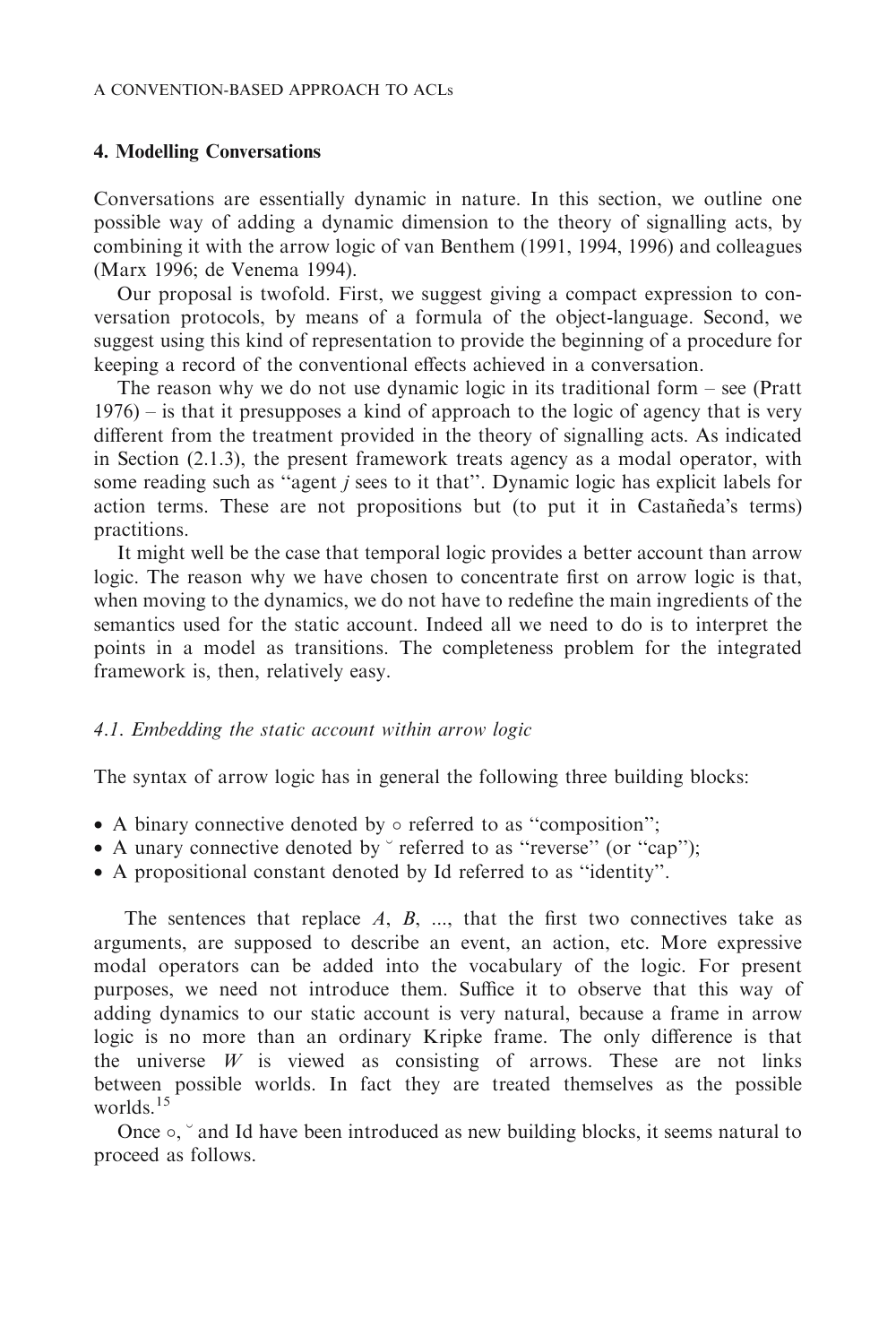**Definition 1** Let F be a minimal frame as defined within the static framework. F is simply a minimal model structure  $M$  (see above, Section 2.2.1), stripped of its last ingredient, the valuation function P. By an enriched minimal frame, let us mean a quadruplet

 $\mathcal{F} = (F, C, R, I)$ 

where  $F$  is a minimal frame, and

- $C \subseteq W \times W \times W$  is the semantical counterpart of  $\circ$ . Expressions of the type  $C\alpha\beta\gamma$  are read as:  $\alpha$  is a "composition" of  $\beta$  and  $\gamma$ . One might also heuristically read  $C\alpha\beta\gamma$  as: transition  $\alpha$  consists of transitions  $\beta$  and  $\gamma$ .
- $R \subseteq W \times W$  is the semantical counterpart of  $\vee$ . Expressions of the type  $R \propto \beta$  are read as:  $\beta$  is a "reversal" of  $\alpha$ .
- $I \subseteq W$  is the semantical counterpart of Id. Expressions of the type Ia are read as:  $\alpha$  is an "identity" arrow.

The semantics will be easier to handle if R and C are each assumed to be functional:

$$
\forall \alpha \beta \gamma \ ((R \alpha \beta \ \& \ R \alpha \gamma) \rightarrow \beta = \gamma) \tag{81}
$$

$$
\forall \alpha \beta \gamma \delta \epsilon \ ((C \alpha \beta \gamma \ \& \ C \alpha \delta \epsilon) \rightarrow (\beta = \delta \ \& \ \gamma = \epsilon)). \tag{82}
$$

Now let us define a model as a pair

 $\mathcal{M} = (\mathcal{F}, V)$ 

where  $\mathcal F$  is an enriched minimal frame, and V is an assignment that associates a set of arrows with each propositional letter  $P_n$ . Informally, we think of  $V(P_n)$  as the set of arrows in our model where  $P_n$  is true.

Armed with these notions, we can easily redefine what it means for any sentence A to be true at an arrow  $\alpha$  in M, in symbols  $\mathcal{M}, \alpha \models A$ . It suffices to keep the package of truth-clauses already used in the static framework, and to introduce those usually employed for  $\circ$ ,  $\circ$  and Id. We state this formally.

**Definition 2** Let  $\mathcal{M} = (\mathcal{F}, P)$  be a model. For non-dynamic sentences – those of the forms described in the statics, the truth conditions remain unchanged. The dynamic sentences are evaluated as follows:

$$
\mathcal{M}, \alpha \models A \circ B \text{ iff } \exists \beta, \gamma \text{ in } \mathcal{M} \text{ such that } C\alpha\beta\gamma \text{ and} \n\mathcal{M}, \beta \models A \text{ and } \mathcal{M}, \gamma \models B
$$
\n(83)

$$
\mathcal{M}, \alpha \models \text{Id iff } I\alpha \tag{84}
$$

$$
\mathcal{M}, \alpha \models A^{\sim} \text{ iff } \exists \beta \text{ in } \mathcal{M} \text{ such that } R\alpha\beta \text{ and } \mathcal{M}, \beta \models A. \tag{85}
$$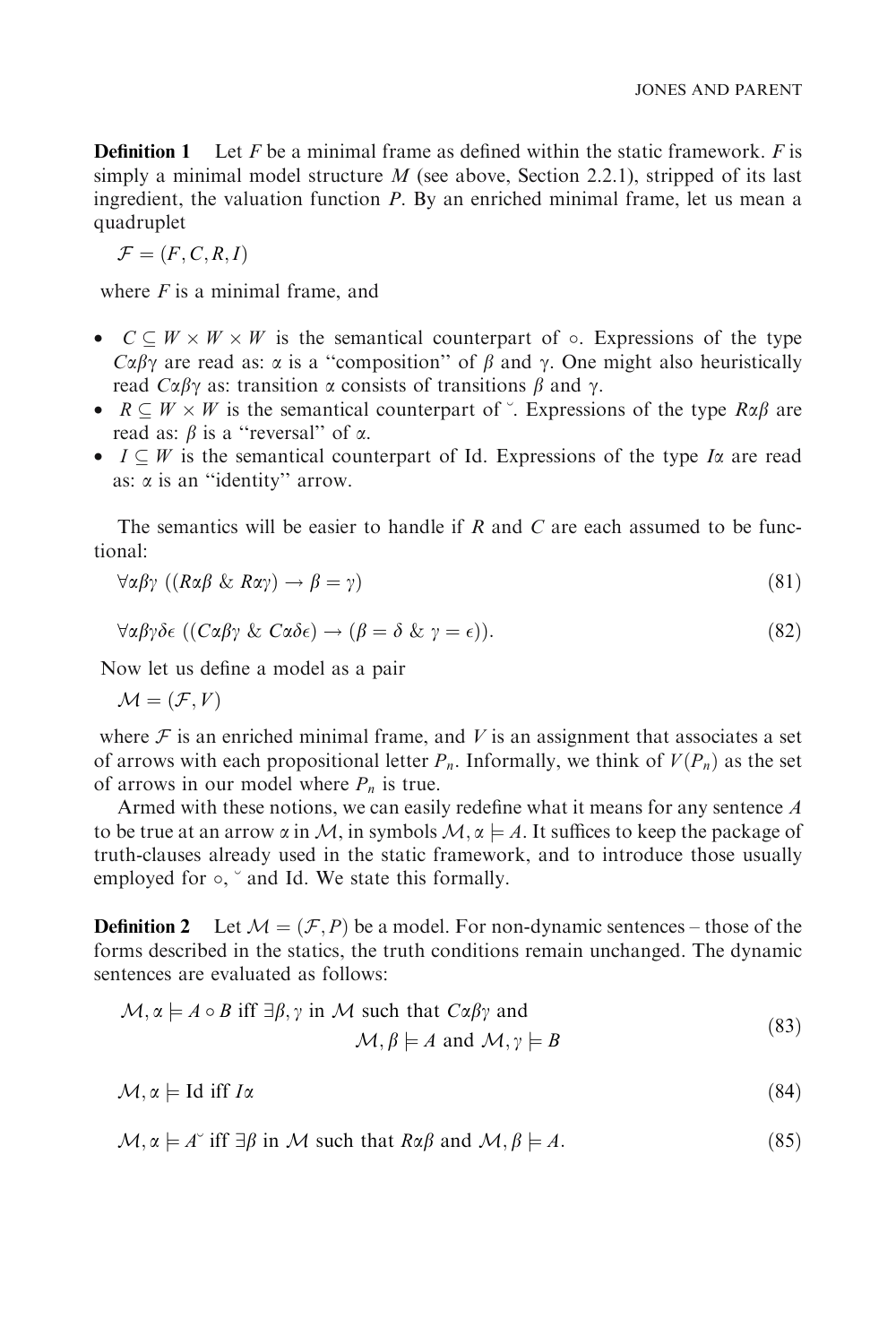The first truth-clause says that  $A \circ B$  is true at an arrow  $\alpha$  iff it can be decomposed into two arrows at which  $A$  and  $B$  hold, respectively. This can be pictured as in Figure 1. The intended meaning of this connective is relatively transparent. A sentence of the form  $A \circ B$  can be read as meaning that the event described by A is followed by the event described by  $B$ . The two arrows at which  $A$  and  $B$  are evaluated can be seen as two intervals (periods of time).

Next, the evaluation rule for Id ("identity") says that, for Id to be true at  $\alpha$ ,  $\alpha$  must be a transition that does not lead to a different state. This can be pictured as in Figure 2.

Finally, the truth-clause for  $\check{\ }$  ("reverse") says that, for  $A^{\check{}}$  to be true at  $\alpha$ , there must be an arrow  $\beta$  that is the reversal of  $\alpha$  and at which A holds. This is shown in Figure 3. It is natural to say that such an operator has the meaning of ''undo-ing'' an action. In Figure 3, arrow  $\beta$ , at which A is true, leads from one state to another. Intuitively, the endpoint of  $\beta$  contains the effects of the performance of A in  $\beta$ . Arrow  $\alpha$ , at which  $A^{\circ}$  is true, goes in the opposite direction, so that the effects of the performance of A in transition  $\beta$  are cancelled. Of course, we give this model for heuristic purposes only, since the formalism is not expressive enough to allow us to reason about states as well. However, it is possible (at least in principle) to remove this limitation, by switching to so-called two-sorted arrow logics. Introduced in van Benthem (1994), these are designed for reasoning about both states and transitions. Accounts of agency in terms of a ''brings it about'' operator focus on the agent concerned and the state of affairs that results from their action. But in our account "bringing it about that  $A$ " is evaluated at transitions. A tempting reading of the evaluation rule employed in the statics, i.e.

$$
\mathcal{M}, \alpha \models E_j A \text{ iff } \alpha \in f_{c_j}(\alpha, ||A||^{\mathcal{M}}),
$$
\n
$$
\text{is}
$$
\n
$$
(86)
$$

 $E_iA$  is true at transition  $\alpha$  iff  $\alpha$  belongs to the set of transitions where j realizes the ability he has in  $\alpha$  to bring about the transition described by A.



Figure 3. Reverse.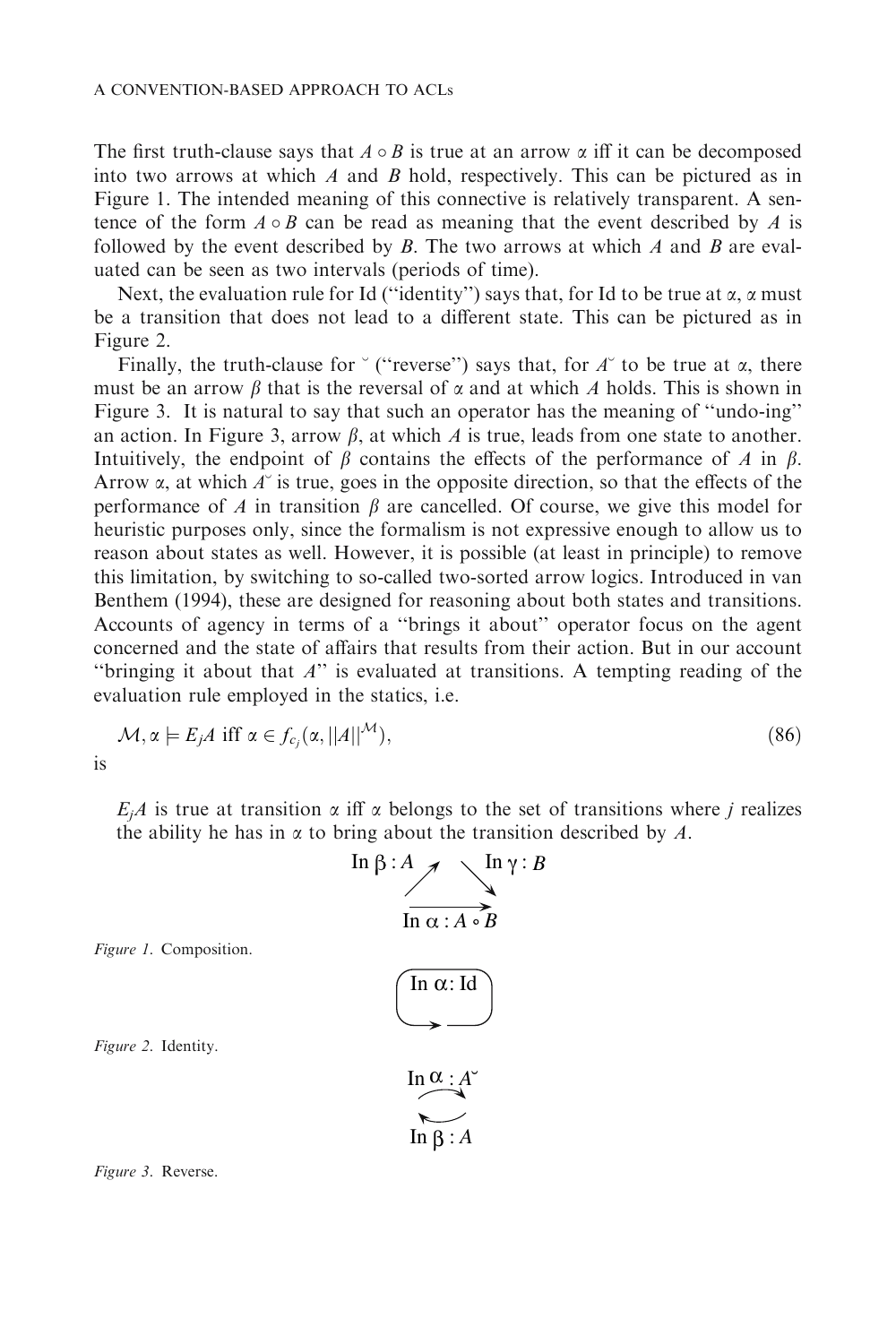It seems very natural to try to refine the formalism in such a way that what obtains within states is also taken into account.<sup>16</sup> We shall explore this issue in future research. Some work along these lines has already been conducted by Segerberg (1989) in the context of dynamic logic. It may also be valuable to explore the relationship between that work and the approach outlined in the present paper.

We now turn to the axiomatic characterization of the framework. When no particular constraints are imposed on the way  $C$ ,  $R$  and  $I$  interact, the proof theory of the integrated framework can in fact be obtained by adding the following rules of inference and axiom schemata to the multi-modal system presented in Section 2:

Rules of inference

From 
$$
\vdash B \to C
$$
 infer  $\vdash (A \circ B) \to (A \circ C)$  (87)

From 
$$
\vdash A \to C
$$
 infer  $\vdash (A \circ B) \to (C \circ B)$  (88)

From 
$$
\vdash A \rightarrow B
$$
 infer  $\vdash A^{\sim} \rightarrow B^{\sim}$  (89)

From 
$$
\vdash A
$$
 infer  $\vdash \neg(\neg A \circ B)$  (90)

From  $\vdash A$  infer  $\vdash \neg(B \circ \neg A)$  (91)

From 
$$
\vdash A
$$
 infer  $\vdash \neg((\neg A)^{\vee})$  (92)

Axiom schemata

$$
\vdash (A \lor B) \circ C \to (A \circ C) \lor (B \circ C) \tag{93}
$$

$$
\vdash A \circ (B \lor C) \to (A \circ B) \lor (A \circ C) \tag{94}
$$

$$
\vdash (A \lor B)^{\sim} \to A^{\sim} \lor B^{\sim} \tag{95}
$$

$$
\vdash (A \circ C) \land (B \circ C) \to (A \land B) \circ C \tag{96}
$$

$$
\vdash (A \circ B) \land (A \circ C) \to A \circ (B \land C) \tag{97}
$$

$$
\vdash A^{\sim} \land B^{\sim} \to (A \land B)^{\sim}.\tag{98}
$$

Rules (87)–(89) express a principle of closure under consequence. Rules (90)–(92) are the arrow counterparts of the necessitation rule. Axioms (93)–(95) say that  $\circ$  and  $\circ$ distribute over disjunction. Axioms  $(96)$ – $(98)$  say that  $\circ$  and  $\circ$  factorize over conjunction. (96)–(98) are the axiomatic counterparts of constraints (81) and (82)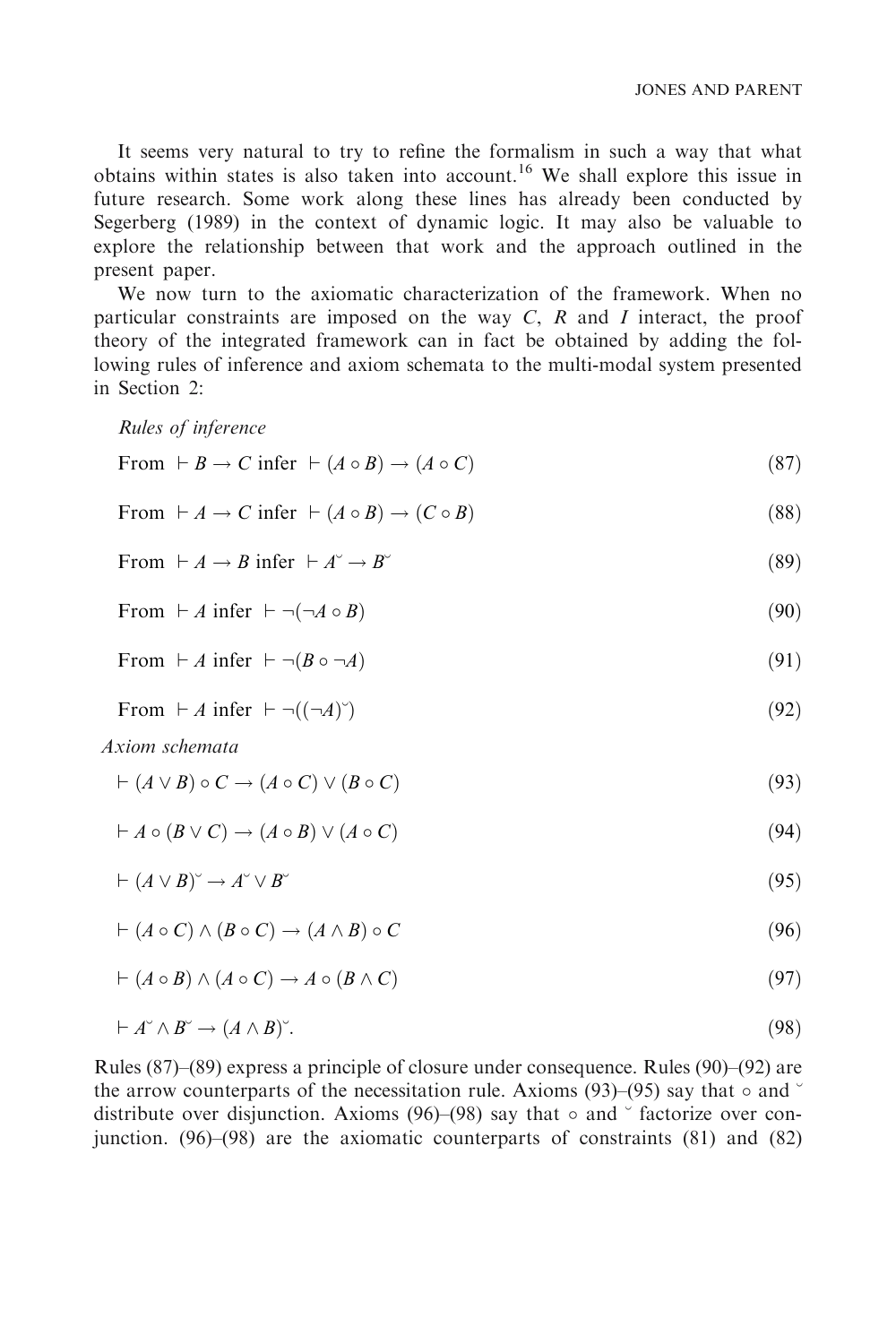described above. Note that, in the general case where no constraints are placed on the way I, R and C interact, it is not necessary to introduce any specific axiom involving the constant Id. In this general case, no new validities involving this constant appear except those that are an instantiation of one of the above laws.

A proof of soundness and completeness for the extended framework is given in Section 5. The proof is based on the standard technique of canonical model construction (see, e.g., Blackburn, de Rijke and de Venema 2001).

### 4.2. Conversation protocols

In this section, we illustrate the expressive capacity of the logic, by showing how it can be applied to the analysis of conversation protocols. Examples abound, but a good starting point is the conversation protocols defined as part of the FIPA standardisation process. Formalisms that have been proposed to model conversation protocols include: finite-state diagrams, Petri Nets (Cost et al. 2000; Ferber 1995; Lin et al. 2000), Dooley graphs (Parunak 1996) dialogue-games (Mc Burney and Parsons 2002; Reed 1998) and denotational semantics (Pitt 1999). The style of analysis we will outline below is reminiscent of the first two, but differs from them in two significant ways. First, we suggest representing the protocol as a formula giving compact expression to the set of permissible sequences of speech acts. Second, this style of analysis paves the way for an approach to the study of conversation that (to the best of our knowledge) has never been considered in the literature on ACLs. It is in terms of a procedure for keeping a record of the conventional effects achieved during a conversation. A close look at the so-called English Auction Protocol will serve as a means of presenting the basic idea of the treatment. Although we need to subject this point to further investigation, we believe that a similar formal treatment might be devised for the other conversational protocols usually discussed in the literature on ACLs.

Figure 4 depicts the English Auction Protocol used between an auctioneer agent a and each agent buyers b. The nodes (circles) represent states of the conversation, and the arcs (lines) represent speech acts that cause transition from state to state in the



Figure 4. English Auction Protocol.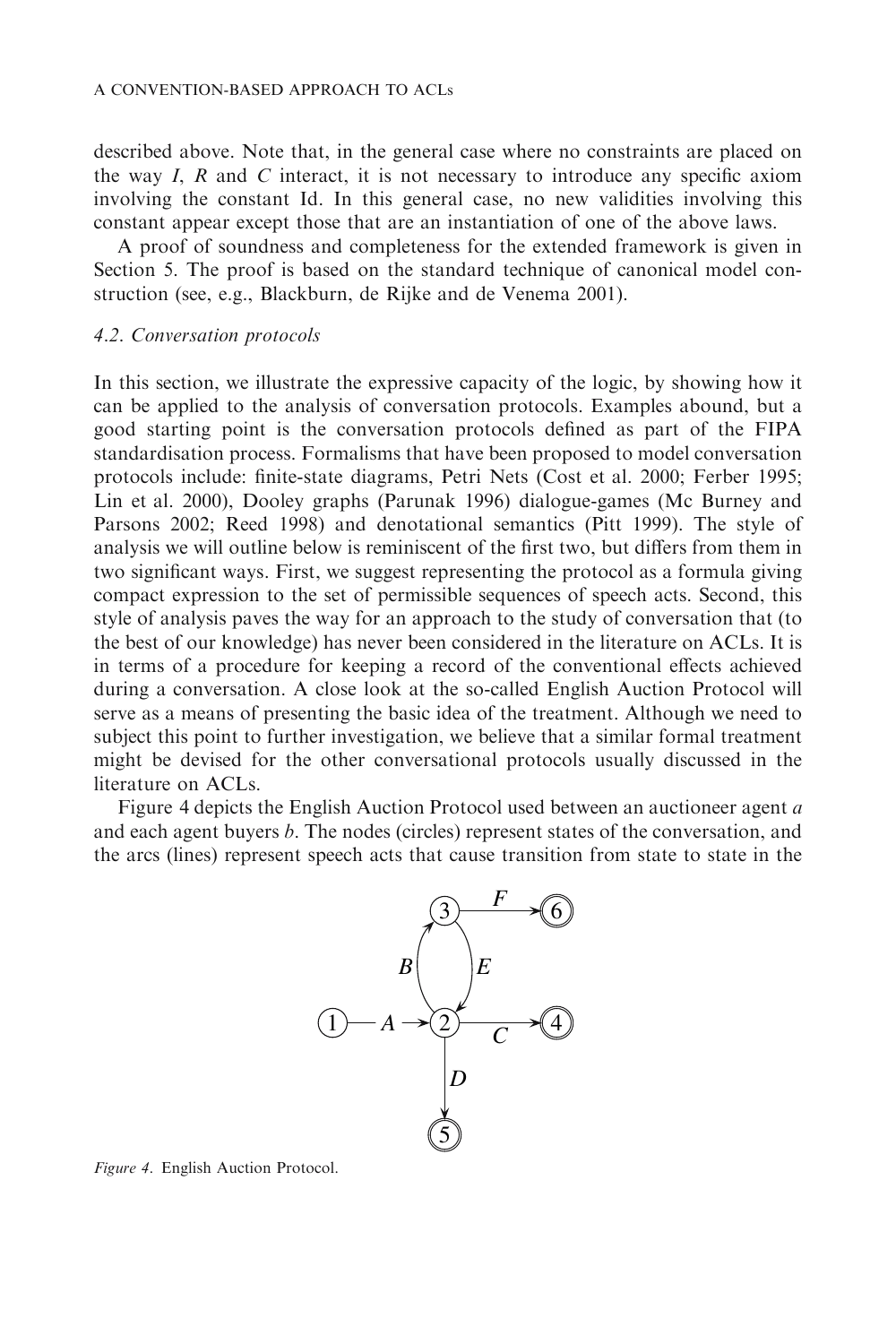conversation. The circles with a double-line represent the final states of the conversation.

The propositional letters attached to the arcs are notational shorthand for the following speech acts:

- $\Lambda$ : *a* puts item *c* up for auction;
- $B$ :  $b$  makes a bid:
- $C: a$  informs  $b$  that the item is sold to another buyer;
- *D*: *a* declares that the auction is at an end;
- $E: a$  informs  $b$  that another buyer overbids:
- $F: a$  informs  $b$  that his bid wins.

We use propositional letters for clarity's sake only. In fact, A corresponds to the antecedent of a conventional signalling rule of type (sc-declare), and likewise for D.  $B$  is to be replaced by the antecedent of a signalling convention taking the form of (sc-commit). The scope formula in the consequent uses a conditional obligation,  $O(E<sub>b</sub>A<sub>2</sub>/A<sub>1</sub>)$ , according to which b is under the obligation to pay if his offer is accepted. We leave aside discussion of the problem of how to analyse the conditional obligation operator  $O(1)$  [an elaborate formal treatment is available in Carmo and Jones (2002)].  $C$ ,  $E$  and  $F$  each correspond to the antecedent of a signalling convention taking the form of (sc-assert).

The main function of a protocol is to define the sequences of speech acts that are permissible during a conversation. The basic idea is to assume that such sequences can be expressed in a compact way, by means of a disjunction containing  $\circ$ ,  $\circ$  and/or Id. For instance, the English Auction Protocol is an instantiation of the formula

$$
(A \circ D) \vee (A \circ C) \vee (A \circ (B \circ F)) \vee (A \circ (B \circ (E \circ C))) \tag{99}
$$

where (as we have just indicated)  $A$ ,  $B$ ,  $C$ ,  $D$ ,  $E$  and  $F$  stand for the antecedents of the appropriate signalling conventions. Since  $\circ$  distributes over  $\vee$ , (99) can be simplified into

$$
A \circ (D \vee C \vee (B \circ (F \vee (E \circ C)))) \tag{100}
$$

(99) considers in isolation the sequences of acts that are allowed by the protocol. The first disjunct in (99),  $A \circ D$ , translates the path 1-2-5. The second disjunct,  $A \circ C$ , translates the path 1-2-4. The third disjunct,  $A \circ (B \circ F)$  translates the path 1-2-3-6. The fourth and last disjunct,  $A \circ (B \circ (E \circ C))$ , translates the path 1-2-3-2-4. Formula (100) puts the sequences of speech acts together, and indicates the points when interactants have the opportunity to choose between two or more speech acts. (100) can be read as follows. Once A has been done, then we can have either  $D$ ,  $C$  or  $B$ . And once B has been done, we can have either F or E-followed-by-C. For simplicity's sake, we assume here that auctioneer  $a$  receives at most two bids. The fact that auctioneer  $a$ can receive more than two bids might be captured by an operator expressing iteration.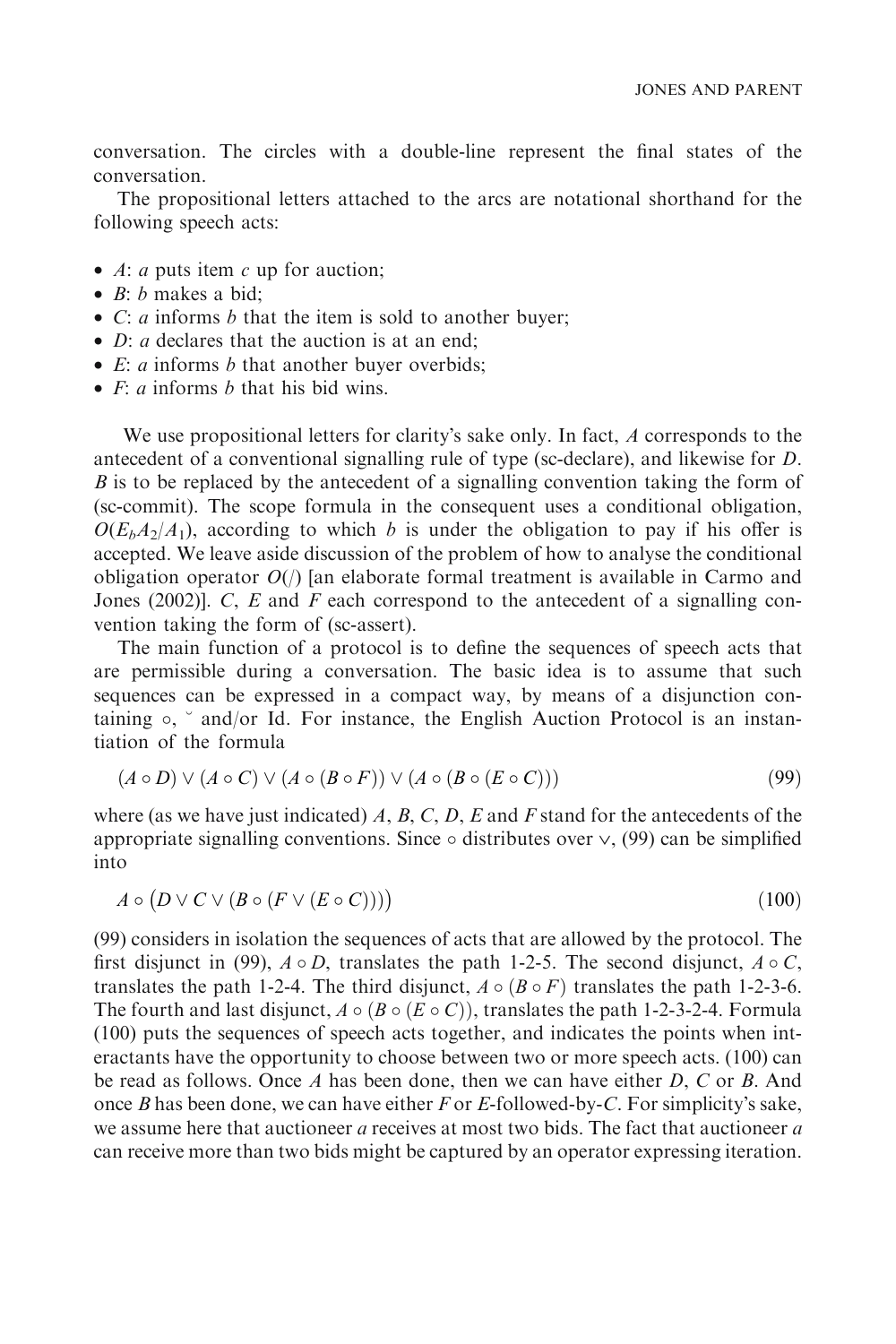As the auction evolves, there is a shift in focus from the whole disjunction (99) to one specific disjunct. The latter records the acts (which are not necessarily verbal) performed in a conversation. It seems reasonable to expect a formal language for ACLs to also provide a way of keeping a record of the conventional effects achieved by these acts. As a further refinement, the recording might take into account which users of signalling system  $s$  are empowered agents, and which trust relationships exist between agents. Although we need to subject this issue to further investigation, we can already give some hint of how such a record can be achieved in the present framework. It consists in using the notion of logical consequence as defined by Fitting (1983):

**Definition 3** Let S and U be sets of formulas, and X be a formula. By  $S \models U \rightarrow X$ , we mean: for every model  $M$  in which the members of S are valid, and for every arrow  $\alpha$  in M at which the members of U are true, it is the case that  $M, \alpha \models X$ .

Such a construction exploits the idea that the local and the global consequence relations used in modal logic can be subsumed under one more general relation. In the notation

$$
S \models U \to X,\tag{101}
$$

 $S$  expresses global assumptions, holding at all arrows. In contrast,  $U$  enumerates local assumptions, holding at particular arrows. In line with our previous analysis – see Section 3.1 – we assume that S contains the signalling conventions adopted by institution s. These are mutually believed by the agents who use s. Here,  $S$ plays the role of a black box that takes  $U$  (a sequence of communicative acts) as input and gives  $X$  (a list of conventional effects) as output. For instance, if the focus is on the sequence  $A \circ (B \circ F)$ , then S is the set having the following three elements:

$$
E_a A_1 \Rightarrow_s I_s^* E_a A_4 \tag{102}
$$

$$
E_b A_2 \Rightarrow_s I_s^* O(E_b A_6 / A_5) \tag{103}
$$

$$
E_a A_3 \Rightarrow_s I_s^* A_7. \tag{104}
$$

Now let us adopt the point of view of an external observer x. This means that we can specify  $U$  in (101) as

$$
B_x E_a A_1 \circ (B_x E_b A_2 \circ B_x E_a A_3). \tag{105}
$$

As can easily be verified, the doxastic form of modus ponens (71) used in the 'static' framework allows us to specify  $X$  in (101) as

$$
B_x I_s^* E_a A_4 \circ (B_x I_s^* O(E_b A_6/A_5) \circ B_x I_s^* A_7), \qquad (106)
$$

which represents a record of the conventional effects achieved in the conversation.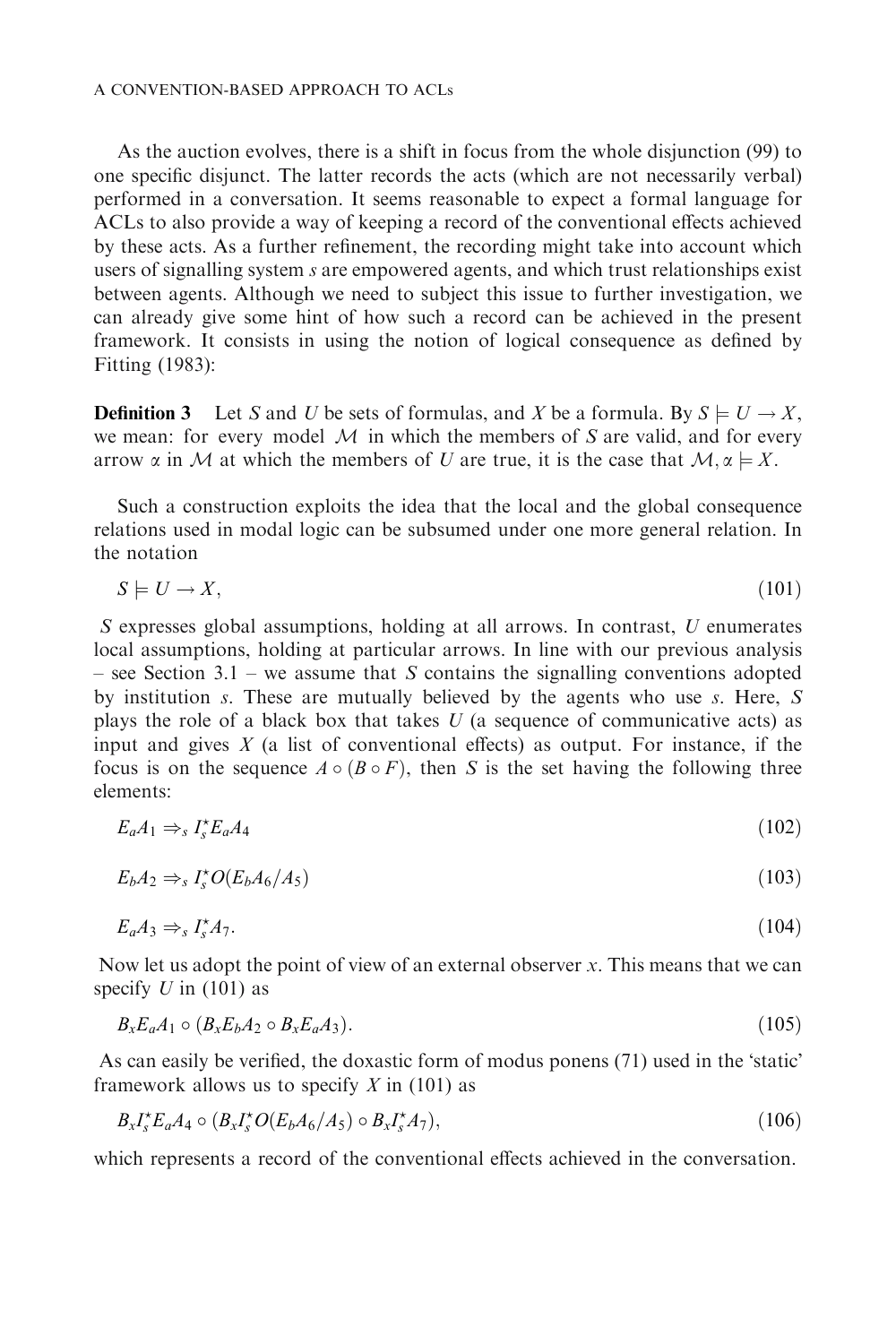Depending on  $x$ 's beliefs about the empowerment and trustworthiness of the communicators a and  $b$ , the record will include some further features. For instance, if x believes that a and b are empowered to declare and commit, respectively, and if x also believes that a's assertion of  $A_7$  is trustworthy (reliable), then the record will also show:

$$
B_x E_a A_4 \circ (B_x O(E_b A_6 / A_5) \circ B_x A_7). \tag{107}
$$

One last remark is to be made. So far we have used only the operator  $\circ$ , in order not to distract the reader from the main point we wish to make in this paper. It is possible to use the other two operators, Id and  $\check{\phantom{\phi}}$ , so as to capture further aspects of the protocol. The modal constant Id can be used to capture the obvious fact that, once  $\alpha$  has suggested a starting-price for the goods, it may happen that another agent, call it  $b'$ , opens the bid. Operator  $\degree$  can be used to express the fact that, once E has been performed, the conversation returns to the prior state 2. Finally, it should be mentioned that the presence of a potential cycle might easily be captured by using the unary connective usually denoted by  $*$  and referred to as ''iteration'' (also ''Kleene star''). We defer the full discussion of this issue to another occasion.

### 5. Soundness and completeness

This section reports a soundness and completeness result for the integrated logical framework we have presented. We shall refer to the axiomatic characterization of the entire framework as  $\mathcal{L}$ , and to the class of frames with which  $\mathcal{L}$  is associated as  $\wp$ . To keep matters simple, we look at the  $\star$ -free fragment – that is, at formulas without occurrences of the iteration operator, referred to in the previous paragraph.

We stress that the result of the present section concerns only the so-called *local* semantic consequence relation, which demands that the maintenance of truth should be guaranteed point to point or *locally*. Let  $\Gamma$  and A be a set of formulas and a single formula. As usual, we say that A is a local semantic consequence of  $\Gamma$  (notation :  $\Gamma \models A$ ) if and only if for all models M and all arrows  $\alpha$  in  $W, M, \alpha \models A$  whenever  $\mathcal{M}, \alpha \models B$  for all B in  $\Gamma$ . The associated proof theoretic consequence relation  $\vdash$  is defined as follows. We say that A is a syntactic consequence of  $\Gamma$  (notation :  $\Gamma \vdash A$ ) if and only if there is some finite part  $\{A_1, ..., A_n\}$  of  $\Gamma$  such that  $\vdash (A_1 \land ... \land A_n) \rightarrow A$ . The completeness problem for the Fitting construction discussed in the previous section remains open. As we have seen, the distinctive feature of the latter construction is that it subsumes the local and the global consequence relations under a more general notion.

Before proceeding to the proof, we need to introduce some further terminology. A set  $\Gamma$  of wffs is inconsistent iff  $\Gamma \vdash \bot$ ; otherwise  $\Gamma$  is consistent. A set  $\Gamma$  of wffs is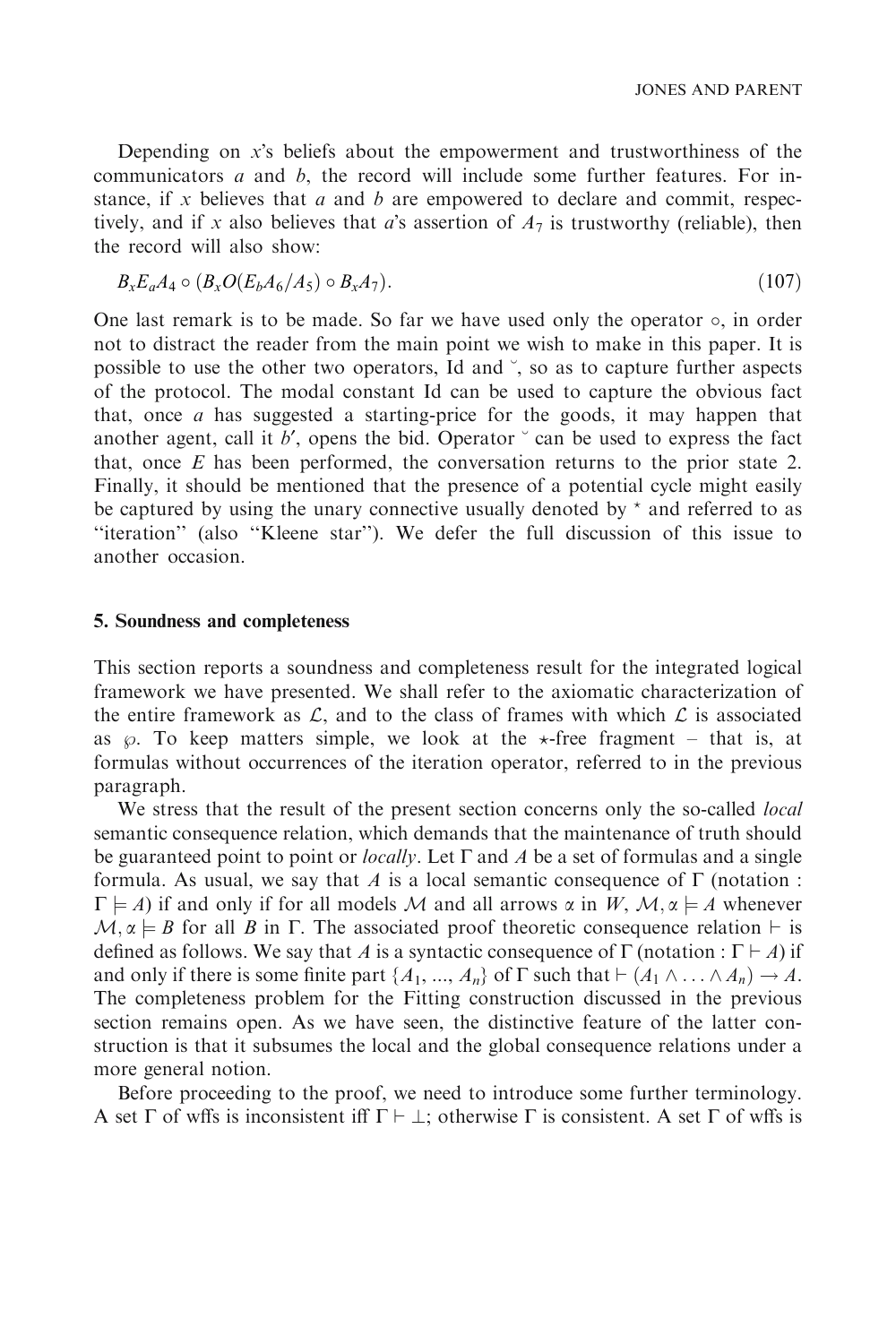maximal iff for every wff A, either  $A \in \Gamma$  or  $\neg A \in \Gamma$ .  $\Gamma$  is maximal consistent iff it is both maximal and consistent. Finally, a set  $\Gamma$  of wffs is satisfiable iff and there exists a model M and an arrow  $\alpha$  such that  $\mathcal{M}, \alpha \models A$  for every A in  $\Gamma$ ; otherwise,  $\Gamma$  is unsatisfiable.

The soundness theorem states that every formula that can be proved in the system from some set of assumptions can also be obtained as a semantic consequence from that set. Formally, for all formulae  $A$ , and all sets of formulae  $\Gamma$ ,

 $\Gamma \vdash A \longrightarrow \Gamma \models A.$ 

The verification of the soundness part is straightforward, by showing that every axiom is valid, and every rule of inference preserves validity. Thus, we concentrate our attention on the strong completeness theorem, which states that every formula that can be obtained as a semantic consequence from some set of formulae can also be proved from that set, i.e., for all formulae A, and all set of formulae  $\Gamma$ ,

$$
\Gamma \models A \longrightarrow \Gamma \vdash A.
$$

The proof is based on the standard canonical model construction (see, e.g., Blackburn et al. 2001). The first step involves defining the so-called canonical model  $\mathcal{M}^{\mathcal{L}}$ for  $\mathcal{L}$ . The usual definition carries over to the present framework with obvious modifications to take into account the new building blocks. Let  $W$  be the set of all maximal consistent sets of sentences (in short, MCSs). We use the symbolism  $|A|_c$  for the class of maximal consistent sets containing the sentence  $A$ . The ingredients employed in the static framework are given by:

•  $f_{\Rightarrow s}$  is a function from  $W \times P(W)$  to  $P(P(W))$  such that, for each arrow  $\alpha$  in W, and each  $|A|_{\mathcal{L}},$ 

$$
f_{\Rightarrow_s}(\alpha, |A|_{\mathcal{L}}) = \{|B|_{\mathcal{L}} \subseteq W : A \Rightarrow_s B \in \alpha\}
$$
\n(108)

• Let  $\underline{f} \in \{f_n, f_{h_i}, f_o, f_{i_i}, f_s^*, f_{b_i}\};$  is a mapping from W to  $P(P(W))$  such that, for each arrow  $\alpha$  in W,

$$
\underline{f}(\alpha) = \{ |A|_{\mathcal{L}} \subseteq W : \dagger A \in \alpha \}. \tag{109}
$$

Here  $\dagger$  is for the modal operator with which  $f$  is associated.

•  $f_c$  is a mapping from  $W \times P(W)$  to  $P(W)$  such that, for each arrow  $\alpha$  in W, and each  $|A|_c$ ,

$$
f_{c_i}(\alpha, |A|_{\mathcal{L}}) = \{ \beta \in W : E_i A \in \beta \}.
$$
\n<sup>(110)</sup>

The relations associated with the dynamic modalities are given by: <sup>17</sup>

$$
C^{\mathcal{L}} \alpha \beta \gamma \text{ iff } \forall A \in \beta \ \forall B \in \gamma \ A \circ B \in \alpha \tag{111}
$$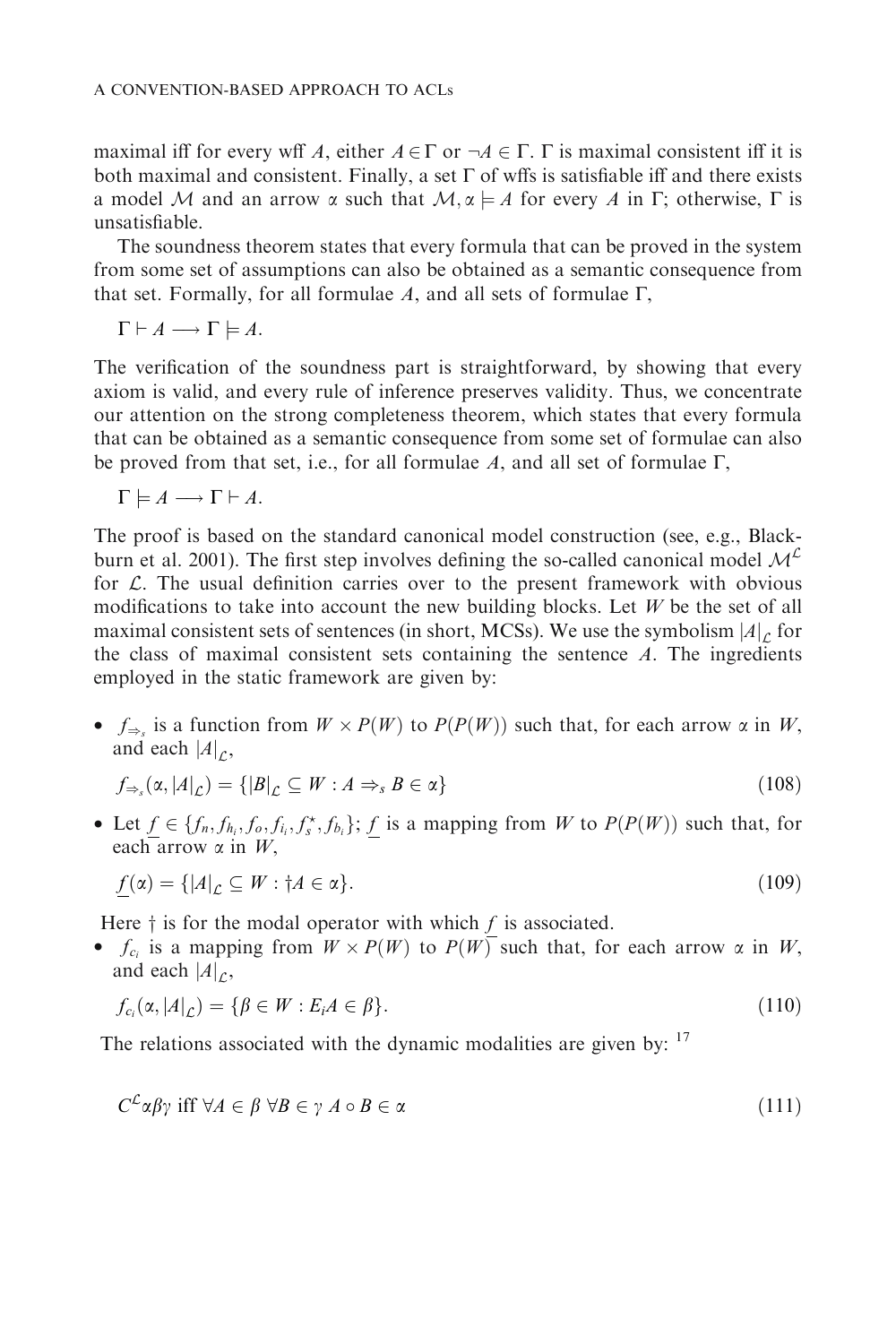$$
R^{\mathcal{L}}\alpha\beta\,\,\text{iff}\,\,\forall A\in\beta\,\,A^{\sim}\in\alpha\tag{112}
$$

$$
I^{\mathcal{L}}\alpha \text{ iff } \text{Id} \in \alpha. \tag{113}
$$

The next (non-trivial) step is to prove the following:

**Lemma 1** [Existence Lemma]. For any MCS  $\alpha \in W$ , if  $A^{\circ} \in \alpha$  then there is some MCS  $\beta \in W$  such that  $R^{\mathcal{L}} \alpha \beta$  and  $A \in \beta$ . Similarly, for any MCS  $\alpha \in W$ , if  $A \circ B \in \alpha$ then there are  $\beta, \gamma \in W$  such that  $C^{\mathcal{L}} \alpha \beta \gamma$ ,  $A \in \beta$  and  $B \in \gamma$ .

**Proof:** We only prove the first part of the lemma (for the second part, the argument is similar). Let  $\alpha$  be a maximal consistent set of formulae. Suppose  $A^{\circ} \in \alpha$ . We need to construct a MCS  $\beta$  such that  $R^2 \alpha \beta$  and  $A \in \beta$ . By setting  $\beta^{-} = \{B : B^{\circ} \in \alpha\}$ , we get exactly what we need; all that remains to be checked is that  $\beta$ <sup>-</sup> is maximal consistent. The proof will *inter alia* illustrate the usefulness of the rules (89) and (92), and of the axiom schemata (95) and (98). In the proof we will use some familiar properties of maximal consistent sets.

Suppose, per absurdum, that  $\beta^-$  is inconsistent. This means that there are  $B_1, \ldots$ ,  $B_n$  in  $\beta^-$  such that

$$
\vdash (B_1 \land \ldots \land B_n) \to \bot \tag{114}
$$

hence by PC

$$
\vdash (B_1 \land \ldots \land B_n) \to \neg A. \tag{115}
$$

So by rule (92)

$$
\vdash \neg [(\neg((B_1 \land \ldots \land B_n) \to \neg A))]'. \tag{116}
$$

So by rule (89)

$$
\vdash \neg[(B_1 \land \ldots \land B_n \land A)^\vee] \tag{117}
$$

from which we get (since a MCS always contains the theorems of the logic)

$$
\neg((B_1 \land \ldots \land B_n \land A)^{\vee}) \in \alpha \tag{118}
$$

and finally (given that  $\alpha$  is consistent)

$$
(B_1 \wedge \ldots \wedge B_n \wedge A)^{\vee} \notin \alpha. \tag{119}
$$

But, on the other hand,  $B_1$ , ... and  $B_n$  each are in  $\beta^-$ . By construction of  $\beta^-$ , it follows that  $B_1 \in \alpha$ , ... and  $B_n \in \alpha$ . We also have  $A \in \alpha$ . Since a MCS is closed under conjunction,  $B_1 \times \ldots \times B_n \times \Lambda^2 \in \alpha$ . By axiom (98) we then get  $(B_1 \wedge \ldots \wedge B_n \wedge A)^{\vee} \in \alpha$  – contradicting equation (119) above. We thus conclude that  $\beta$ <sup>-</sup> is consistent after all.

We now argue that  $\beta^-$  is maximal. By rule (89),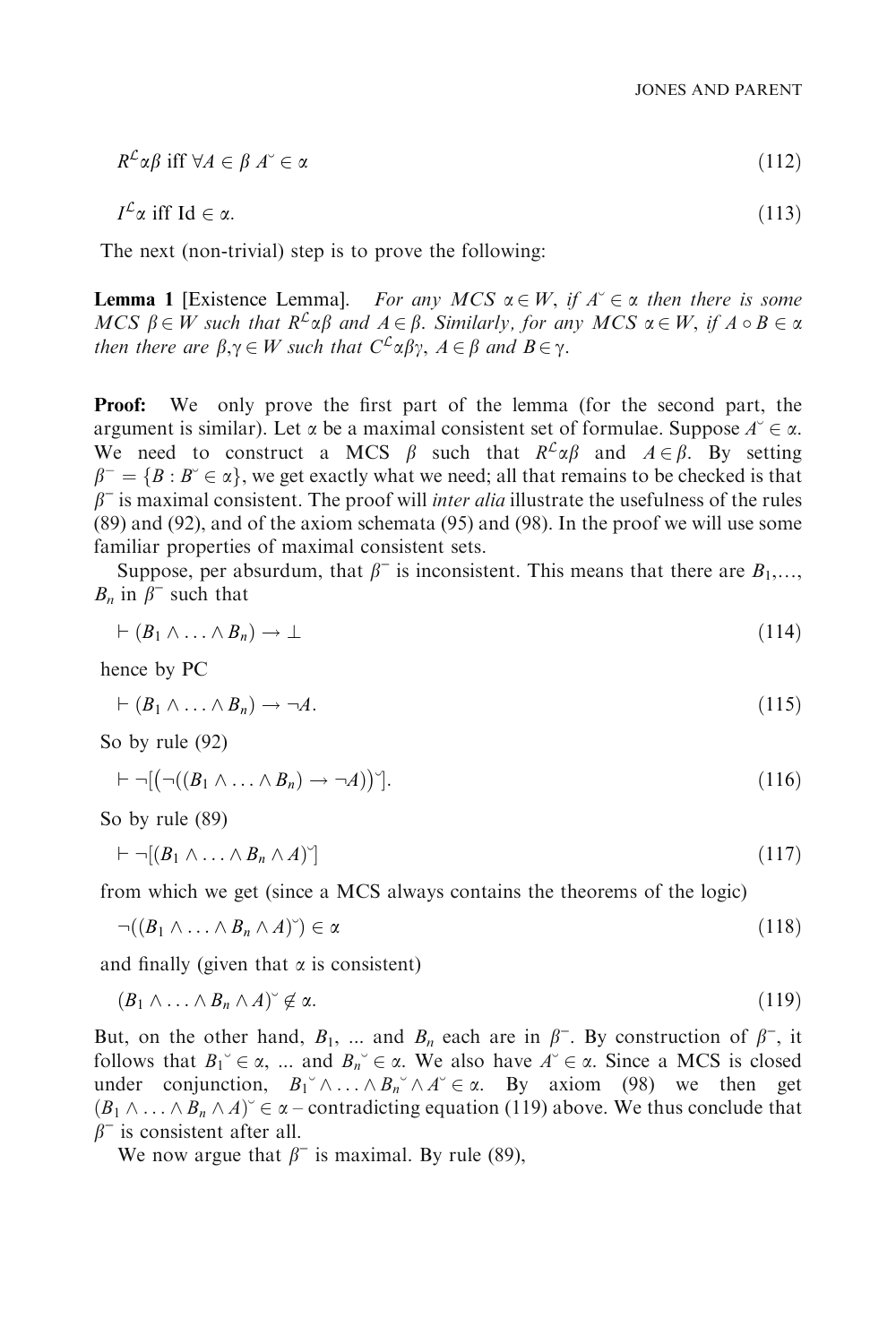$$
\vdash A^{\sim} \to (B \lor \neg B)^{\sim}.\tag{120}
$$

Hence

$$
A^{\sim} \to (B \lor \neg B)^{\sim} \in \alpha. \tag{121}
$$

From this together with  $A^{\prime} \in \alpha$ , it follows that  $(B \vee \neg B)^{\prime} \in \alpha$ , since a MCS is closed under implication. Given that  $\check{\phantom{\phi}}$  distributes over disjunction – axiom (95), we then get  $B^\vee \vee (\neg B)^\vee \in \alpha$ . This means that either  $B^\vee \in \alpha$  or  $(\neg B)^\vee \in \alpha$ . We may now apply the definition of  $\beta^-$  to conclude that either  $B \in \beta^-$  or  $\neg B \in \beta^-$ , as required.

The proof of the second part of the Lemma follows the same pattern, and is therefore straightforward.  $\Box$ 

With this established, the rest is easy. First, we establish the so-called Truth Lemma for  $\mathcal{M}^{\mathcal{L}}$ , to the effect that being a member of  $\alpha$  in  $\mathcal{M}^{\mathcal{L}}$  is equivalent to being true in a:

**Lemma 2** [Truth Lemma]. For every MCS  $\alpha$  in  $\mathcal{M}^{\mathcal{L}}$ :

 $\mathcal{M}^{\mathcal{L}}$ ,  $\alpha \models A$  if and only if  $A \in \alpha$ 

or, equivalently,

$$
||A||^{\mathcal{M}^{\mathcal{L}}} = |A|_{\mathcal{L}}.\tag{122}
$$

**Proof:** As usual, the proof is by induction on the form of A. The base case follows from the definition of  $V$  in the canonical model. For the inductive cases we adopt the hypothesis that the result holds for sentences shorter than  $A$ . The boolean cases are treated in the usual manner. It remains to deal with the modalities.

As for those employed in the static framework, we can restrict ourselves to the case where A is  $E_iB$  (for the other modalities, the argument is similar). One might here argue as follows:

```
\mathcal{M}^{\mathcal{L}}, \alpha \models E_i B \text{ iff } \alpha \in f_{c_i}(\alpha,||B||^{\mathcal{M}_{\mathcal{L}}})(truth-conditions for E_i, i.e. (48))
             iff \alpha \in f_{c_i}(\alpha, |B|_{\mathcal{L}}) (inductive hypothesis)
            iff E_iB \in \alpha (definition of f_{c_i} in the canonical model).
```
We now deal with the arrow modalities:

• If  $A$  is of the form Id, there is no difficulty. It suffices to invoke the truth-conditions for Id as well as the definition of  $I^{\mathcal{L}}$  in the canonical model: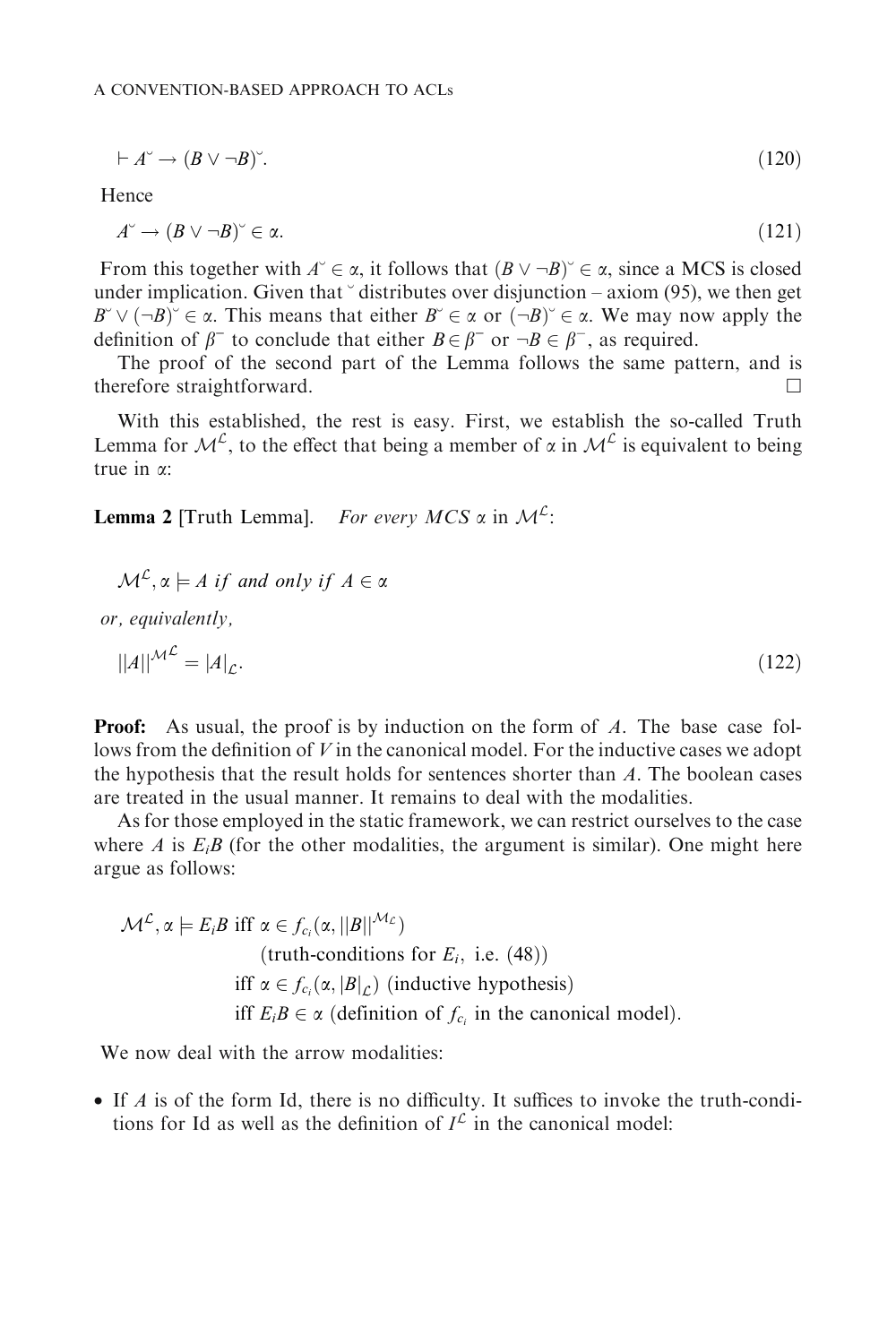$\mathcal{M}^{\mathcal{L}}$ ,  $\alpha \models$  Id iff  $I^{\mathcal{L}}\alpha$  (truth-conditions for Id) iff Id  $\in \alpha$  (definition of  $I^{\mathcal{L}}$ ).

• Suppose  $A$  is of the form  $B^{\circ}$ . The left to right direction is immediate too:

$$
\mathcal{M}^{\mathcal{L}}, \alpha \models B^{\circ} \text{ iff } \exists \beta \ (R^{\mathcal{L}} \alpha \beta \ \& \ \mathcal{M}^{\mathcal{L}}, \beta \models B) \ (\text{truth-clause for }^{\circ})
$$
\n
$$
\text{ iff } \exists \beta \ (R^{\mathcal{L}} \alpha \beta \ \& \ B \in \beta) \ (\text{inductive hypothesis})
$$
\n
$$
\text{only if } B^{\circ} \in \alpha \ (\text{definition of } R^{\mathcal{L}}).
$$

For the right to left direction, suppose  $B^{\circ} \in \alpha$ . By the equivalences above, it suffices to find a MCS  $\beta$  such that  $R^{\mathcal{L}} \alpha \beta$  and  $B \in \beta$  – and this is precisely what the Existence Lemma guarantees. If A is of the form  $B \circ C$ , the proof is similar, and is straightforward.  $\square$ 

**Lemma 3** The canonical model of  $\mathcal{L}$  is based on a frame in  $\varphi$ .

**Proof:** First, we need to show that  $R^{\mathcal{L}}$  and  $C^{\mathcal{L}}$  satisfy conditions (81) and (82), respectively. This follows immediately from the definitions of  $R^{\mathcal{L}}$  and  $C^{\mathcal{L}}$  in the canonical model. Next, we need to show that the functions  $f_n$ ,  $f_{c_i}$ ,  $f_{h_i}$ ,  $f_o$ ,  $f_{i_i}$ ,  $f_s$  and  $f_{\Rightarrow}$  satisfy the constraints initially placed on them (see Section 2). As usual, this is shown by using the proof-theoretic properties of the system. The proof is straightforward.  $\Box$ 

Lemma 4 Every consistent set of sentences is satisfiable.

**Proof:** The proof follows the usual pattern. It suffices to find, for any consistent set  $\Gamma$ , a model M and an arrow  $\alpha$  in M such that each element of  $\Gamma$  is true at  $\alpha$ . Simply take M to be  $\mathcal{M}^{\mathcal{L}}$ ;  $\mathcal{M}^{\mathcal{L}}$  has the right properties by the above Lemma 3. Given that  $\Gamma$  is consistent, we may now apply Lindenbaum's Lemma to conclude that there is some  $\alpha$  in  $\mathcal{M}^{\mathcal{L}}$  such that  $\Gamma \subseteq \alpha$ . By the above Truth Lemma, each element of  $\Gamma$  is true at  $\alpha$ .  $\Box$ 

With this last lemma in hand, we can prove the completeness theorem:

**Theorem 1** [Completeness]. Every formula that can be obtained as a semantic consequence from some set of formulae can also be proved from that set, i.e.,

 $\Gamma \models A \longrightarrow \Gamma \vdash A.$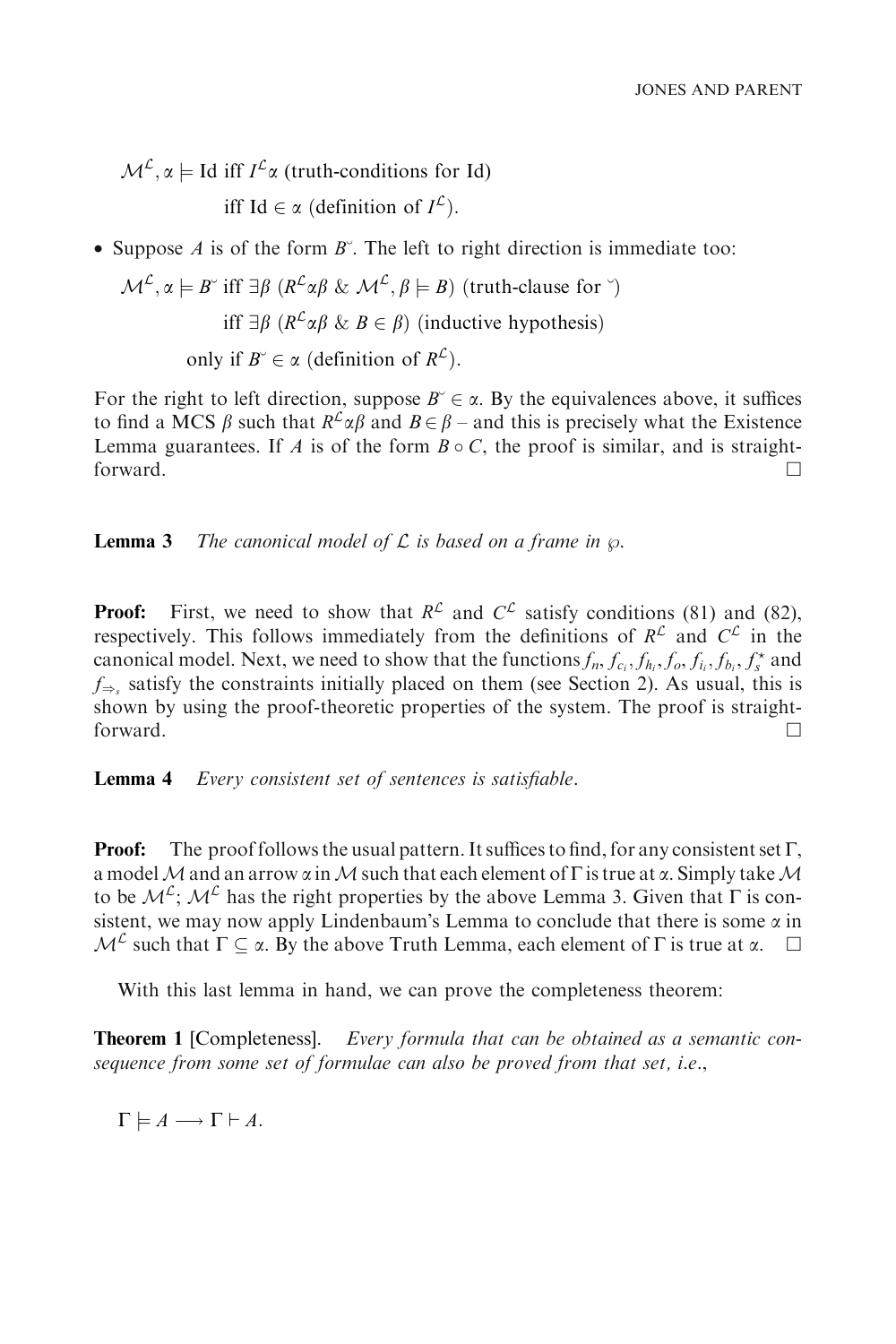**Proof:** The proof is the standard one. Assume  $\Gamma \models A$ . Then  $\Gamma \cup \{\neg A\}$  is unsatisfiable and, hence, Lemma 4 allows us to conclude that  $\Gamma \cup \{\neg A\}$  is inconsistent, that is to say  $\Gamma \cup \{\neg A\} \vdash \bot$ . The Deduction Theorem gives  $\Gamma \vdash \neg A \rightarrow \bot$ , from which we immediately get  $\Gamma \vdash A$ , as required.

## 6. Conclusion

In this paper we have presented a formal framework for agent communication that is sound and complete with respect to its proposed semantics. The formal framework is not, and is not intended to be seen as, a *computational* theory of ACLs. Rather, its purpose is to supply a 'middle-layer' between, on the one hand, an informal description of a communication protocol and, on the other hand, a computational model of inter-agent communication. In contrast to an informal description, the multi-modal language used in the formulation of the middle-layer captures in very precise terms the interpretation of the basic types of communicative act, and provides a means of formally articulating the sequence of acts that occur in a conversation. Since the multi-modal language is a *logical* language, it also affords the means for investigating the inferences that may be drawn from any fragment of a conversation, and for testing for consistency. Nevertheless, it is undeniably the case that the middle-layer may contain more detail than will be required for any given implementation: the requirements for the design of a particular inter-agent communication system may allow a number of simplifications to be made at the level of implementation; but the middle-layer will then serve to provide a clear picture (much clearer than that afforded by an informal description) of just which simplifications have been made. The middle-layer provides a rather comprehensive formal theory, against the backdrop of which the systems engineer may devise particular ACL implementations, meeting specific application requirements. The work reported in Jones and Kimbrough (2005) and Kimbrough et al. (2005) provides an indication of how this methodology may be applied in practice.

A conspicuous feature of our approach is that it is neither intention-based nor commitment-based, but convention-based. Although the 'dynamic' account outlined in this paper is preliminary, we hope it will lead to a comprehensive theory of conversation, and thus provide guidance to protocol designers. At the dynamic level, we have basically proposed a compact expression of conversation protocols, by using arrow logic. Although we need to subject this point to further investigation by applying the approach to a broad range of examples of protocols, we are inclined to think that this kind of representation can facilitate the systematic comparison of protocols. Such an issue has recently been addressed by McBurney, Parsons and Johnson (2002), but in the context of dialogue game protocols.<sup>18</sup> They focus on the question as to when two protocols may be considered to be the same, and they compare several reasonable definitions of equivalence of protocols. One such definition makes use of the notion of bisimulation, which arises in both modal logic and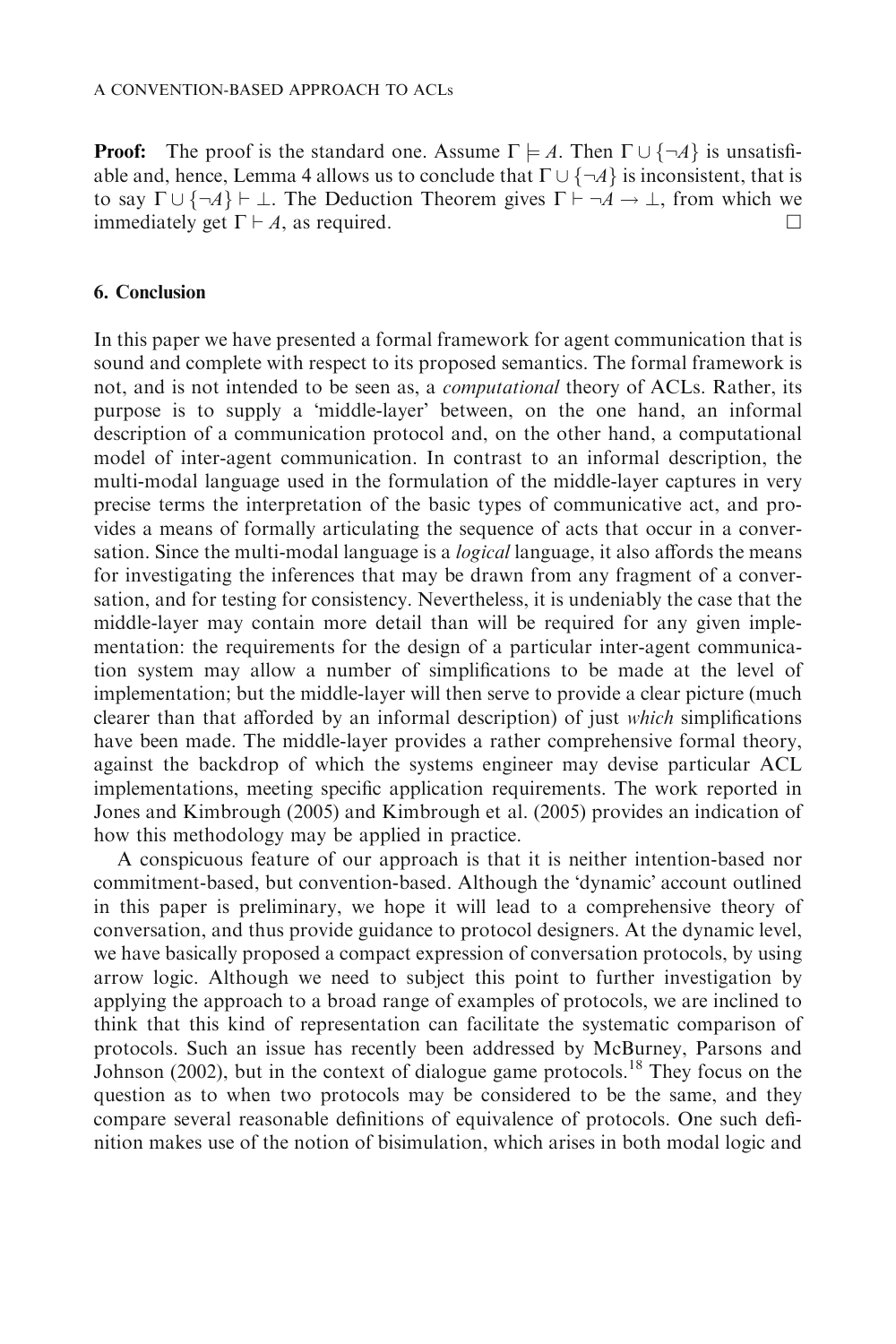JONES AND PARENT

computer science. Roughly, two protocols are considered as equivalent if any state transition achievable in one is also achievable in the other.

To our knowledge, the idea of bringing to the fore the role of conventions in a conversation has not been previously considered in the Agent Communication Languages (ACLs) community. Clearly, there is much to be done before the account presented in this paper provides a complete theory. In particular we have to explore further the question of how the static component and the dynamic one interact. We have already indicated one way of moving from the static account to the dynamic one, but we still have to appreciate better the construction used to achieve this. In essence we have suggested that it is reasonable to expect a formal language for ACLs to provide a way of keeping a record of the conventional effects achieved in a conversation. We have also suggested that the record process should next take into account questions about whether users of signalling system s are empowered agents, or questions about whether one agent  $j$  trusts some other agent  $k$ . Considerations of the first type become particularly relevant when, for instance, we focus on those situations where agents buy and sell goods on behalf of some other agents. In recent years, we have seen the development of a number of systems that make it possible to advertise and search for goods and services electronically. Let us take the case of the Kasbah prototype (Chavez and Maes 1996). It is a Web-based system where users create autonomous agents to buy and sell goods on their behalf. Each of these agents is autonomous in that, once released into the marketplace, it negogiates and makes decisions on its own, without requiring user intervention. Suppose agent  $k$  makes a bid on behalf of user *j*. The background signalling convention (governing  $k$ 's communicative act) takes the form

$$
(E_k C \Rightarrow_s I_s^* E_k E_j A) \land (E_j A \Rightarrow_s I_s^* O E_j B). \tag{123}
$$

The first conjunct expresses the acting-on-behalf-of aspect, the second expresses the commissive aspect. If  $k$  is empowered to make an offer (if, for instance, a time-out has not taken place), then the truth of  $E_kE_iA$  (and, hence, the truth of  $E_iA$ ) is guaranteed. If user *j* is empowered as buyer (if *j* is not under age, or if  $\hat{j}$ s credit is greater than or equal to the price of the good), then the truth of  $OE<sub>i</sub>B$  also obtains. Here the idea is to classify the performance of communicative acts as valid or invalid according to whether or not the agent that performed that action had the institutional power to do it. Some work along these lines has already been conducted in the context of the study of the Contract-Net-Protocol [see Artikis, Pitt and Sergot (2002) and Artikis, Sergot and Pitt (2003)]. It may be valuable to further explore the relationship between this work and the approach outlined in the present paper.

Finally, it is worth mentioning that the static and the dynamic components also interact at a more general level than the one just described. Indeed one important question is whether it is possible to find in the static account general criteria of what counts as a well-formed conversation, that is to say some explanation of why some kinds of conversational turns are in general ''preferred'' to (more frequent than) others. This issue has been discussed at some length (Cohen and Levesque 1991; Grosz and Sidner 1990; Litman and Allen 1990). But most answers that have been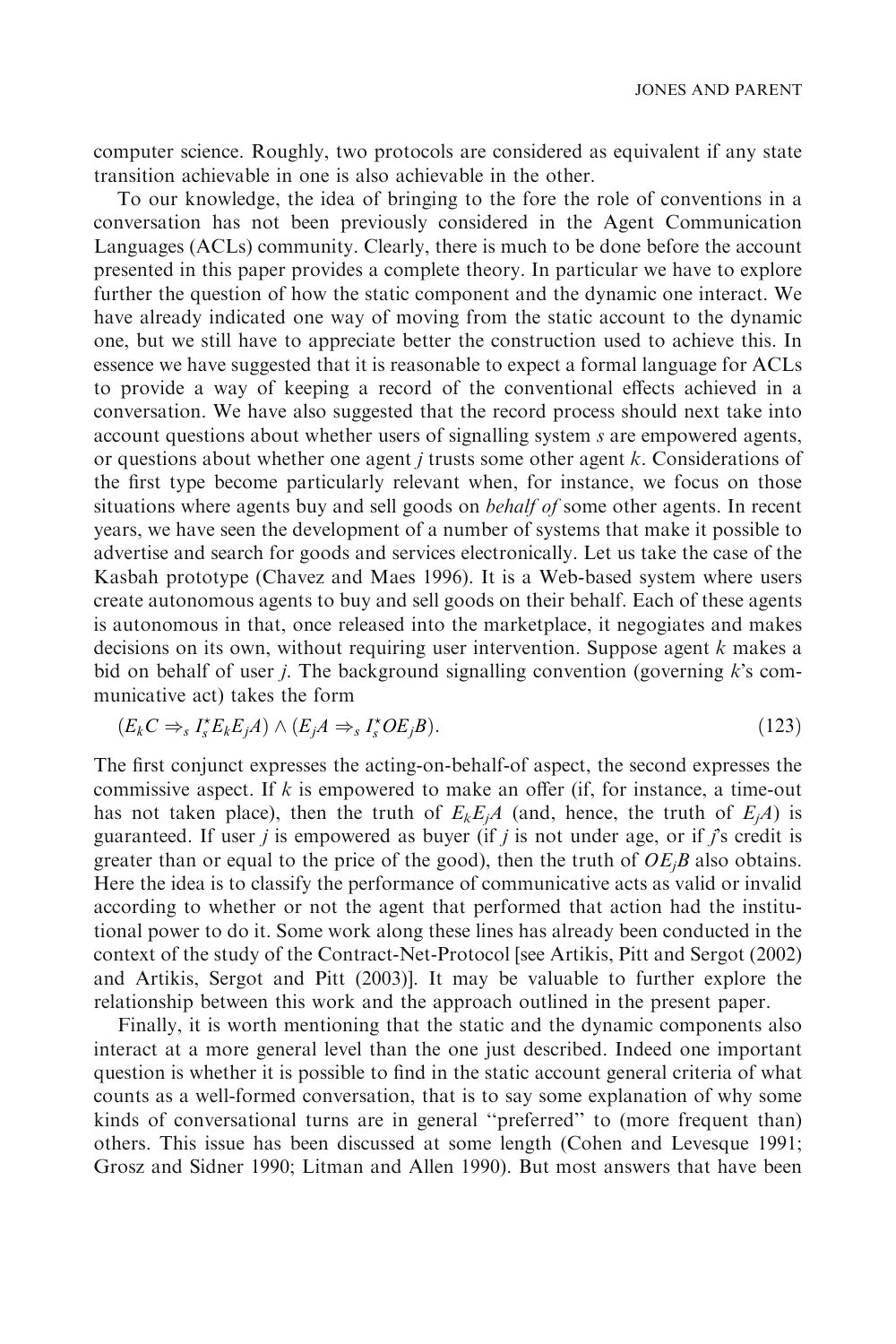suggested are based primarily on the analysis of the intentions of the speakers, and require a strong assumption of cooperativity. For instance, to account for the fact that  $\hat{r}$ s question is typically followed by  $k$ 's answer, such theories assume that  $k$ adopts  $\hat{i}$ 's goal as his own. This is unrealistic in many contexts. So it is natural to attempt some conceptual clarification from other perspectives. According to another important research tradition, usually referred to as ''conversation analysis'', part of the answer lies in the particular considerations that arise in face-to-face interaction (Brown and Levinson 1987; Heritage 1984). On this account, the reason why  $\hat{\beta}$ s question is typically followed by  $k$ 's answer, is that a non-answer would imply a lack of consideration. Thus, the focus is still on individual mental states. However, this kind of explanation does not seem to be particularly well-suited for the modelling of conversation involving artificial agents instead of human agent participants.

# Acknowledgements

This research was supported by the EU funded 5th Framework project ALFEBIITE (IST-1999-10298). The preparation of this paper continued during the EU funded Working Group iTrust (IST-2001-34910) and the EU funded 6th Framework Integrated Project TrustCoM (IST-2002-2.3.1.9). This support is gratefully acknowledged.

# **Notes**

- 1. For instance, Levi gives the example of a teacher explaining a thesis to a group of students.
- 2. This terminology derives from Chellas (1980).
- 3. The distinction derives from Kanger (1972) and Pörn (1977). Pörn used 'Shall' where we use ' $O'$  and 'Ought' where we use ' $\Gamma$ .
- 4. The modality  $I_i$  is not used in the characterisation of the types of communicative act analysed in Section 3, below. However, we believe that it would be needed in the formal account of some other types of communicative act (e.g., *advising*, *recommending*); accordingly, we include it here for the sake of completeness.
- 5. Cf. Delgrande (1988).
- 6. The -\* in the notation is introduced in the multi-modal language merely to distinguish this particular notion of ideality from the evaluative normative modality,  $\dot{T}$ , that also figures in the same language (see Subsections 2.1.5 and 2.2.5). The logic of the  $I_s^*$ operator will be presented in the next section.
- 7. In an interesting comment, Kimbrough has pointed out to us that it is plausible that conventional signalling systems can arise naturally among agents that are not only unaware of the intentions of their communicants, but that have neither beliefs nor intentions. In this connection, he refers us to two books of Brian Skyrms (Evolution of the Social Contract and The Stag Hunt and the Evolution of Social Structure). Investigation of these issues will figure in our future work.
- 8. The use of the term 'position' here is quite deliberate, alluding to the theory of normative positions, and in particular to some well studied techniques for generating an exhaustive characterisation of the class of logically possible situations which may arise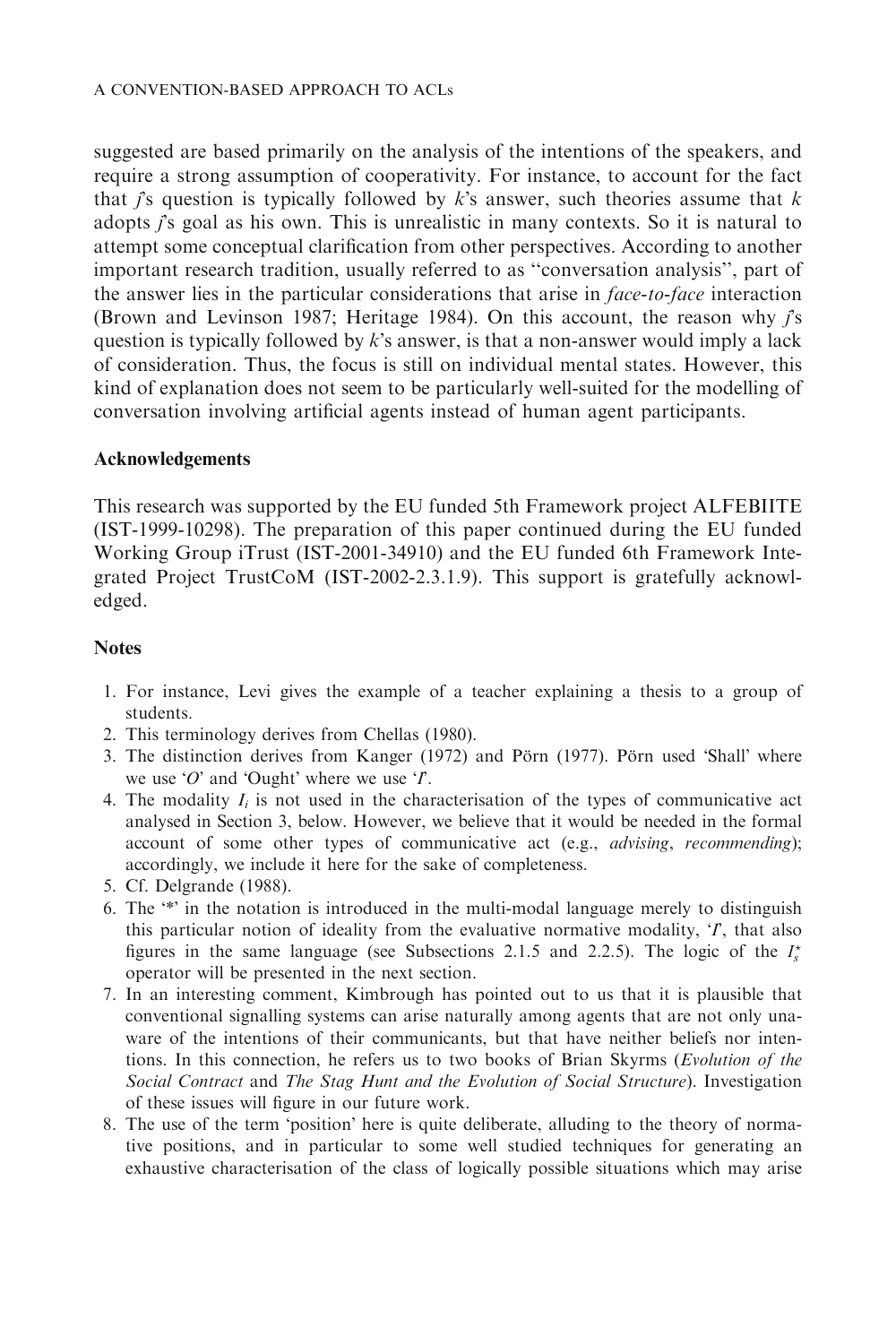for a given type of modality (or combination of modalities), for a given set of agents, vis-a`-vis some state(s) of affairs. See, e.g., (Jones 2004; Jones and Sergot 1992; Sergot 1999) for illustrations of the development and application of the generation procedure. A more comprehensive account of the concept of trust, which incorporates the notion of 'trusting what someone says', is presented in Jones (2002).

- 9. See http://www.fipa.org/
- 10. Within the Philosophy of Language there has been a good deal of discussion of the relative merits of intention-based and convention-based approaches to the characterisation of communicative acts. FIPA's approach to ACLs seems to have been heavily, perhaps one-sidedly, influenced by theories deriving in large mesure from the Gricean, intentionbased theory of meaning.
- 11. It was in part Austin's failure to find a satisfactory grammatical criterion for distinguishing between constatives and performatives that led to his development of the theory of illocutionary acts. For further discussion, see Jones and Kimbrough (2006).
- 12. In some cases it would be natural to say that it is not  $j$ , but rather the institution  $s$  (on whose behalf *j* acts), that brings it about that  $\Lambda$ . So a better formulation of the consequent in (80) would be:  $I_s^*(E_jA \vee E_sA)$ .
- 13. We leave implicit here the obvious point that, in many cases, the communicative act has to be performed in a particular context – e.g., in the presence of witnesses – if it is to achieve its conventional effect.
- 14. This is an old idea in a new guise. A number of early contributors to the literature on performatives (Lemmon, Aqvist and Lewis, among them) suggested that the characteristic feature of performatives, in contrast to constatives, was 'verifiability by use', or the fact that 'saying makes it so'. See Jones (1983) for references.
- 15. In this approach, arrows are not required to have some particular internal structure (to be ''ordered pairs'', for instance).
- 16. In particular, as Elgesem observes, we want to be able to ''express the important temporal dimension of actions like the opening of a window or the breaking of a vase; viz. that at the interval [in our terminology, the state] *immediately after* the action the window is open or the vase is broken. This last aspect, truth at an interval [a state] immediately after the action, is a characteristic temporal feature of 'bring-about' locutions of natural language'' (Elgesem 1993, p. 114).
- 17. (111) and (112) are taken from van Benthem (1994, 1996). He claims that a completeness theorem is provable along standard lines by using these definitions, but he does not give the detailed proof of his claim. This section is an attempt to supply the missing details. In fact, the axiomatics  $\mathcal L$  we have defined is different from the one used by van Benthem. He only works with the following three schemes of distribution, each of which is easily seen to be a thesis of  $\mathcal{L}$ :

$$
(A \lor B) \circ C \leftrightarrow (A \circ C) \lor (B \circ C) \tag{124}
$$

$$
A \circ (B \vee C) \leftrightarrow (A \circ B) \vee (A \circ C) \tag{125}
$$

$$
(A \lor B)^\sim \leftrightarrow A^\sim \lor B^\sim \tag{126}
$$

We have been unable to solve the completeness problem without modifying the axiomatics.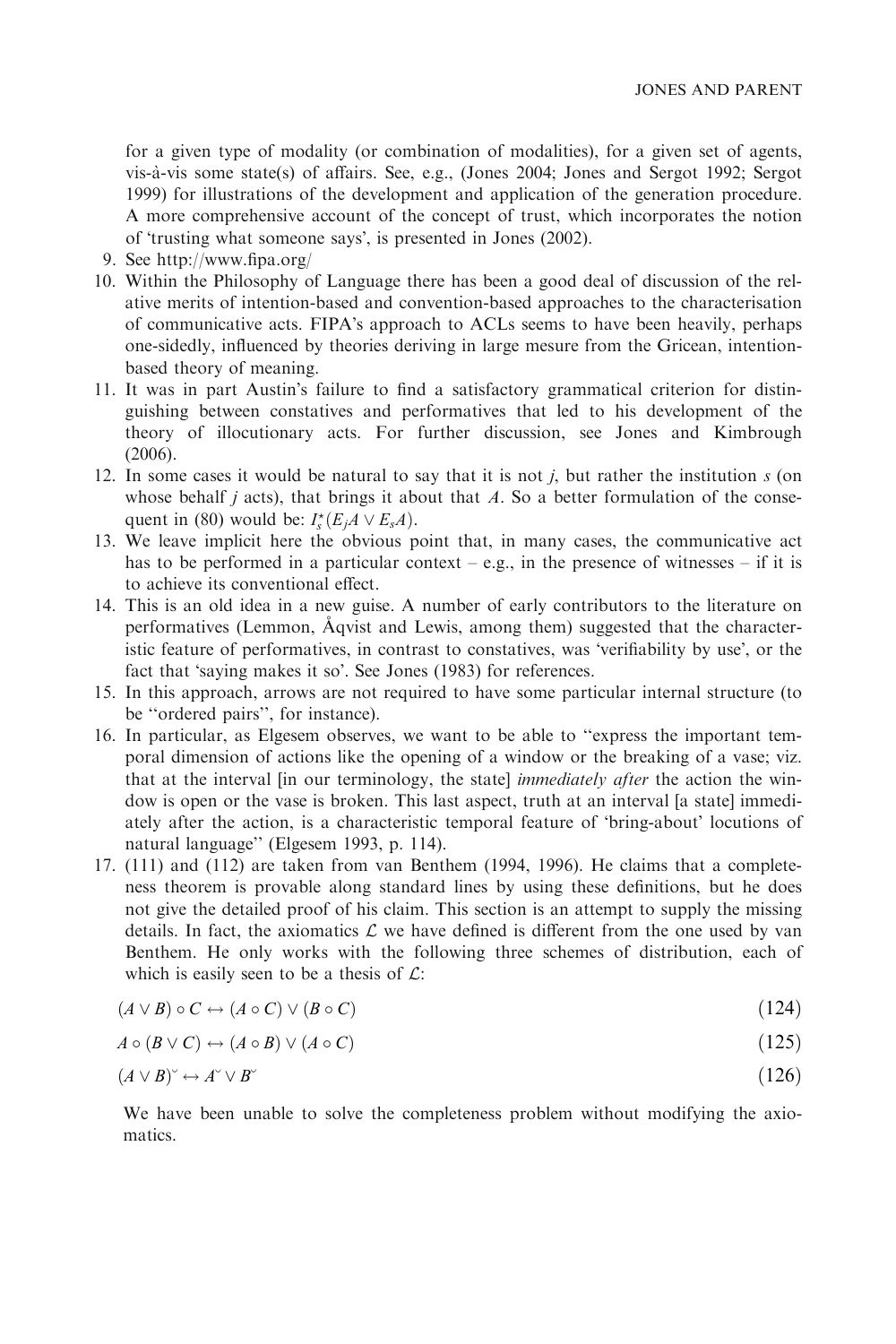18. In general those modelling conversation protocols by using dialogue games start from a static account of communication that is commitment-based.

### References

- Artikis, A., J. Pitt and M. Sergot (2002). ''Animated Specifications of Computational Societies,'' In: Castelfranchi C. and Johnson L. (eds.), Proceedings of Conference on Autonomous Agents and Multi-Agent Systems  $(AAMAS)$ , pp. 1053-1062.
- Artikis, A., M. Sergot and J. Pitt (2003). ''Specifying Electronic Societies with the Causal Calculator,'' In: F. Giunchiglia, J. Odell and G. Weiss (eds.), Proceedings of Workshop on Agent-Oriented Software Engineering III (AOSE), Springer.
- Austin, J. L. (1962). How to do Things with Words, Oxford: Oxford University Press.
- Bennett, J. (1976). Linguistic Behaviour, Cambridge: Cambridge University Press.
- Blackburn, P., M. de Rijke and Y. de Venema (2001). Modal Logic. Cambridge: Cambridge University Press.
- Brandom, R. B. (1983). "Asserting," Nous 17, 637-650.
- Brandom, R. B. (1994). Making it Explicit Reasoning, Representing, and Discursive Commitment. London, England: Harvard University Press.
- Brown, P. and S. C. Levinson (1987). Politeness Some Universals in Language Use. Cambridge: Cambridge University Press.
- Carmo, J. and A. J. I. Jones (2002). ''Deontic Logic and Contrary-to-duties,'' In: D. Gabbay and F. Guenthner (eds.) Handbook of Philosophical Logic, Vol. 8, 2nd edn. Dordrecht, Holland: Kluwer Academic Publishers, pp. 265–343.
- Chavez, A. and P. Maes (1996). ''Kasbah: An Agent Marketplace for Buying and Selling Goods,'' In: Proceedings of the 1st International Conference on the Practical Application of Intelligent Agents and Multi-Agent Technology (PAAM-96), London, UK, pp. 76–90.
- Chellas, B. F. (1980). Modal Logic An Introduction. Cambridge: Cambridge University Press.
- Cohen, P. R. and H. J. Levesque (1991). ''Confirmations and joint action,'' In: Proceedings AJCAI-91, pp. 951–957.
- Colombetti, M. (2000). ''A Commitment-based Approach to Agent Speech acts and Conversations,'' In: Proceedings of the Workshop on Agent Languages and Conversation Policies, Barcelona, pp. 21–29.
- Cost, R. S., Y. Chen, T. Finin, Y. Labrou and Y. Peng (2000). ''Issues in Agent Communication An Introduction,'' In: F. Dignum and M. Greaves (eds) Issues in Agent Communication (pp. 178–192). Holland: Springer-Verlag.
- Delgrande, J. (1988). ''An Approach to Default Reasoning Based on a First-order Conditional Logic,'' Artificial Intelligence, 36, 63–90.
- Elgesem, D. (1993). Action Theory and Modal Logic. PhD thesis, Institutt for filosofi. Det historikfilosofiske fakultetet. Universitetet i Oslo. See also Elgesem's paper 'The modal logic of agency' cited below.
- Elgesem, D. (1997). "The Modal Logic of Agency," Nordic Journal of Philosophical Logic 2(2), 1-47.
- Ferber, J. (1995). Les Systèmes Multi-Agents Vers une Intelligence Collective. InterEditions.
- Fitting, M. (1983). "Basic Modal Logic," In: C. Hogger, D. M. Gabbay and J. Robinson (eds) Handbook of Logic in Artificial Intelligence and Logic Programming 1 Oxford: Oxford University Press.
- Føllesdal, D. (1967). "Comments on Stenius's 'Mood and Language Game'," Synthese 17, 275–280.
- Grice, H. P. (1957). ''Meaning,'' The Philosophical Review 66, 377–388.
- Grosz, B. J. and C. L. Sidner (1990). ''Plans for Discourse,'' In: P. R. Cohen, J. Morgan and M. E. Pollack (eds) Intentions in Communication (pp. 417–444). Cambridge: MIT Press.
- Heritage, J. (1984). Garfinkel and Ethnomethodology. Cambridge: Polity Press.
- Hilpinen, R. and D. Føllesdal (1971). ''Introduction to Deontic Logic,'' In: R. Hilpinen (ed.) Deontic Logic, Dordrecht: D. Reidel Publishing Company.
- Jones, A. J. I. (1983). Communication and Meaning An Essay in Applied Modal Logic. Dordrecht, Holland: D. Reidel.
- Jones, A. J. I. (2002). "On the Concept of Trust," Decision Support Systems 33, 225-232.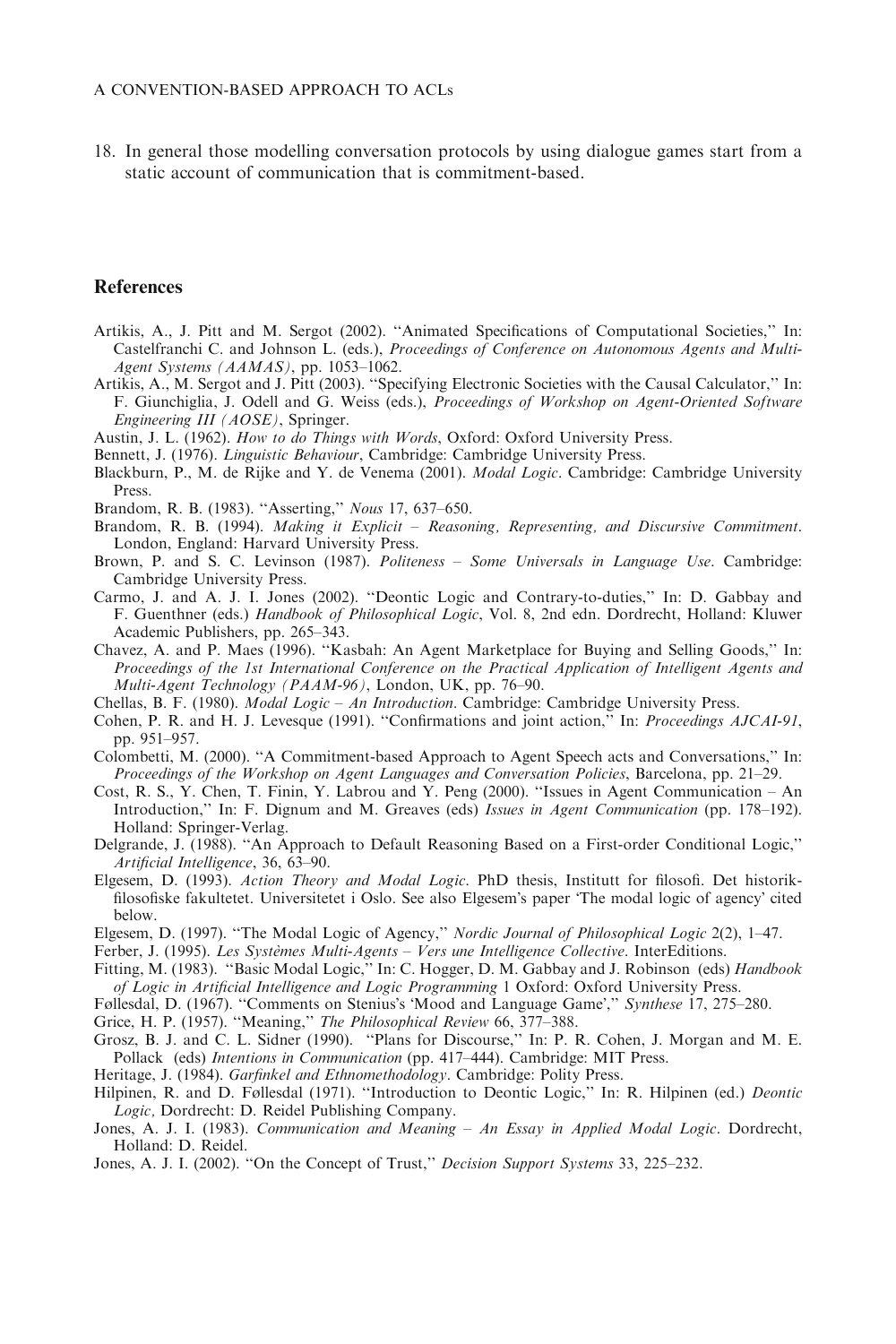- Jones, A. J. I. (2004). ''On Normative- Informational Positions,'' In: A. Lomuscio and D. Nute (eds.) Deontic Logic in Computer Science: Proceedings of the 7th International Workshop (DEON 2004), Vol. 3065 of Lecture Notes in Artificial Intelligence. Berlin: Springer, pp. 182–190.
- Jones, A. J. I. and S. O. Kimbrough (2005). ''A Note on Modelling Speech acts as Signalling Conventions," In: S. O. Kimbrough and D. J. Wu (eds) Formal Modelling in Electronic Commerce, International Handbooks on Information Systems (pp. 325–342). Berlin, Germany: Springer Verlag.
- Jones, A. J. I. and S. O. Kimbrough (2006). ''On the Normative Aspect of Signalling Conventions,'' In: L. Goble and J. -J. Ch. Meyer (eds.), Proceedings of the Eighth International Workshop on Deontic Logic in Computer Science (DEON06), Lecture Notes in Computer Science, Berlin, July 2006, Springer (Forthcoming).
- Jones, A. J. I. and X. Parent (2004). ''Conventional Signalling Acts and Conversation,'' In: F. Dignum (ed.) Advances in Agent Communication, Vol. 2922 of Lecture Notes in Artificial Intelligence. Berlin, Heidelberg, New York: Springer-Verlag, pp. 1–17.
- Jones, A. J. I. and M. Sergot (1992). ''Formal Specification of Security Requirements Using the Theory of Normative Positions,'' In: Y. Deswarte, G. Eizenberg and J.-J. Quisquater (eds.) Computer Security – ESORICS 92, Vol. 648 of Lecture Notes in Computer Science. Springer-Verlag, pp. 103–121.
- Jones, A. J. I. and M. Sergot (1996). "A Formal Characterisation of Institutionalised Power," Journal of the Interest Group in Pure and Applied Logic, 4, 427-443. Reprinted in E. Garzón Valdés et al. (eds.) Normative Systems in Legal and Moral Theory - Festschrift for Carlos E. Alchourrón and Eugenio Bulygin. Duncker & Humblot, Berlin, Germany, pp. 349–367.
- Kanger, S. (1972). "Law and Logic," Theoria 38, 105-132.
- Kimbrough, S. O., A. S. Abrahams, A. J. I. Jones, D. Eyers and J. Bacon (2005). ''Introducing the Fair and Logical Trade Project," In: C. Bartolini, G. Governatori and Z. Milosevic (eds.) Proceedings of the Workshop on Contract Architectures and Languages (CoALa 2005). Enschede, Holland: IEEE Press.
- Labrou, Y. and T. Finin (1997). ''Semantics and Conversations for an Agent Communication Language,'' In: M. E. Pollack (ed.) Proceedings of the Fifteenth International Joint Conference on Artifical Intelligence (IJCAI-97). Nagoya, Japan: Morgan Kaufmann Publishers, pp. 584–591.
- Levi, I. (1996). "Review of: Making it Explicit," Journal of Philosophy 93, 145-158.
- Lewis, D. K. (1969). Convention: A Philosophical Study. Cambridge: Harvard University Press.
- Lin, F., D. H. Norrie, W. Shen and K. Kremer (2000). ''A Schema-based Approach to Specifying Conversation Policies," In: F. Dignum and M. Greaves (eds) Issues in Agent Communication (pp. 193– 204). Holland: Springer-Verlag.
- Litman, D. J. and J. F. Allen (1990). ''Discourse Processing and Commonsense Plans,'' In: P. R. Cohen, J. Morgan and M. E. Pollack (eds) *Intentions in Communication* (pp. 365–388). Cambridge: MIT Press.
- Marx, M. (1996). "Dynamic Arrow Logic," In: M. Marx, M. Masuch and P. Polos (eds.), Arrow Logic and Multi-Modal Logic. CSLI Publications, pp. 109–129.
- McBurney, P. and S. Parsons (2002). ''Games that Agents Play: A Formal Framework for Dialogue Between Autonomous Agents,'' Journal of Logic, Language, and Information – Special issue on logic and games 11, 315–334.
- McBurney, P., S. Parsons and M. Johnson (2002). ''When are Two Protocols the Same?'', In: AAMAS Workshop on Agent Communication Languages and Conversational Policies (ACL-02), Bologna, Italy, pp. 71–78.
- Parunak, H. V. (1996). ''Visualizing Agent Conversations: Using Enhanced Dooley Graphs for Agent Design and Analysis,'' In: Proceedings of the Second International Conference on Multi-agent Systems (ICMAS96), AAII Press, pp. 275–282.
- Pörn, I. (1970). The Logic of Power. Dordrecht: D. Reidel Publishing Company.
- Pörn, I. (1977). Action Theory and Social Science. Dordrecht: D. Reidel Publishing Company.
- Pörn, I. (1989). "On the Nature of a Social Order," In: J. F. Fenstad, et al (eds.) Logic, Methodology and Philosophy of Science VIII (pp. 553–567). New York: Elsevier Science Publishers B.V.
- Pitt, J. (1999). ''An Operational Semantics for Intentional Specifications of Agent Behaviour in Communication Protocols,'' In: M. Greaves (ed.), Proceedings AA2000 Workshop on Agent Languages and Conversation Policies. Barcelona: AAII Press, pp. 31–40.
- Pratt, V. R. (1976). "Semantical Considerations on Floyd-Hoare logic," In: Proc. 17th IEEE Symp. on Foundations of Computer Science, pp. 109–121.
- Reed, C. (1998). "Dialogue Frames in Agent Communication," In: *Proceedings of the Third International* Conference on Multi-Agent Systems (ICMAS-98). New York: IEEE Press, pp. 246–253.